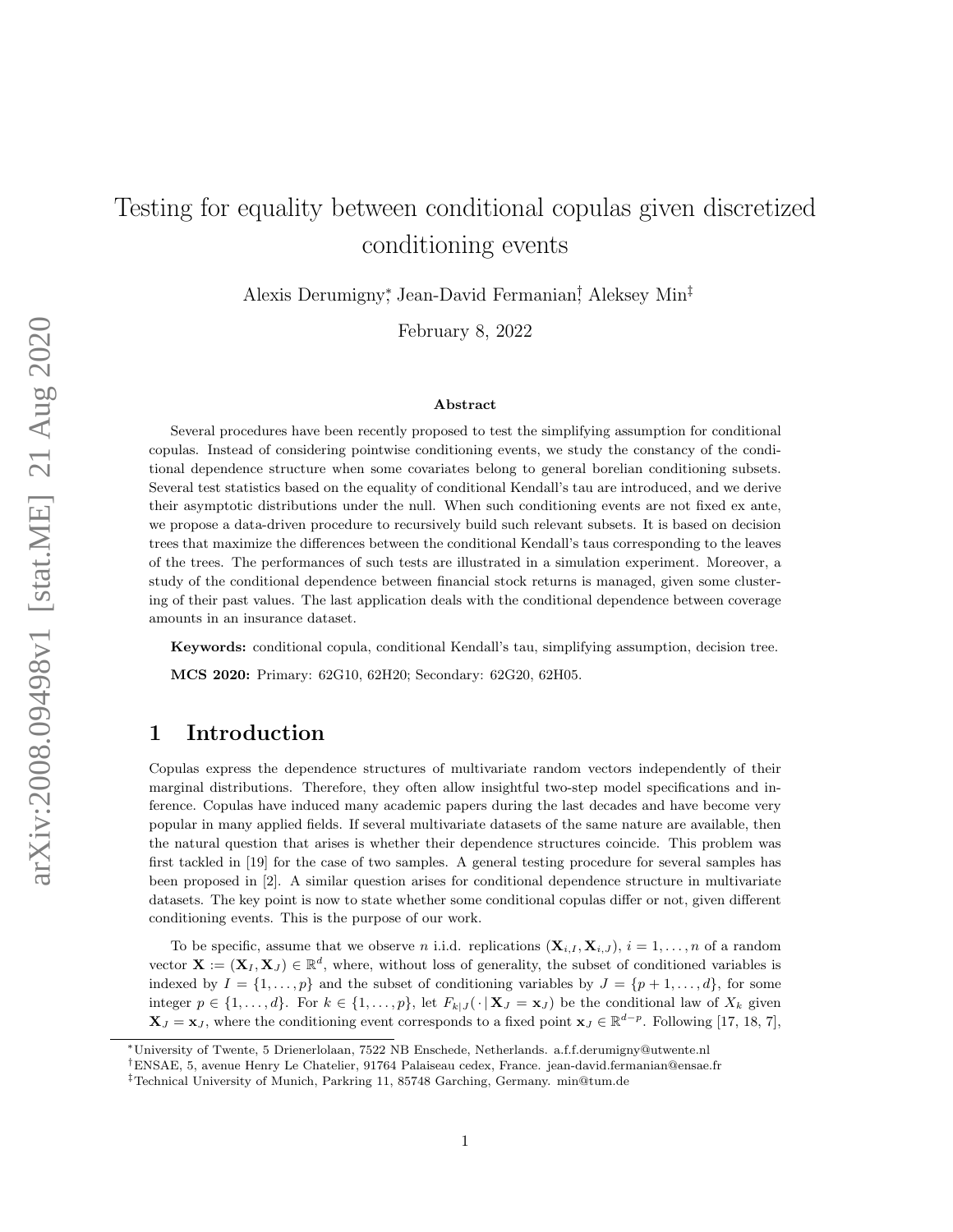the conditional copula of  $X_I$  given  $X_J = x_J$ , denoted as  $C_{I|J}(\cdot | X_J = x_J)$ , exists and is defined by an equivalent of Sklar's theorem: for every vector  $\mathbf{x} \in \mathbb{R}^d$ ,

$$
\mathbb{P}(\mathbf{X}_I \leq \mathbf{x}_I|\mathbf{X}_J = \mathbf{x}_J) = C_{I|J}(F_{1|J}(x_1|\mathbf{X}_J = \mathbf{x}_J), \ldots, F_{p|J}(x_p|\mathbf{X}_J = \mathbf{x}_J) | \mathbf{X}_J = \mathbf{x}_J),
$$

with uniqueness of  $C_{I|J}(\cdot | \mathbf{X}_J = \mathbf{x}_J)$  when the conditional margins of  $\mathbf{X}_I$  given  $\mathbf{X}_J = \mathbf{x}_J$  are continuous. Note that all the maps  $C_{I|J}(\cdot | \mathbf{X}_J = \mathbf{x}_J)$ ,  $\mathbf{x}_J \in \mathbb{R}^{d-p}$ , are different in general. Nonetheless, a desirable property would be their constancy w.r.t. the choice of the pointwise conditioning event, in particular for inference purpose ([\[12\]](#page-23-3)). This is the famous so-called "simplifying assumption", that is standard for vine models in particular ([\[3,](#page-22-2) [15\]](#page-23-4)). It can be written as follow:

$$
\mathcal{H}_0: C_{I|J}(\cdot | \mathbf{X}_J = \mathbf{x}_J) \text{ does not depend on } \mathbf{x}_J \in \mathbb{R}^{d-p}.
$$

Many tests of this simplifying assumption have appeared in the literature. A generalized likelihood ratio test was introduced by Acar et al. [\[1\]](#page-22-3) under a semiparametric framework when the conditional copula belongs to one-dimensional parametric family. Several tests were proposed by Derumigny and Fermanian [\[4\]](#page-22-4) in more general nonparametric and semiparametric settings. A recent work by Levi and Craiu [\[16\]](#page-23-5) consider the problem of establishing the validity of the simplifying assumption in a Bayesian setting. See [\[11\]](#page-23-6) too.

For  $k = 1, \ldots, p$ , let  $F_{k|J}(\cdot | \mathbf{X}_J \in A_J)$  be the conditional law of  $X_k$  given that  $\mathbf{X}_J$  belongs to a borelian subset  $A_J$  of  $\mathbb{R}^{d-p}$  with positive probability. Similarly to the pointwise case, the conditional copula of  $X_I$  given  $X_J \in A_J$  is defined by

$$
\mathbb{P}\big(\mathbf{X}_I\leq \mathbf{x}_I|\mathbf{X}_J\in A_J\big)=C_{I|J}^{A_J}\big(F_{1|J}(x_1|\mathbf{X}_J\in A_J),\ldots,F_{p|J}(x_p|\mathbf{X}_J\in A_J)\Big|\mathbf{X}_J\in A_J\big),
$$

for every **x**. It can be easily checked that the conditional copula  $C_{I|J}^{A_{J}}(\cdot | \mathbf{X}_{J} \in A_{J})$  is the cumulative distribution function of the random vector  $(F_{1|J}(X_1|\mathbf{X}_J \in A_J),..., F_{p|J}(X_p|\mathbf{X}_J \in A_J))$  given the event  $(X_J \in A_J)$ , when all the latter conditional margins are continuous. This will be assumed in this paper.

Actually, considering box-type conditioning events provides a natural framework in many situations. For instance, the analysis of dependencies in some particular area of the covariate space may be of interest per se. For instance, bank stress tests will focus on some quantiles of losses, i.e.  $A_{k,J} = (Loss > q_\alpha)$ . When dealing with high level quantiles, it is no longer possible to rely on marginal or joint estimators given pointwise conditioning events (kernel smoothing, e.g.) for semi-parametric models. Moreover, when the dimension of  $X_J$  is larger than three, discretizing is often the single feasible way of building non- and semiparametric dependence models in practice. Indeed, it is no longer possible to invoke usual nonparametric estimators, due to the curse of dimension.

We now consider several such sets  $A_J$ , in order to compare the dependence knowing  $(X_J \in A_J)$ , in a similar way as for the usual simplifying assumption. Therefore, let  $\mathcal{A}_J := \{A_{1,J}, \ldots, A_{m,J}\}\$  be a collection of m borelian sets  $A_{k,J}$  with probabilities  $\mathbb{P}(\mathbf{X}_J \in A_{k,J}) > 0, k \in \{1, ..., m\}$ . This family  $\mathcal{A}_J$  may be disjoint or even a partition of  $\mathbb{R}^{d-p}$ , but this is not mandatory in our developments. As in [\[4\]](#page-22-4), consider the null hypothesis  $\overline{\mathcal{H}}_0$  given by

$$
\overline{\mathcal{H}}_0: A_{k,J} \mapsto C_{I|J}^{A_{k,J}}(\cdot | \mathbf{X}_J \in A_{i,J})
$$
 is constant over  $\mathcal{A}_J$ .

Several omnibus tests of  $\overline{\mathcal{H}}_0$  have already been proposed in [\[4\]](#page-22-4). All of them are based on empirical counterparts of conditional distributions, with some integration on possibly high-dimensional spaces. This may induce burdensome numerical problems and slow calculations. To the best of our knowledge, the latter paper is the single one in the literature that formally tackles the testing problem of  $\mathcal{H}_0$ . In this work, we propose a simpler and quicker omnibus test procedure. It will be related to a less demanding null hypothesis: the equality of all bivariate conditional Kendall's taus associated to the random vector  $\mathbf{X}_I$ .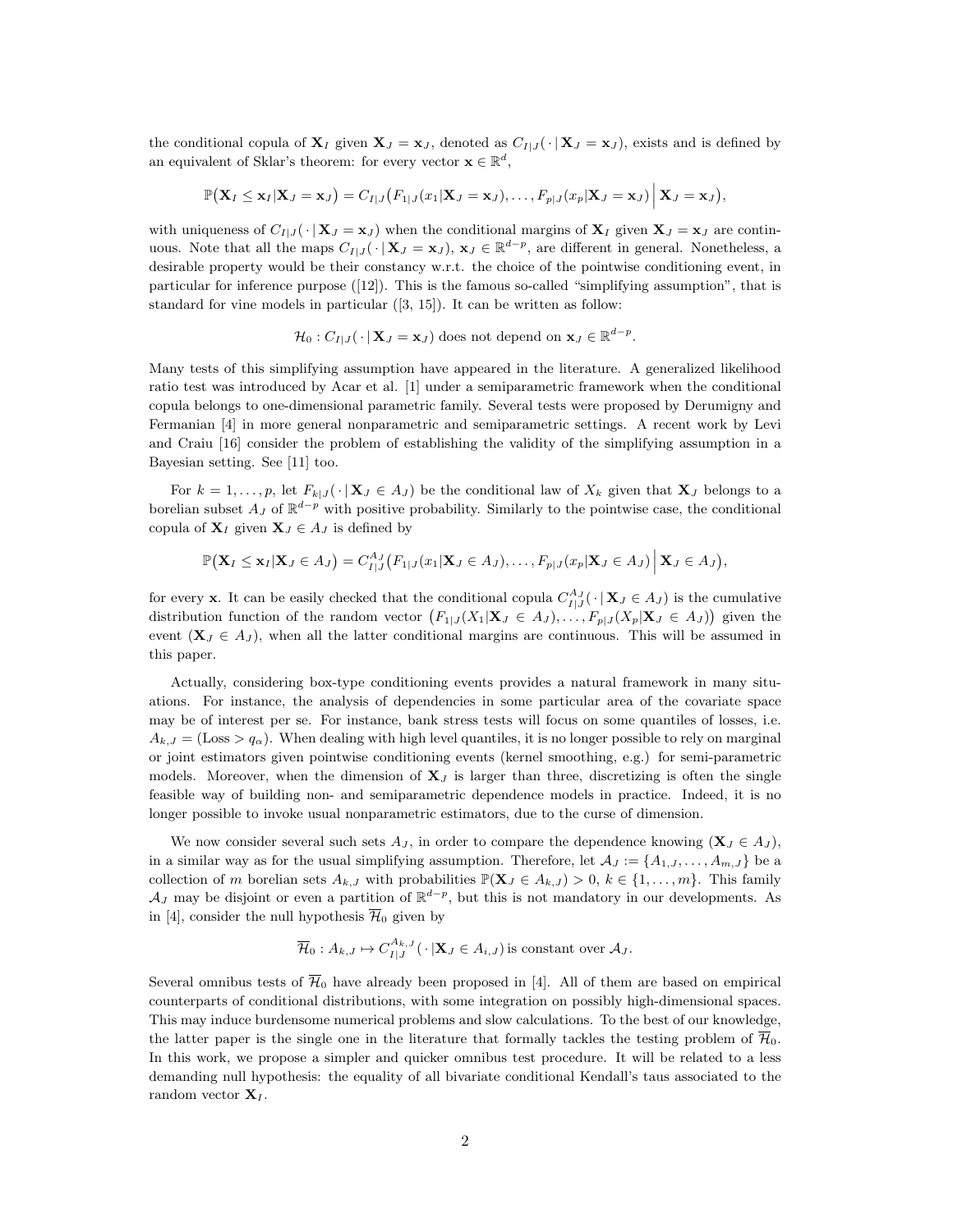For the sake of illustration, let us first formulate our null hypothesis when  $X<sub>I</sub>$  is a bivariate vector, i.e.  $p = 2$ . In this case, our null hypothesis  $\overline{\mathcal{H}}_0^{\tau}$  will be

<span id="page-2-0"></span>
$$
\overline{\mathcal{H}}_0^{\tau} : \tau_{1,2|\mathbf{X}_J \in A_{1,J}} = \tau_{1,2|\mathbf{X}_J \in A_{2,J}} = \ldots = \tau_{1,2|\mathbf{X}_J \in A_{m,J}},\tag{1}
$$

where  $\tau_{1,2|\mathbf{X}_J \in A_{k,J}}$  denotes the Kendall's tau between  $X_1$  and  $X_2$  given  $\mathbf{X}_J \in A_{k,J}$ . In other words, we will test whether the conditional Kendall's taus associated to every subset in  $A_J$  are equal. We recall that

$$
\tau_{1,2|\mathbf{X}_J \in A_{k,J}} := 4 \int C_{I|J}^{A_{k,J}}(u_1, u_2 | \mathbf{X}_J \in A_{k,J}) C_{I|J}^{A_{k,J}}(du_1, du_2 | \mathbf{X}_J \in A_{k,J}) - 1
$$
  
\n
$$
= \mathbb{P}((X_{11} - X_{21})(X_{12} - X_{22}) > 0 | \mathbf{X}_{1,J} \in A_{k,J}, \mathbf{X}_{2,J} \in A_{k,J})
$$
  
\n
$$
- \mathbb{P}((X_{11} - X_{21})(X_{12} - X_{22}) < 0 | \mathbf{X}_{1,J} \in A_{k,J}, \mathbf{X}_{2,J} \in A_{k,J})
$$
  
\n
$$
= 4p_{1,2|A_{k,J}} - 1,
$$
  
\n
$$
p_{1,2|A_{k,J}} := \mathbb{P}(X_{11} < X_{21}, X_{12} < X_{22} | \mathbf{X}_{1,J} \in A_{k,J}, \mathbf{X}_{2,J} \in A_{k,J}),
$$

where  $\mathbf{X}_1$  and  $\mathbf{X}_2$  are two independent versions of **X**. Clearly,  $\overline{\mathcal{H}}_0$  implies  $\overline{\mathcal{H}}_0^{\tau}$  but not the opposite. This reasonable lack of power may be accepted for the gain in terms of simplicity (implementation, interpretation).

For the general case  $p \geq 2$ , let us consider the Kendall's taus of all possible pairs  $(X_i, X_j)$ ,  $(i, j) \in \{1, \ldots, p\}^2$  and  $i < j$ . For each  $A_{k,J} \in \mathcal{A}_J$ , there are  $p(p-1)/2$  conditional Kendall's taus  $\tau_{i,j|\mathbf{X}_J \in A_{k,J}}$  and we order them in the vector  $\boldsymbol{\tau}_{I|\mathbf{X}_J \in A_{k,J}}$  given by

$$
\boldsymbol{\tau}_{I|\mathbf{X}_J\in A_{k,J}}:=\left(\tau_{1,2|\mathbf{X}_J\in A_{k,J}},\tau_{1,3|\mathbf{X}_J\in A_{k,J}},\ldots,\tau_{1,p|\mathbf{X}_J\in A_{k,J}},\tau_{2,3|\mathbf{X}_J\in A_{k,J}},\ldots,\tau_{p-1,p|\mathbf{X}_J\in A_{k,J}}\right)'.
$$

The null hypothesis  $\overline{\mathcal{H}}_0^{\tau}$  in [\(1\)](#page-2-0) can now be generalized as the new null hypothesis  $\overline{\mathcal{H}}_0^{\tau}$  given by

$$
\overline{\mathcal{H}}_0^{\boldsymbol{\tau}}: \boldsymbol{\tau}_{I|\mathbf{X}_J\in A_{1,J}}=\boldsymbol{\tau}_{I|\mathbf{X}_J\in A_{2,J}}=\ldots=\boldsymbol{\tau}_{I|\mathbf{X}_J\in A_{m,J}}.
$$

In other words,  $\overline{\mathcal{H}}_0^{\,\,\boldsymbol{\tau}} = \cap_{a,b,a\neq b} \overline{\mathcal{H}}_0^{\,\,\tau_a,b}$  corresponds to the assumption that the function  $A_J \mapsto \boldsymbol{\tau}_{I|\mathbf{X}_J \in A_J}$ is constant over  $\mathcal{A}_J$ . Equivalently, this means that for every distinct indices  $a, b \in \{1, \ldots, p\}$ , the function  $A_J \mapsto \tau_{a,b|\mathbf{X}_J \in A_J}$  is constant over  $A_J$ .

Our tests will therefore be based on the equality of each conditional Kendall's taus conditionally to each subset. The latter quantities are unknown and have to be estimated over the corresponding subsamples, that are of random size. Inference and hypothesis testing using Kendall's tau is popular in dependence modeling. This is for example the approach chosen in [\[13\]](#page-23-7) to test symmetry and radial symmetry from two independent samples of equal size. However, note that our framework can deal with more than two subsamples and does not require the equality of their sample sizes.

**Remark 1.** When the conditioning event is pointwise, a corresponding assumption would be

$$
\mathcal{H}_0^{\mathcal{T}} : \mathcal{T}_{I|\mathbf{X}_J=\mathbf{x}_J} \text{ does not depend on } \mathbf{x}_J \in \mathbb{R}^{d-p},
$$

defining  $\tau_{I|X_J=x_J}$  as the vector stacking all pointwise conditional Kendall's taus for every pair of distinct indices. For conditional copulas, it is known that neither of the simplifying assumptions  $\mathcal{H}_0$ or  $\overline{\mathcal{H}}_0$  implies the other one when  $\mathcal{A}_J$  is finite (see [\[4,](#page-22-4) Section 3.1]). This means that, unfortunately, there is no relationship between a test of  $\mathcal{H}_0$  and a test of  $\overline{\mathcal{H}}_0$ . Considering conditional Kendall's tau with pointwise conditioning (corresponding to the null hypothesis  $\mathcal{H}_0^{\mathcal{T}}$ ) or subset conditioning (corresponding to the null hypothesis  $\overline{H}_0^{\tau}$ ), a similar phenomenon occurs. In other words, there exists a distribution such that  $\overline{\mathcal{H}}_0^{\sigma}$  is satisfied and  $\mathcal{H}_0^{\sigma}$  is not; and there exists another distribution such that  $\mathcal{H}_{0}^{\boldsymbol{\tau}}$  is satisfied and  $\overline{\mathcal{H}}_{0}^{\boldsymbol{\tau}}$  is not. For completeness, two such counter-examples are given in Appendix [B.](#page-27-0)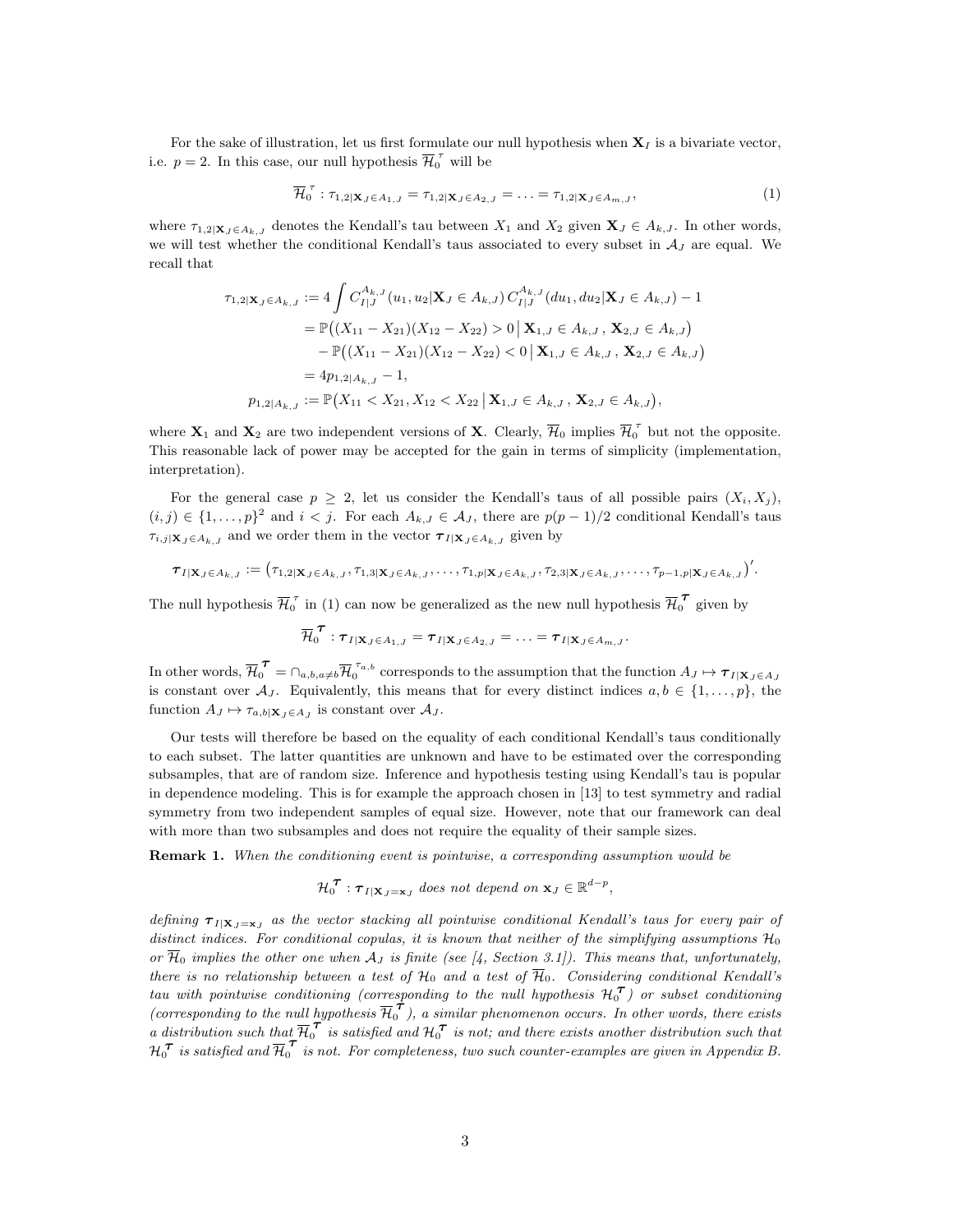To fuel intuition, in the case  $I = \{1,2\}$  and denoting by  $f_{\mathbf{X}_J}(\cdot)$  the density of  $\mathbf{X}_J$  w.r.t. the Lebesgue measure, note that

$$
p_{1,2|A} = \mathbb{P}\big(X_{11} < X_{21}, X_{12} < X_{22} | \mathbf{X}_{1,J} \in A, \mathbf{X}_{2,J} \in A\big)
$$
\n
$$
= \int_{A \times A} p_{1,2|\mathbf{x}_J,\mathbf{x}'_J} f_{\mathbf{X}_J}(\mathbf{x}_J) f_{\mathbf{X}_J}(\mathbf{x}'_J) d\mathbf{x}_J d\mathbf{x}'_J / \mathbb{P}(A)^2,
$$

where, for every  $(\mathbf{x}_J, \mathbf{x}'_J) \in \mathbb{R}^{d-2} \times \mathbb{R}^{d-2}$ ,

$$
p_{1,2|\mathbf{x}_J,\mathbf{x}'_J} = \mathbb{P}\big(X_{11} < X_{21}, X_{12} < X_{22}|\mathbf{X}_{1,J} = \mathbf{x}_J, \mathbf{X}_{2,J} = \mathbf{x}'_J\big).
$$

In other words,  $p_{1,2|A}$  is a weighted average of the quantities  $p_{1,2|x_J, \mathbf{x}'_J}$ , when  $\mathbf{x}_J$  and  $\mathbf{x}'_J$  both describe A. And this is **not** an average of the pointwise conditional probabilities  $p_{1,2|x_J} = p_{1,2|x_J,\mathbf{x}_J}$  (the latter ones, imposing  $\mathbf{x}_J = \mathbf{x}'_J$ ) that yield  $\tau_{1,2|\mathbf{X}_J = \mathbf{x}_J}$ .

The rest of the manuscript is organized as follows. In Section [2,](#page-3-0) we introduce a statistic for testing the hypothesis  $\mathcal{H}_0^{\tau}$  and we state its limit distribution. This construction is generalized for the hypothesis  $\mathcal{H}_0^{\mathcal{T}}$  in Section [3.](#page-6-0) Section [4](#page-8-0) explains how bootstrap schemes can be invoked to calculate p-values. In Section [5,](#page-8-1) we propose an algorithm to generate a relevant collection of sets  $A_J$ . The empirical properties of these methods are discussed in a simulation study (Section [6\)](#page-11-0). Two applications on real datasets are provided in Section [7:](#page-17-0) first, the conditional dependence between the S&P500 and the Eurostoxx is studied in a Copula-GARCH model. Through some properties of the tree of conditioning events that has been built, we highlight some contagion phenomenons across stock indices. The second application focuses on the dependence between different coverages in an insurance dataset. Proofs have been postponed into the appendix.

## <span id="page-3-0"></span>2 Asymptotic test in dimension two

In this section, we study some test statistics for testing the null hypothesis  $\overline{\mathcal{H}}_0^{\tau}$  and we derive their asymptotic distributions. A generalization for  $p > 2$  is based on the same idea and is presented in the next section.

The hypothesis  $\overline{\mathcal{H}}_0^{\tau}$  can be rewritten as an *m*-sample problem by defining the subsamples  $\mathcal{S}_k =$  ${i = 1, \ldots, n : \mathbf{X}_{i,J} \in A_{k,J}}$ , for  $k \in \{1, \ldots, m\}$ . In this case, we want to test whether the dependence between  $X_1$  and  $X_2$  is the same across all the samples  $S_k$ . Contrary to the usual m-sample problem, the sample sizes  $N_{k,n}$  are random, as they depend on the unknown law of  $X_j$ . In the case of data-driven samples (see Section [5\)](#page-8-1), they even depend on the realizations of  $X$ . Moreover, we do not restrict ourselves to disjoint samples. In other words, the conditioning subsets  $A_{k,J}$  may intersect.

Following [\[5\]](#page-22-5) and for any  $k \in \{1, \ldots, m\}$ , the candidates for being estimators of our conditional Kendall's tau are

$$
\hat{\tau}_{1,2|\mathbf{X}_J \in A_{k,J}}^{(1)} := 4 \sum_{i=1}^n \sum_{j=1}^n w_{i,n}^{(k)} w_{j,n}^{(k)} \mathbf{1}_{\{X_{i,1} < X_{j,1}, X_{i,2} < X_{j,2}\} - 1,
$$
\n
$$
\hat{\tau}_{1,2|\mathbf{X}_J \in A_{k,J}}^{(2)} := \sum_{i=1}^n \sum_{j=1}^n w_{i,n}^{(k)} w_{j,n}^{(k)} \left( \mathbf{1}_{\{ (X_{i,1} - X_{j,1}) (X_{i,2} - X_{j,2}) > 0 \} - 1_{\{ (X_{i,1} - X_{j,1}) (X_{i,2} - X_{j,2}) < 0 \} \right)},
$$
\n
$$
\hat{\tau}_{1,2|\mathbf{X}_J \in A_{k,J}}^{(3)} := 1 - 4 \sum_{i=1}^n \sum_{j=1}^n w_{i,n}^{(k)} w_{j,n}^{(k)} \mathbf{1}_{\{X_{i,1} < X_{j,1}, X_{i,2} > X_{j,2}\},
$$

by setting  $w_{i,n}^{(k)} := \mathbf{1}\{X_{i,J} \in A_{k,J}\}/N_{k,n}, i = 1,\ldots,n$ . In contrast to [\[13\]](#page-23-7), we do not require equal sample sizes for  $k = 1, \ldots, m$ .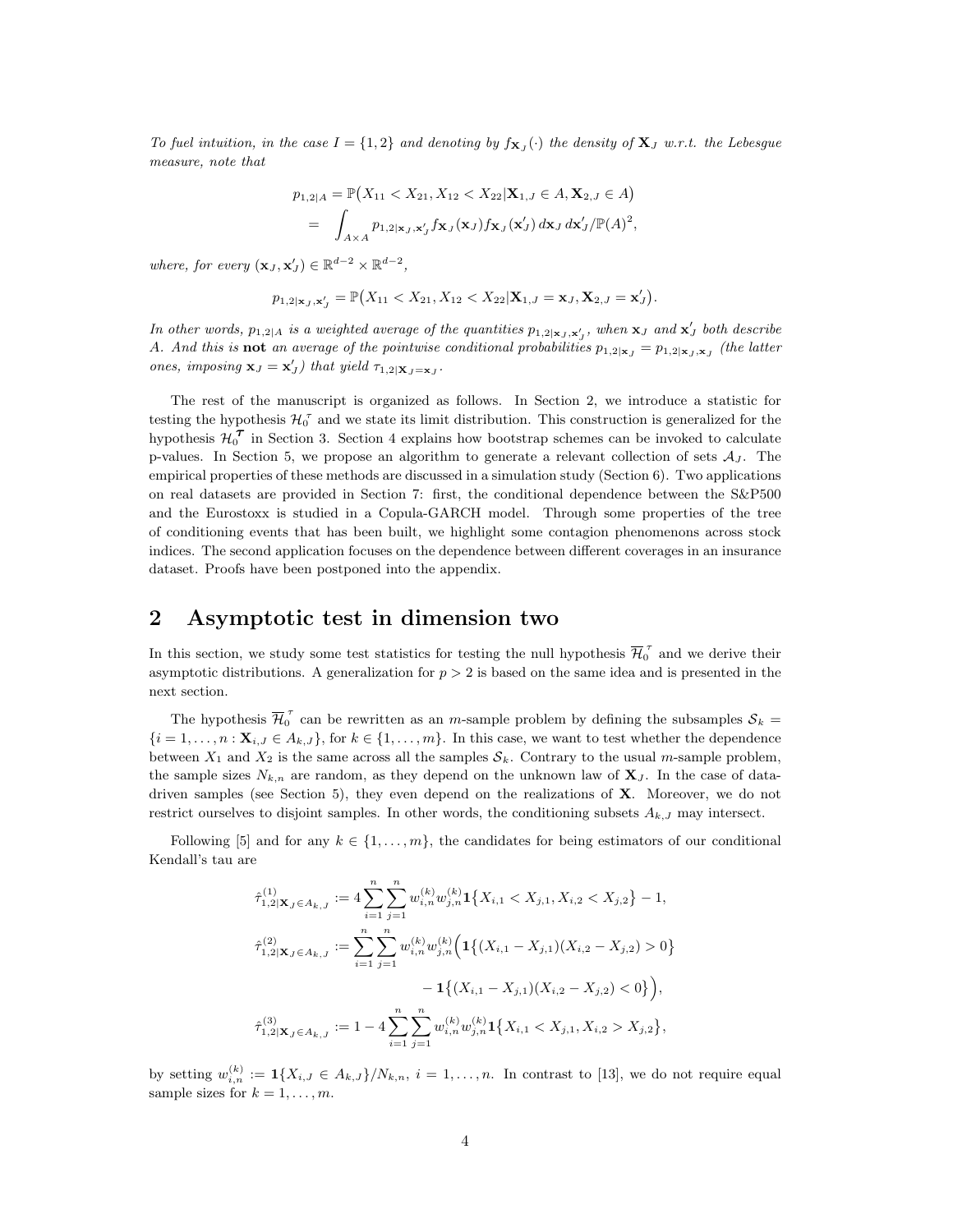Setting  $s_n^{(k)} := \sum_{i=1}^n (w_{i,n}^{(k)})^2$ , it can be easily proved that  $\hat{\tau}_{1,2|\mathbf{X}_J \in A_{k,J}}^{(2)}$  belongs to the interval  $[-1, 1-2s_n^{(k)}], \hat{\tau}_{1,2|\mathbf{X}_J \in A_{k,J}}^{(2)}$  in  $[-1+s_n^{(k)}, 1-s_n^{(k)}]$ , and  $\hat{\tau}_{1,2|\mathbf{X}_J \in A_{k,J}}^{(3)}$  in  $[-1+2s_n^{(k)}, 1]$ . Moreover, there exists a direct relationship between these three estimators. Indeed, as noticed in [\[5\]](#page-22-5), check that

$$
\hat{\tau}^{(1)}_{1,2|{\bf X}_J\in A_{k,J}}+s^{(k)}_n=\hat{\tau}^{(2)}_{1,2|{\bf X}_J\in A_{k,J}}=\hat{\tau}^{(3)}_{1,2|{\bf X}_J\in A_{k,J}}-s^{(k)}_n\text{ a.s.}
$$

As a consequence, we can rescale the previous estimators so that the new estimator will has values in the whole interval  $[-1, 1]$ . This would yield

<span id="page-4-0"></span>
$$
\hat{\tau}_{1,2|\mathbf{X}_J \in A_{k,J}} := \frac{\hat{\tau}_{1,2|\mathbf{X}_J \in A_{k,J}}^{(1)}}{1 - s_n^{(k)}} + \frac{s_n^{(k)}}{1 - s_n^{(k)}} = \frac{\hat{\tau}_{1,2|\mathbf{X}_J \in A_{k,J}}^{(2)}}{1 - s_n^{(k)}} = \frac{\hat{\tau}_{1,2|\mathbf{X}_J \in A_{k,J}}^{(3)}}{1 - s_n^{(k)}} - \frac{s_n^{(k)}}{1 - s_n^{(k)}}. \tag{2}
$$

The latter quantity  $\hat{\tau}_{1,2|\mathbf{X}_J \in A_{k,J}}$  will be hereafter our so-called empirical Kendall's tau given  $\mathbf{X}_J \in A_{k,J}$ for  $k = 1, \ldots, m$ . Besides, it also coincides with the usual Kendall's tau computed on the subsample  ${\cal S}_k.$ 

Under  $\overline{\mathcal{H}}_0^{\tau}$ , all the conditional Kendall's taus  $\tau_{1,2|\mathbf{X}_J \in A_{k,J}}$  are the same, and many test statistics could be proposed. In particular, we would like to build a test of  $\overline{\mathcal{H}}_0^{\tau}$  based on a random vector whose components are of the type

$$
\Delta_{k,l} := \sqrt{n} \left( \hat{\tau}_{1,2|\mathbf{X}_J \in A_{k,J}} - \hat{\tau}_{1,2|\mathbf{X}_J \in A_{l,J}} \right),
$$

for some  $(k, l)$  in  $\{1, \ldots, m\}^2$ ,  $k < l$ . Since  $\mathbb{P}(\mathbf{X}_J \in A_{k,J}) = \mu_k > 0$ , the estimator  $\hat{\tau}_{1,2|\mathbf{X}_J \in A_{k,J}}$  is constructed on a subsample, which is roughly (but not exactly) a fraction  $\mu_k$  of the whole sample. Therefore, the random sizes  $N_{k,n}$ ,  $k = 1, \ldots, m$  will have an influence on the joint limiting law of  $\Delta_{k,l}$ for some  $(k, l)$  in  $\{1, \ldots, m\}^2$ ,  $k < l$ . To this goal, we will directly state the law of the random column vectors

$$
\hat{\mathbf{W}}_{1,2} := \left( \sqrt{n} (\hat{\tau}_{1,2|X_J \in A_{1,J}} - \tau_{1,2|X_J \in A_{1,J}}), \dots, \sqrt{n} (\hat{\tau}_{1,2|X_J \in A_{m,J}} - \tau_{1,2|X_J \in A_{m,J}}) \right)', \text{ and}
$$
\n
$$
\hat{\mathbf{W}}_{1,2}^{(j)} := \left( \sqrt{n} (\hat{\tau}_{1,2|X_J \in A_{1,J}}^{(j)} - \tau_{1,2|X_J \in A_{1,J}}), \dots, \sqrt{n} (\hat{\tau}_{1,2|X_J \in A_{m,J}}^{(j)} - \tau_{1,2|X_J \in A_{m,J}}) \right)',
$$
\n1.9.3. The latter here will be deduced from the limiting long of

for  $j = 1, 2, 3$ . The latter laws will be deduced from the limiting law of

$$
\hat{\mathbf{V}} := (\hat{D}_1 - D_1, \dots, \hat{D}_m - D_m, \hat{p}_1 - p_1, \dots, \hat{p}_m - p_m)',
$$

where

$$
\hat{D}_k := \frac{1}{n(n-1)} \sum_{i=1}^n \sum_{j=1, j \neq i}^n \mathbf{1}\{X_{i,1} < X_{j,1}, X_{i,2} < X_{j,2}, X_{i,J} \in A_{k,J}, X_{j,J} \in A_{k,J}\},
$$
\n
$$
D_k := \mathbb{E}[\hat{D}_k] = \mathbb{P}(X_{i,1} < X_{j,1}, X_{i,2} < X_{j,2}, X_{i,J} \in A_{k,J}, X_{j,J} \in A_{k,J}),
$$
\n
$$
\hat{p}_k := \frac{1}{n} \sum_{i=1}^n \mathbf{1}\{X_{i,J} \in A_{k,J}\}, \quad p_k = \mathbb{P}(X_{i,J} \in A_{k,J}), \quad k \in \{1, \ldots, m\}.
$$

Denote by  $\mathbb{P}_k$  the law of **X** given  $\mathbf{X}_J \in A_{k,J}$ , i.e.  $\mathbb{P}_k(dx) = \mathbf{1}\{\mathbf{x}_J \in A_{k,j}\}\mathbb{P}(dx)/p_k$ . Moreover, set

$$
\pi(\mathbf{x}_1, \mathbf{x}_2) := \left( \mathbf{1}\{x_{1,1} < x_{2,1}, x_{1,2} < x_{2,2}\} + \mathbf{1}\{x_{2,1} < x_{1,1}, x_{2,2} < x_{1,2}\} \right) / 2,
$$
\n
$$
I_{k,l} := \int \mathbf{1}\{\mathbf{x}_{3,J} \in A_{k,J} \cap A_{l,J}\} \pi(\mathbf{x}_1, \mathbf{x}_3) \pi(\mathbf{x}_2, \mathbf{x}_3) \mathbb{P}_k(d\mathbf{x}_1) \mathbb{P}_l(d\mathbf{x}_2) \mathbb{P}(d\mathbf{x}_3),
$$
\n
$$
J_{k,l} := \int \mathbf{1}\{\mathbf{x}_{2,J} \in A_{k,J} \cap A_{l,J}\} \pi(\mathbf{x}_1, \mathbf{x}_2) \mathbb{P}_k(d\mathbf{x}_1) \mathbb{P}(d\mathbf{x}_2), \ p_{k,l} := \mathbb{P}(X_J \in A_{k,J} \cap A_{l,J}),
$$

for every  $k, l \in \{1, ..., m\}$ . The above notations imply  $D_k = p_k^2 \int \pi(\mathbf{x}_1, \mathbf{x}_2) \mathbb{P}_k(d\mathbf{x}_1) \mathbb{P}_k(d\mathbf{x}_2) = p_k J_{k,k}$ . We state the limiting law of  $\hat{V}$  in the following theorem, whose proof can be found in Appendix [A.1.](#page-24-0)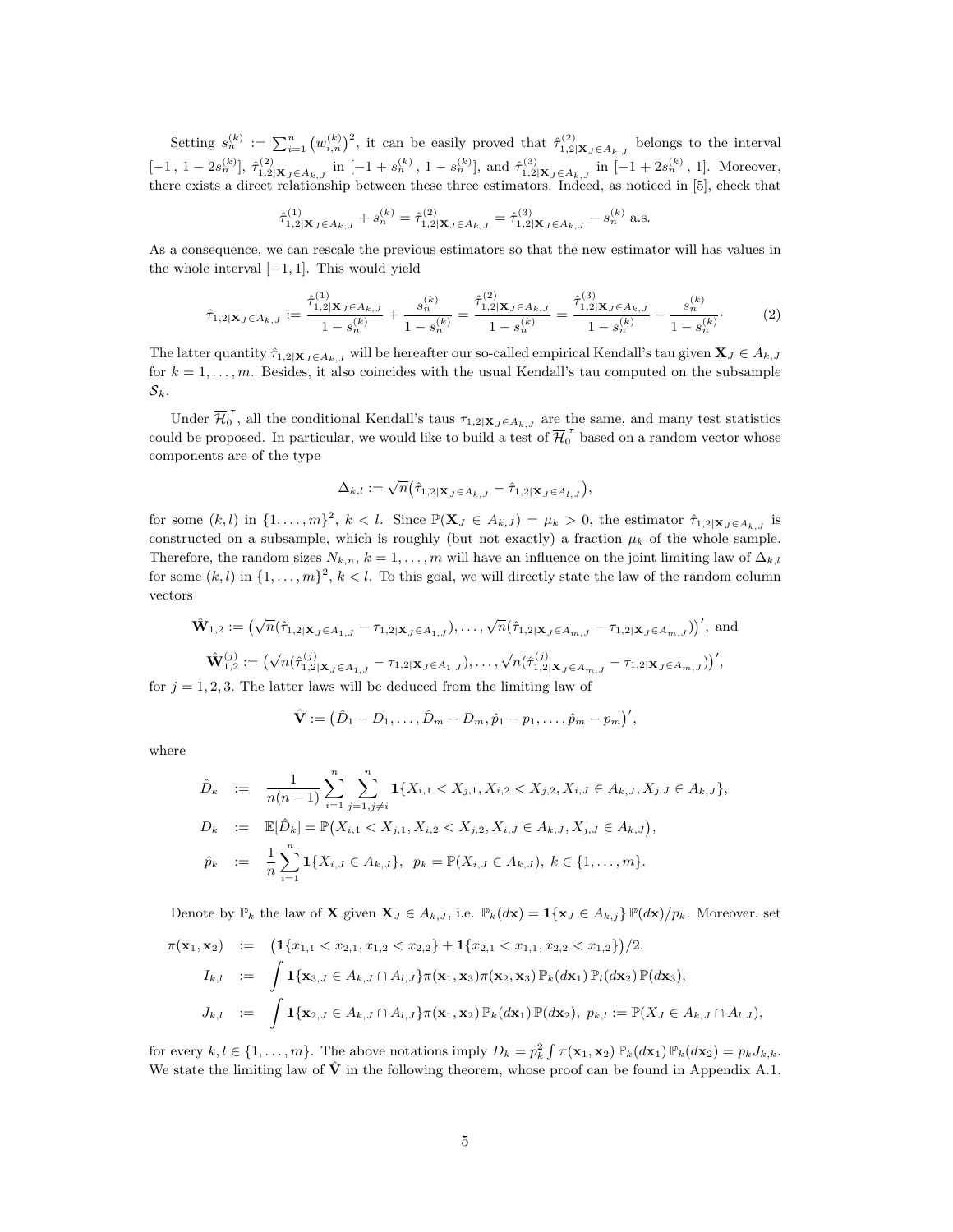<span id="page-5-2"></span>**Theorem 2.** When n tends to the infinity,  $\sqrt{n}\hat{\mathbf{V}}$  tends in law to a 2m-dimensional Gaussian random vector  $\mathcal{N}(0, \Sigma)$ , where

$$
\Sigma := \begin{bmatrix} \Sigma_{1,1} & \Sigma_{1,2} \\ \Sigma'_{1,2} & \Sigma_{2,2} \end{bmatrix},
$$
  
\n
$$
\Sigma_{1,1} := [\sigma_{k,l}]_{1 \le k,l \le m}, \quad \sigma_{k,l} := 4p_k p_l I_{k,l} - 4D_k D_l,
$$
  
\n
$$
\Sigma_{1,2} := [2p_k J_{k,l} - 2D_k p_l]_{1 \le k,l \le m}, \quad \Sigma_{2,2} := [p_{k,l} - p_k p_l]_{1 \le k,l \le m}.
$$

Now, let us state the limiting law of  $\hat{\mathbf{W}}_{1,2}^{(j)}$ ,  $j \in \{1,2,3\}$  and  $\hat{\mathbf{W}}_{1,2}$ . By virtue of [\(2\)](#page-4-0) and the relation  $s_n^{(k)} = 1/(n\hat{p}_k) = O(n^{-1}),$  the four latter statistics have the same limiting law. This asymptotic law is presented in the next proposition, whose proof can be found in Appendix [A.2.](#page-25-0)

<span id="page-5-0"></span>**Proposition 3.** When n tends to the infinity,  $\sqrt{n} \hat{\mathbf{W}}_{1,2}$  - or any  $\sqrt{n} \hat{\mathbf{W}}_{1,2}^{(j)}$ ,  $j \in \{1,2,3\}$  - tends in law to a m-dimensional Gaussian random vector  $\mathcal{N}(0, \Delta)$ , where  $\Delta$  is the matrix

$$
\Delta := 64 \Big[ \frac{I_{kl}}{p_k p_l} + \frac{D_k D_l p_{k,l}}{p_k^3 p_l^3} - \frac{D_l J_{k,l}}{p_k p_l^3} - \frac{D_k J_{l,k}}{p_l p_k^3} \Big]_{1 \le k,l \le m}.
$$

When the subsets  $(A_{k,J})_{k=1,\dots,m}$  are disjoint, we simply get the diagonal matrix

$$
\Delta = \text{Diag}(\Delta_k)_{1 \leq k \leq m} := 16 \text{Diag}\Big(4I_{k,k}/p_k^2 - (1 + \tau_{1,2|\mathbf{X}_J \in A_{k,J}})^2/(4p_k)\Big).
$$

Note that it is easy to consistently estimate the limiting variance-covariance matrix  $\Delta$  by replacing every unknown expectations by their empirical counterparts. For instance, in the case of disjoint  $A_{k,J}$ , replace the conditional Kendall's tau by their estimators,  $p_k$  by  $\hat{p}_k$  and estimate  $I_{k,k}$  by

$$
\hat{I}_{k,k} := \frac{1}{n^3 \hat{p}_k^2} \sum_{i_1, i_2, i_3=1}^n \pi(\mathbf{X}_{i_1}, \mathbf{X}_{i_3}) \pi(\mathbf{X}_{i_2}, \mathbf{X}_{i_3}) \mathbf{1}\{\mathbf{X}_{i_1,J} \in A_{k,J}, \mathbf{X}_{i_2,J} \in A_{k,J}, \mathbf{X}_{i_3,J} \in A_{k,J}\}.
$$

This yields the estimator

$$
\hat{\Delta} := \text{Diag}(\hat{\Delta}_k) := 16 \, \text{Diag}\Big(4\hat{I}_{k,k}/\hat{p}_k^2 - (1 + \hat{\tau}_{1,2|\mathbf{X}_J \in A_{k,J}})^2 / (4\hat{p}_k)\Big).
$$

However, the computational cost of  $\hat{I}_{k,k}$  grows as  $O(n^3)$  and can be quite high for large subsample sizes.

To build a test statistic of  $\overline{\mathcal{H}}_0^{\tau}$ , one can consider a subset S of q couples of indices  $(k_i, l_i)$  in  $\{1,\ldots,m\}^2$ ,  $k_i \neq l_i$ ,  $i = 1,\ldots,q$  and  $q < m$ . A  $q \times m$  contrast matrix T will describe this set S in the following way: on every line of T, say the i-th, all components are zero, except the  $k_i$ -th and the  $l_i$ -th ones since  $(k_i, l_i) \in S$ . And the corresponding elements are 1 and -1. By construction, we impose that the rank of  $T$  is  $q$ . Then, we can test any set of linear null hypothesis of the form

$$
T(\tau_{1,2|X_J \in A_{1,J}}, \tau_{1,2|X_J \in A_{2,J}}, \ldots, \tau_{1,2|X_J \in A_{m,J}})' = \mathbf{0}_q,
$$

where  $0_q$  is the q-dimensional vector consisting of zeros. For instance, for the null hypothesis  $\overline{\mathcal{H}}_0^{\tau}$ , the contrast matrix  $T$  with rank  $m-1$  may be chosen as

<span id="page-5-1"></span>
$$
T := [1_{m-1} : -I_{m-1}], \tag{3}
$$

where  $1_{m-1}$  is the  $(m-1)$ −dimensional column vector consisting of ones and  $I_m$  is the  $(m-1)$ dimensional identity matrix. For  $m = 4$ , this yields the matrix

$$
T = \begin{bmatrix} 1 & -1 & 0 & 0 \\ 1 & 0 & -1 & 0 \\ 1 & 0 & 0 & -1 \end{bmatrix},
$$

whose rank is equal to 3. This reduces to testing the zero assumption  $\overline{\mathcal{H}}_0^{\tau}$  :  $\tau_{1,2|X_J \in A_{1,J}} = \tau_{1,2|X_J \in A_{k,J}}$ for all  $k \in \{2, \ldots, m\}$ .

Due to Proposition [3,](#page-5-0) the random vector  $\sqrt{n}\,T\hat{\mathbf{W}}_{1,2}$  asymptotically follows a non-degenerate Gaussian distribution  $\mathcal{N}(0, T\Delta T')$ . Therefore, the following statement holds.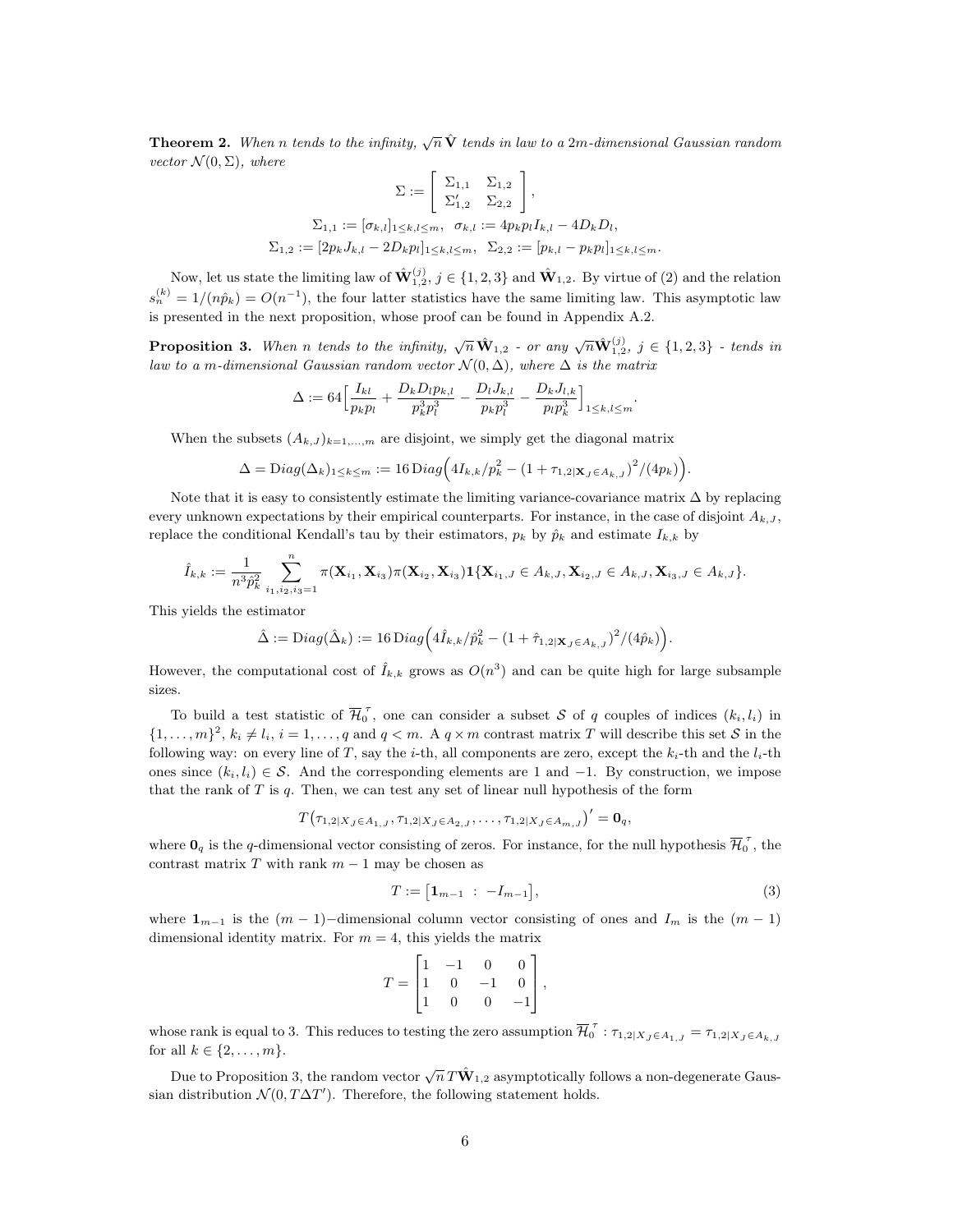<span id="page-6-1"></span>**Corollary 4.** Under the the null hypothesis  $\overline{\mathcal{H}}_0^{\tau}$ ,

$$
\mathcal{T}_n := \hat{\mathbf{W}}_{1,2}' T' (T \hat{\Delta} T')^{-1} T \hat{\mathbf{W}}_{1,2}
$$

tends in law to a chi-squared distributed with  $m-1$  degrees of freedom.

Note that the columns of the contrast matrix  $T$  given in [\(3\)](#page-5-1) can be arbitrarily permuted without changing the limiting law of  $\mathcal{T}_n$  under  $\overline{\mathcal{H}}_0^{\tau}$ . If the column of ones is the j–th column  $(j \neq 1)$  of  $T$ , then the corresponding equivalent formulation of the null assumption is

$$
\overline{\mathcal{H}}_0^{\tau} : \tau_{1,2|X_J \in A_{j,J}} = \tau_{1,2|X_J \in A_{k,J}}, \ \forall k \in \{1,\ldots,m\} \setminus \{j\}.
$$

Therefore, without loss of generality, we consider only the contrast matrix [\(3\)](#page-5-1) in the sequel.

## <span id="page-6-0"></span>3 Asymptotic test for higher dimensions

In this section, we are dealing with a p-dimensional sub-vector  $X_I$ ,  $p > 2$ . As before, we would still like to test whether the conditioning subsets  $A_{k,J}, k \in \{1, \ldots, m\}$  have an influence on the underlying conditional copula of  $\mathbf{X}_I$  given  $\mathbf{X}_J \in A_{k,J}$  (i.e. Assumption  $\overline{\mathcal{H}}_0$ ). A natural approach would be to rely on usual bivariate (conditional) Kendall's taus as previously, but by considering all possible pairs  $(X_a, X_b), (a, b) \in \{1, \ldots, p\}^2$  and  $a < b$ . For the given family  $\mathcal{A}_J$ , it is therefore needed to study the limiting law of the stacked random vectors of interest that are

$$
\begin{array}{ccl}\n\hat{\mathbf{W}} & := & \big( \hat{\mathbf{W}}_{1,2}', \hat{\mathbf{W}}_{1,3}', \ldots, \hat{\mathbf{W}}_{1,p}', \hat{\mathbf{W}}_{2,3}', \ldots, \hat{\mathbf{W}}_{p-1,p}' \big)' \text{, or} \\
\hat{\mathbf{W}}^{(j)} & := & \big( \hat{\mathbf{W}}_{1,2}^{(j)'}, \hat{\mathbf{W}}_{1,3}^{(j)'}, \ldots, \hat{\mathbf{W}}_{1,p}^{(j)'}, \hat{\mathbf{W}}_{2,3}^{(j)'}, \ldots, \hat{\mathbf{W}}_{p-1,p}^{(j)'} \big)' \text{, } j \in \{1,2,3\},\n\end{array}
$$

all of them being of size  $mp(p-1)/2$ . Obviously, we have used the notations

$$
\hat{\mathbf{W}}_{a,b} := \left(\sqrt{n}(\hat{\tau}_{a,b|\mathbf{X}_J \in A_{1,J}} - \tau_{a,b|\mathbf{X}_J \in A_{1,J}}), \dots, \sqrt{n}(\hat{\tau}_{a,b|\mathbf{X}_J \in A_{m,J}} - \tau_{a,b|\mathbf{X}_J \in A_{m,J}})\right)', \text{ and}
$$

$$
\hat{\mathbf{W}}_{a,b}^{(j)} := \left(\sqrt{n}(\hat{\tau}_{a,b|\mathbf{X}_J \in A_{1,J}} - \tau_{a,b|\mathbf{X}_J \in A_{1,J}}), \dots, \sqrt{n}(\hat{\tau}_{a,b|\mathbf{X}_J \in A_{m,J}} - \tau_{a,b|\mathbf{X}_J \in A_{m,J}})\right)',
$$

for every couple of indices  $(a, b)$  in  $\{1, \ldots, p\}^2$ ,  $a < b$ .

Again, it is necessary to state its limiting law, that will be Gaussian. And a test of  $\bigcap_{a,b,a\neq b} \mathcal{H}_0^{\tau_{a,b}}$ , and then of  $\overline{\mathcal{H}}_0$ , will be based on a linear transform of  $\tilde{W}$ . For example, such a test could be based on the average value of conditional Kendall's tau over all possible couples  $(X_a, X_b)$ ,  $a, b = 1, \ldots, p$ ,  $a < b$ , in the spirit of Kendall and Babington Smith [\[14\]](#page-23-8).

To derive the asymptotic distribution of  $\hat{W}$  and  $\hat{W}^{(j)}$ , we will need to generalize Theorem [2.](#page-5-2) Let us first define the following quantities:

$$
\hat{\mathbf{V}} := (\hat{\mathbf{V}}'_{1,2}, \hat{\mathbf{V}}'_{1,3}, \dots, \hat{\mathbf{V}}'_{p-1,p}, \hat{p}_1 - p_1, \dots, \hat{p}_m - p_m)',
$$
\n
$$
\hat{\mathbf{V}}_{a,b} := (\hat{D}_{a,b,1} - D_{a,b,1}, \dots, \hat{D}_{a,b,m} - D_{a,b,m})',
$$
\n
$$
\hat{D}_{a,b,k} := \frac{1}{n(n-1)} \sum_{i=1}^n \sum_{j=1, j \neq i}^n \mathbf{1}\{X_{i,a} < X_{j,a}, X_{i,b} < X_{j,b}, X_{i,J} \in A_{k,J}, X_{j,J} \in A_{k,J}\},
$$
\n
$$
D_{a,b,k} := \mathbb{E}[\hat{D}_{a,b,k}] = \mathbb{P}(X_{i,a} < X_{j,a}, X_{i,b} < X_{j,b}, X_{i,J} \in A_{k,J}, X_{j,J} \in A_{k,J}),
$$

for every couple of indices  $(a, b)$  in  $\{1, \ldots, p\}^2$ ,  $a < b$ . Moreover, set

$$
\pi_{a,b}(\mathbf{x}_1, \mathbf{x}_2) := \left( \mathbf{1}\{x_{1,a} < x_{2,a}, x_{1,b} < x_{2,b}\} + \mathbf{1}\{x_{2,a} < x_{1,a}, x_{2,b} < x_{1,b}\} \right) / 2,
$$
\n
$$
I_{a,b,a',b',k,l} := \int \mathbf{1}\{\mathbf{x}_{3,J} \in A_{k,J} \cap A_{l,J}\} \pi_{a,b}(\mathbf{x}_1, \mathbf{x}_3) \pi_{a',b'}(\mathbf{x}_2, \mathbf{x}_3) \mathbb{P}_k(d\mathbf{x}_1) \mathbb{P}_l(d\mathbf{x}_2) \mathbb{P}(d\mathbf{x}_3), \text{ and}
$$
\n
$$
J_{a,b,k,l} := \int \mathbf{1}\{\mathbf{x}_{2,J} \in A_{k,J} \cap A_{l,J}\} \pi_{a,b}(\mathbf{x}_1, \mathbf{x}_2) \mathbb{P}_k(d\mathbf{x}_1) \mathbb{P}(d\mathbf{x}_2).
$$

Note that  $D_{a,b,k,k} = p_k^2 \int \pi_{a,b}(\mathbf{x}_1, \mathbf{x}_2) \mathbb{P}_k(d\mathbf{x}_1) \mathbb{P}_k(d\mathbf{x}_2) = p_k J_{a,b,k,k}.$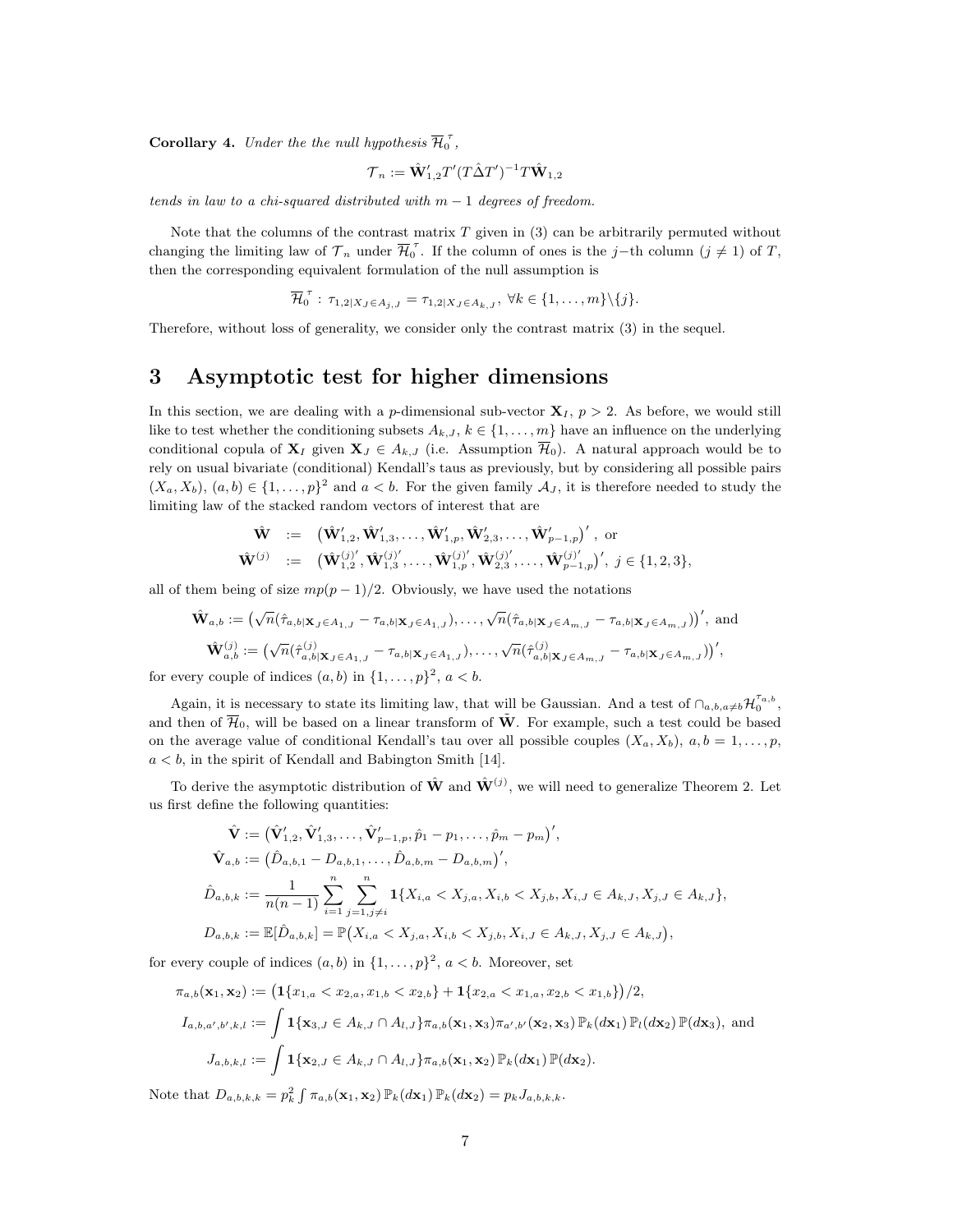<span id="page-7-2"></span>**Theorem 5.** When n tends to the infinity,  $\sqrt{n}\hat{\mathbf{V}}$  tends in law to a  $(mp(p-1)/2+p)$ -dimensional Gaussian random vector  $\mathcal{N}(0, \Sigma_e)$ . The block matrix  $\Sigma_e$  is written as

$$
\Sigma_e := \left[\begin{array}{cccccc} \Sigma_{(1,2),(1,2)} & \Sigma_{(1,2),(1,3)} & \cdots & \Sigma_{(1,2),(p-1,p)} & \Sigma_{(1,2),0} \\ \Sigma_{(1,3),(1,2)} & \Sigma_{(1,3),(1,3)} & \cdots & \Sigma_{(1,3),(p-1,p)} & \Sigma_{(1,3),0} \\ \vdots & \vdots & \ddots & \vdots & \vdots \\ \Sigma_{(p-1,p),(1,2)} & \Sigma_{(p-1,p),(1,3)} & \cdots & \Sigma_{(1,3),(p-1,p)} & \Sigma_{(p-1,p),0} \\ \Sigma_{0,(1,2)} & \Sigma_{0,(1,3)} & \cdots & \Sigma_{0,(p-1,p)} & \Sigma_{0,0} \end{array}\right]
$$

,

,

.

where  $\Sigma_{(a,b),(a',b')} = \Sigma'_{(a',b'),(a,b)}$  for every couples  $(a,b)$  and  $(a',b')$ . Similarly,  $\Sigma_{(a,b),0} = \Sigma'_{(a,a,b)}$ . Moreover, the blockwise components of  $\Sigma$  are  $m \times m$  matrices given by

$$
\Sigma_{(a,b),(a',b')} := [4p_k p_l I_{a,b,a',b',k,l} - 4D_{a,b,k} D_{a',b',l}]_{1 \leq k,l \leq m},
$$
  

$$
\Sigma_{(a,b),0} := [2p_k J_{a,b,k,l} - 2D_{a,b,k} p_l]_{1 \leq k,l \leq m}, \quad \Sigma_{0,0} := [p_{k,l} - p_k p_l]_{1 \leq k,l \leq m}.
$$

Now, let us state the limiting law of  $\hat{\mathbf{W}}^{(j)}$ ,  $j \in \{1, 2, 3\}$  and  $\hat{\mathbf{W}}$ . As before, the four latter statistics have the same limiting law.

<span id="page-7-3"></span>**Proposition 6.** When n tends to the infinity,  $\sqrt{n} \hat{\mathbf{W}}$  (or any  $\sqrt{n} \hat{\mathbf{W}}^{(j)}$ ,  $j = 1, 2, 3$ )) tends in law to a mp(p - 1)/2-dimensional Gaussian random vector  $\mathcal{N}(0, \Delta_e)$ , where  $\Delta_e$  is the square matrix of size  $mp(p-1)/2$  that can be written blockwise as

$$
\Delta_e := \left[ \begin{array}{cccc} \Delta_{(1,2),(1,2)} & \Delta_{(1,2),(1,3)} & \dots & \Delta_{(1,2),(p-1,p)} \\ \Delta_{(1,3),(1,2)} & \Delta_{(1,3),(1,3)} & \dots & \Delta_{(1,3),(p-1,p)} \\ \vdots & \vdots & \ddots & \vdots \\ \Delta_{(p-1,p),(1,2)} & \Delta_{(p-1,p),(1,3)} & \dots & \Delta_{(p-1,p),(p-1,p)} \end{array} \right]
$$

and, for any couples  $(a, b)$  and  $(a', b')$ ,  $\Delta_{(a, b), (a', b')}$  is the matrix of size  $m \times m$  defined by

$$
\Delta_{(a,b),(a',b')} := 64 \Big[ \frac{I_{a,b,a',b',k,l}}{p_k p_l} + \frac{D_{a,b,k} D_{a',b',l} p_{k,l}}{p_k^3 p_l^3} - \frac{D_{a',b',l} J_{a,b,k,l}}{p_k p_l^3} - \frac{D_{a,b,k} J_{a',b',l,k}}{p_l p_k^3} \Big]_{1 \leq k,l \leq m}
$$

In particular, when the subsets  $A_{k,J}$  are disjoint,  $k \in \{1,\ldots,m\}$ , then every submatrix  $\Delta_{(a,b),(a',b')}$ is diagonal, and

$$
\Delta_{(a,b),(a',b')} := 16 \operatorname{Diag} \Big( 4I_{a,b,a',b',k,k} / p_k^2 - (1 + \tau_{a,b|\mathbf{X}_J \in A_{k,J}}) (1 + \tau_{a',b'|\mathbf{X}_J \in A_{k,J}}) / (4p_k) \Big)_{1 \le k \le m},
$$

since  $4D_{a,b,k}/p_k^2 = 1 + \tau_{a,b|\mathbf{X}_J \in A_{k,J}}$  for every  $(a,b)$  and every k.

As above, all the members of  $\Delta_e$  can be empirically estimated. For example, for any  $a < b \in$  $\{1, \ldots, p\}$ , introduce

$$
\hat{I}_{a,b,a',b',k,k} := \frac{1}{n^3 \hat{p}_k^2} \sum_{i_1,i_2,i_3} \pi_{a,b}(\mathbf{X}_{i_1}, \mathbf{X}_{i_3}) \pi_{a',b'}(\mathbf{X}_{i_2}, \mathbf{X}_{i_3}) \mathbf{1}\{\mathbf{X}_{i_1,J} \in A_{k,J}, \mathbf{X}_{i_2,J} \in A_{k,J}, \mathbf{X}_{i_3,J} \in A_{k,J}\}.
$$

Then, in the case of disjoint boxes, we obtain a consistent estimator of  $\Delta_{(a,b),(a',b')}$  as

$$
\hat{\Delta}_{(a,b),(a',b')} := 16 \operatorname{Diag} \Big( 4 \hat{I}_{a,b,a',b',k,k} / \hat{p}_k^2 - (1 + \hat{\tau}_{a,b|X_J \in A_{k,J}}) (1 + \hat{\tau}_{a',b'|X_J \in A_{k,J}}) / (4 \hat{p}_k) \Big)_{1 \le k \le m},
$$

providing the estimator  $\hat{\Delta}_e$  of the limiting covariance matrix  $\Delta_e$ .

Recalling the matrix  $T := [1_{m-1} : -I_{m-1}],$  that has rank  $(m-1)$ . Let  $T_e$  be the  $(m-1)p(p-1)$  $1)/2 \times mp(p-1)/2$ -block-matrix

<span id="page-7-1"></span>
$$
T_e := I_{p(p-1)/2} \otimes T = \text{Diag}(T, \dots, T),\tag{4}
$$

whose rank is  $(m-1)p(p-1)/2$ . Then,  $\sqrt{n}T_e\hat{\mathbf{W}}$  tends in law towards a  $\mathcal{N}(0, T_e\Delta_e T_e')$  under the null hypothesis. Similarly to Corollary [4,](#page-6-1) we can build a Wald-type test statistics as follow.

<span id="page-7-0"></span>**Corollary 7.** Under the the null hypothesis  $\overline{\mathcal{H}}_0^{\mathcal{T}}$ , the test statistic  $\mathcal{T}_n^{(e)} := n\hat{\mathbf{W}}'T_e' (T_e\Delta_e T_e')^{-1} T_e \hat{\mathbf{W}}$ converges in distribution to a chi-squared with  $(m-1)p(p-1)/2$  degrees of freedom.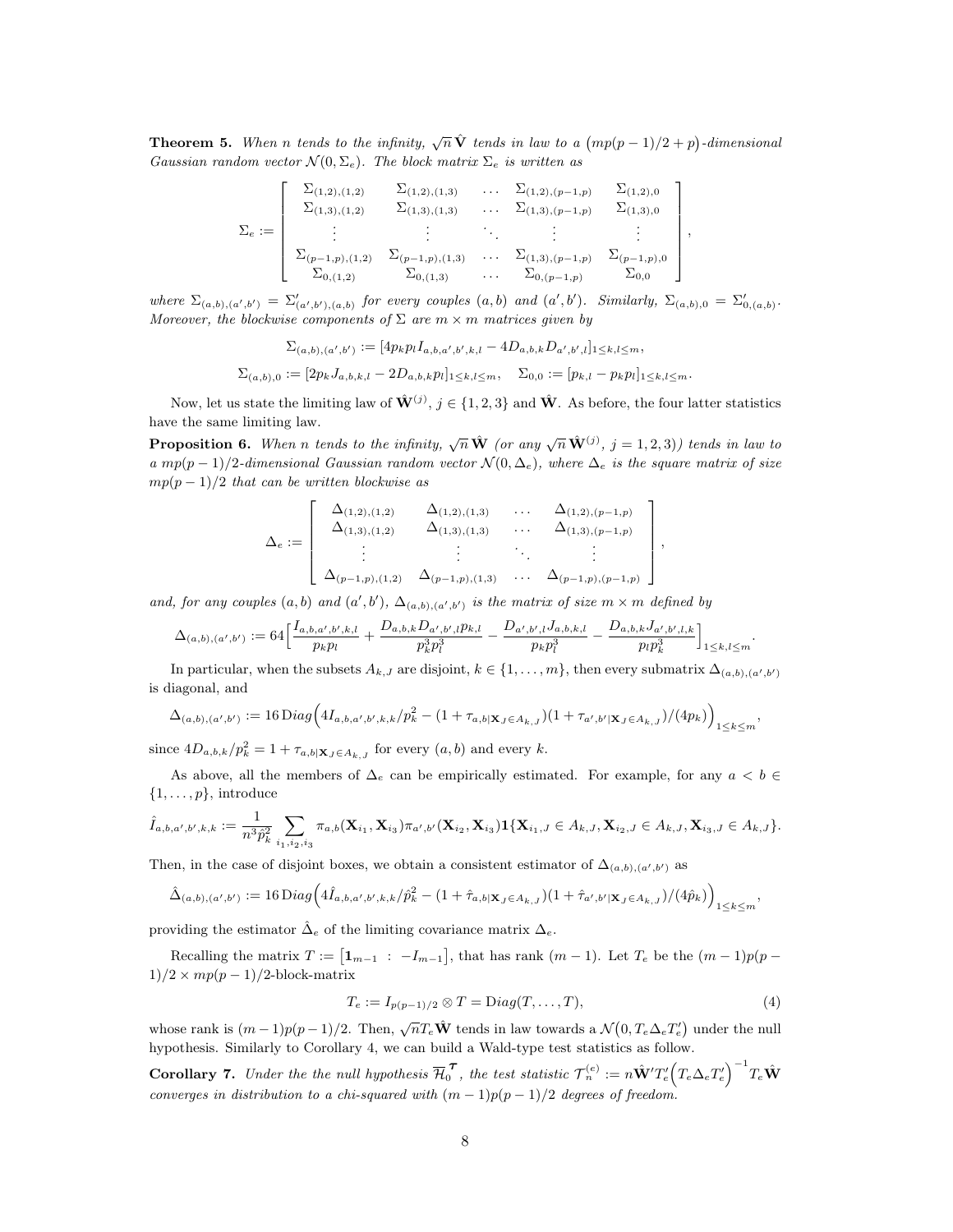## <span id="page-8-0"></span>4 Bootstrapping and other test statistics

In practice, the covariance matrix  $\Delta_e$  can be consistently estimated using U-statistics of order 3. The accuracy of the distributional approximation of the test statistic  $\mathcal{T}_n^{(e)}$  can suffer from this estimation stage if the sample size n is not large enough. Besides, its computational complexity is  $O(n^3)$  for fixed p and m. Therefore, we also consider two different statistics, which do not require the estimation of  $\Delta_e$  and whose p−values can easily be bootstrapped.

The first test statistic is based on the maximal absolute deviation between two conditional Kendall's taus over all compared pairs of conditioning subsets  $A_{k,J}$  and is defined by

$$
\mathcal{T}_{\infty,n} := |\sqrt{n} T_e \hat{\mathbf{W}}|_{\infty}.
$$

The second test statistic is defined by

$$
\mathcal{T}_{2,n} := n \hat{\mathbf{W}}' T_e' T_e \hat{\mathbf{W}},
$$

which is the sum of squared differences of two Kendall's taus over all compared pairs of conditioning subsets  $A_{k,J}$ . Under the null hypothesis  $\overline{H}_0^{\tau}$ , the asymptotic distribution of  $\tau_{\infty,n}$  and  $\tau_{2,n}$  are more complex than one of  $\mathcal{T}_n^{(e)}$  and still depend on the unknown covariance matrix  $\Delta_e$ . However, their computation does not require an estimation of the covariance matrix  $\Delta_e$  and their asymptotic distribution can quickly be estimated using bootstrap techniques.

**Remark 8.** Note that both of these test statistics  $\mathcal{T}_{\infty,n}$  and  $\mathcal{T}_{2,n}$  depends on a choice of the contrast matrix  $T_e$ . This contrast matrix  $T_e$  can be chosen in a random way (such as a random permutation of a given contrast matrix). In this case, random contrast matrices have to be resampled for each bootstrap replication, from the same distribution of contrast matrices. Nevertheless, it would change the limiting law established in Corollaries  $4$  and  $7$ . In the following, we prefer to choose a fixed contrast matrix which will be reused for all bootstrapped replications.

We will consider two such resampling schemes: Efron's classical bootstrap scheme and the "conditional boostrap" scheme proposed by [\[4\]](#page-22-4). In Efron's classical bootstrap, the bootstrapped sample is obtained by resampling n observations  $\mathbf{X}_i^*$  from the initial sample  $(\mathbf{X}_1, \ldots, \mathbf{X}_n)$  with replacement. The bootstrapped test statistics are respectively defined as

$$
\mathcal{T}^{**}_{\infty,n} := |\sqrt{n}T_e\hat{\mathbf{W}}^* - \sqrt{n}T_e\hat{\mathbf{W}}|_{\infty} \text{ and } \mathcal{T}^{**}_{2,n} := n(\hat{\mathbf{W}}^* - \hat{\mathbf{W}})'T_e'T_e(\hat{\mathbf{W}}^* - \hat{\mathbf{W}}),
$$

where  $\hat{\mathbf{W}}^*$  denotes the bootstrapped statistic  $\hat{\mathbf{W}}$  built on the bootstrapped sample  $(\mathbf{X}_1^*, \ldots, \mathbf{X}_n^*)$  (see [\[23,](#page-23-9) p. 378]). The two latter statistics share the same asymptotic distributions as  $\mathcal{T}_{\infty,n}$  and  $\mathcal{T}_{2,n}$ respectively under the null hypothesis  $\mathcal{H}_{0}^{\tau}$ , when n tends to the infinity. Their p-values are then computed as the empirical frequency of the events  $\{\mathcal{T}_{\infty,n}^{**} > \mathcal{T}_{\infty,n}\}\$  and  $\{\mathcal{T}_{2,n}^{**} > \mathcal{T}_{2,n}\}.$ 

The conditional bootstrap is defined by the following resampling scheme:

- draw  $\mathbf{X}_J^*$  among  $(\mathbf{X}_{1,J},\ldots,\mathbf{X}_{n,J})$ . Denote by  $k^*$  the index of the subset  $A_{k,J}$  that contains  $\mathbf{X}_J^*$ .
- draw  $X_I^*$  among the observations that belongs to  $A_{k^*,I}$ , i.e. along the empirical law of  $X_I$  given  $\mathbf{X}_J \in A_{k^*,J}.$

We will denote by  $\mathcal{T}_{\infty,n}^*$  and  $\mathcal{T}_{2,n}^*$  the corresponding bootstrapped test statistics.

## <span id="page-8-1"></span>5 The building of relevant boxes

A practical problem may occur when the dimension  $d - p$  of the conditioning random vector  $\mathbf{X}_J$  is larger then three or four. Indeed, except when the boxes are imposed by a particular geometry of the problem or by some specific prior information, it is not obvious to guess what would be the most relevant boxes to be tested. In other words, without knowing whether the dependence between the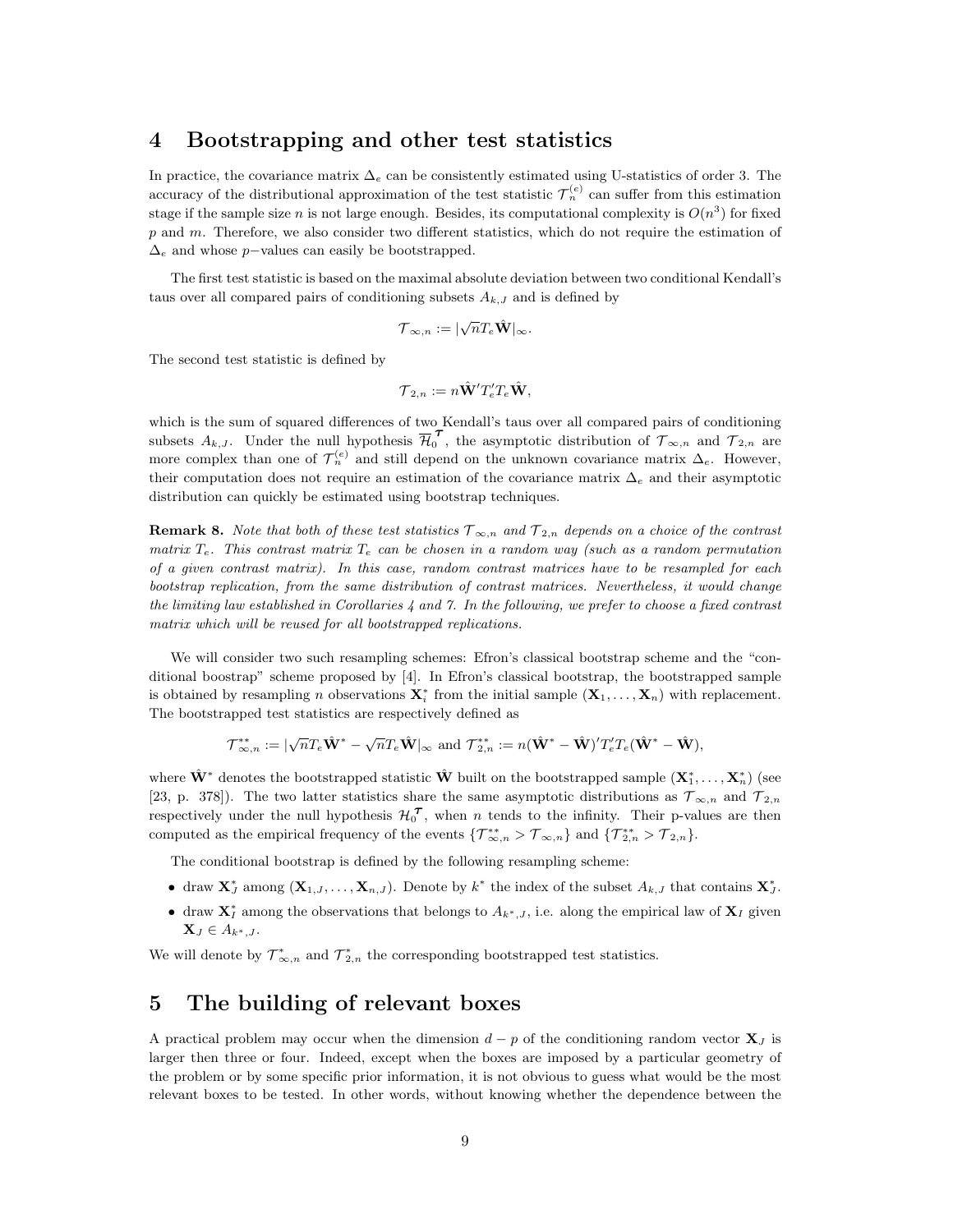components of  $X_I$  depend on  $X_J$ , it is of interest to build some boxes  $A_{1,J},\ldots,A_{m,J}$  so that the dependence structures of  $X_I$  given  $X_J \in A_{k,J}$  for  $k \in \{1, \ldots, m\}$  are the "most different as possible" from each other. This practical problem is particularly relevant in some vine structures for which we would want to weaken the standard simplifying assumption. In other words, it makes sense to build a realistic vine model for which the dependence copulas of any couple  $(X_1, X_2)$  given  $\mathbf{X}_J = \mathbf{x}_J$ would not be a constant copula (the usual simplifying assumption) nor a continuous function of  $x<sub>J</sub>$ (a difficult task in terms of model specification, in general), but rather an intermediate solution: the latter copulas will be picked up among a finite number of conditional copulas of  $(X_1, X_2)$  given  $\mathbf{X}_J \in A_{k,J}, k \in \{1, \ldots, m\}.$ 

To this goal, it will be necessary to build conveniently the latter boxes  $A_{k,J}, k \in \{1, \ldots, m\}$ . Assume  $m$  is fixed. Intuitively, the best sets of boxes will be able to discriminate among the  $m$ corresponding conditional copulas in a clear-cut way. A simple solution is to rely on classification trees. They allow to build m boxes after successively splitting some components of  $X<sub>J</sub>$  into two intervals. The loss function could be given by a distance  $d(\cdot, \cdot)$  between the obtained conditional copulas at every stage. For instance, set  $p = 2$  and consider a tree algorithm similar to CART. At the first step, one searches an index  $k_1 \in \{p+1,\ldots,d\}$  and a threshold  $t_1$  so that

$$
(k_1, t_1) := \arg \max_{k, t} d(C_{1, 2|X_k \le t}, C_{1, 2|X_k > t}) + \text{pen}(k, t),
$$

where the penalty function may be related to the size of the obtained boxes: for a nonnegative tuning parameter  $\alpha$ , set pen $(k, t) = \alpha \min(\mathbb{P}(X_k > t), \mathbb{P}(X_k \leq t)).$  As a variant, we could impose a minimum size  $\nu$  for all the boxes by choosing

pen(k, t) = 
$$
\alpha \min \left( \mathbb{P}(X_k > t), \mathbb{P}(X_k \le t) \right) - M \left\{ \min \left( \mathbb{P}(X_k > t), \mathbb{P}(X_k \le t) \right) < \nu \right\},\
$$

for some large constant  $M >> 1$  and a given small  $\nu < 1$ . In practice, the latter conditional copulas have to be estimated from a n-sample of i.i.d.  $X$  realizations. Then, the empirical criterion yields

$$
(k_1, t_1) := \arg\max_{k, t} d(\hat{C}_{1, 2|X_k \leq t}, \hat{C}_{1, 2|X_k > t}) + \widehat{\text{pen}}(k, t),
$$

and  $\widehat{\text{pen}}(k, t) = \alpha \min\left(\mathbb{P}_n(X_k > t), \mathbb{P}_n(X_k \leq t)\right)$ , with obvious notations and keeping the same name for the solutions. Afterwards, the same procedure is applied on the two subsets of observations, and so on. See Friedman et al. (2001, Section 9) for details.

The latter procedure may be numerically painful in general, especially due to the inference of the conditional copulas and the calculation of a distance between multivariate cdfs'. Now, as an alternative, we propose to replace the whole functions  $C_{1,2|X_k\leq t}$  by some conditional dependence measures, again conditional Kendall's tau. Indeed, the estimation of a (conditional or not) Kendall's tau is related to a classification task, as noticed in [\[6\]](#page-22-6). The new program would be

$$
(k_1, t_1) := \arg \max_{k, t} |p_{X_1, X_2|X_k \le t} - p_{X_1, X_2|X_k > t}|^{\gamma} + \text{pen}(k, t),
$$
  

$$
p_{X_1, X_2|X_k \le t} := \mathbb{P}(X_{1,1} \le X_{2,1}, X_{1,2} \le X_{2,2}|X_{1,k} \le t, X_{2,k} \le t),
$$
  

$$
p_{X_1, X_2|X_k > t} := \mathbb{P}(X_{1,1} \le X_{2,1}, X_{1,2} \le X_{2,2}|X_{1,k} > t, X_{2,k} > t),
$$

for some  $\gamma > 0$  and two independent versions  $\mathbf{X}_1$  and  $\mathbf{X}_2$ . The empirical version of the latter criterion is then

$$
(k_1, t_1) := \arg \max_{k, t} |\hat{p}_{X_1, X_2|X_k \le t} - \hat{p}_{X_1, X_2|X_k > t}|^{\gamma} + \widehat{\text{pen}}(k, t),
$$
  

$$
\hat{p}_{X_1, X_2|X_k \le t} := \frac{1}{n(n-1)} \sum_{i \ne j} \mathbf{1} \{ X_{i,1} \le X_{j,1}, X_{i,2} \le X_{j,2} | X_{i,k} \le t, X_{j,k} \le t \},
$$
  

$$
\hat{p}_{X_1, X_2|X_k > t} := \frac{1}{n(n-1)} \sum_{i \ne j} \mathbf{1} \{ X_{i,1} \le X_{j,1}, X_{i,2} \le X_{j,2} | X_{i,k} > t, X_{j,k} > t \}.
$$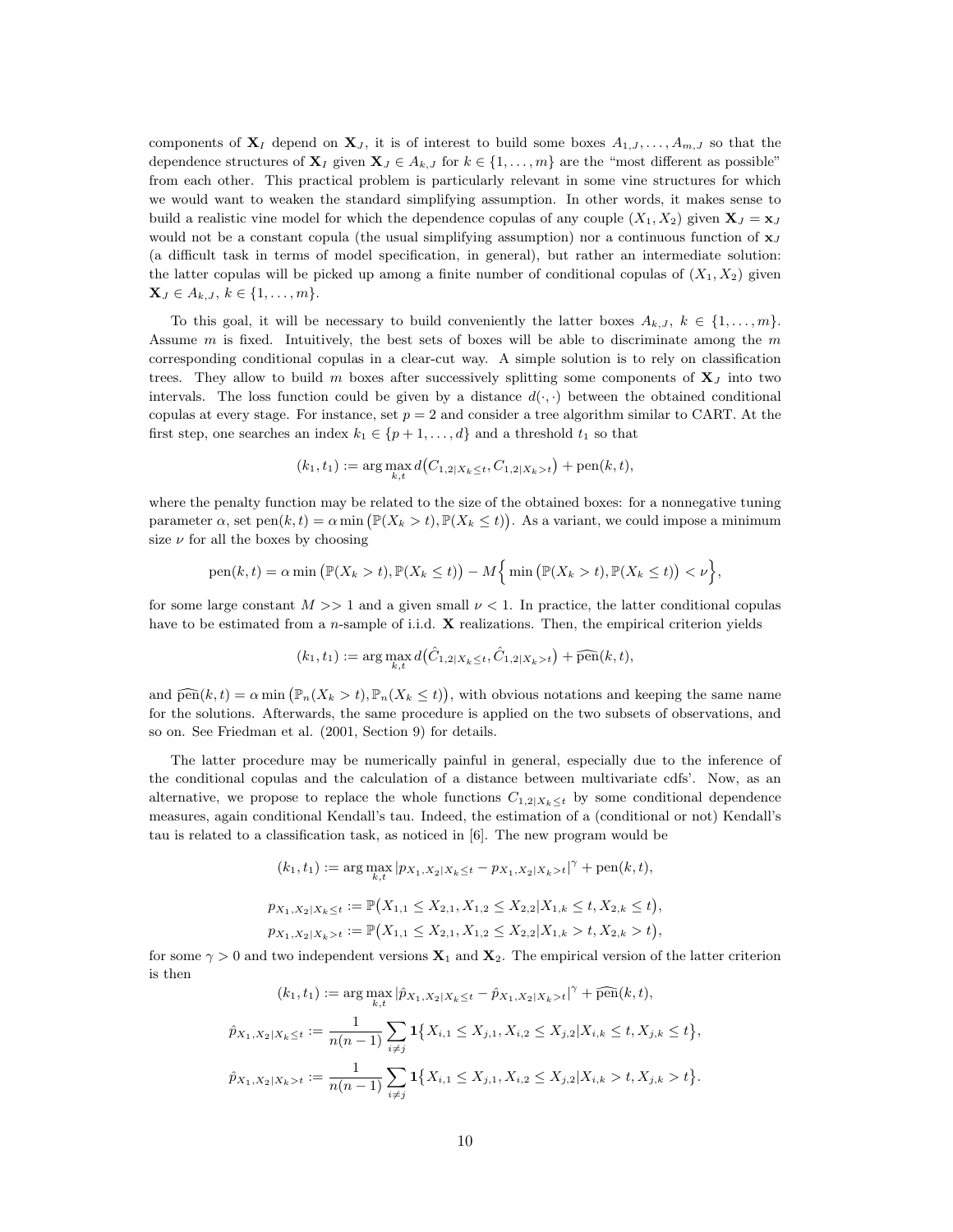Algorithm 1: Recursive algorithm for building a set of relevant boxes for conditional Kendall's taus

 $\texttt{def CutCKT}(\textit{a dataset}~\mathcal{D} \in \mathbb{R}^{n \times d}, \textit{a subset}~A \overset{default}{=}\mathbb{R}^{|J|}, \texttt{minCut} \geq 0, \texttt{minSize} \geq 0)$ : for  $i \leftarrow 1$  to  $p - 1$  do for  $j \leftarrow i + 1$  to p do for  $k \leftarrow p+1$  to  $d$  do foreach  $t \in \mathbb{R}$  do  $\texttt{Diff}[i,j,k,t] \leftarrow \left|\hat{\tau}_{i,j|\mathbf{X}_J \in A \cap (-\infty,t]_k} - \hat{\tau}_{i,j|\mathbf{X}_J \in A \cap (t,+\infty)_k}\right|$  ;  $(i^*, j^*, k^*, t^*) \leftarrow \arg \max_{i,j,k,t} \text{Diff}[i, j, k, t]$ ; Box1  $\leftarrow$  A  $\cap$   $(-\infty, t^*]_{k^*}$ ; Box2  $\leftarrow$  A  $\cap$   $(t^*, +\infty)_{k^*}$ ; if  $\min\big(\mathbb{P}_n(X_J\in \texttt{Box1}),\, \mathbb{P}_n(X_J\in \texttt{Box2})\big)<\texttt{minSize or Diff}[i^*,j^*,k^*,t^*]<\texttt{minCut then}$  $\textbf{return}\ (\hat{\boldsymbol{\tau}}_{I|\mathbf{X}_J\in A}).$ else Child<sub>-</sub> ← CutCKT( $D$ ,  $A =$ Box1, minCut, minSize) ;  $Child_{+} \leftarrow CutCKT(\mathcal{D}, A = Box2, minCut, minSize)$ ;  $\mathbf{return}\ \left(\hat{\boldsymbol{\tau}}_{I|\mathbf{X}_J\in A},(i^*,j^*,k^*,t^*),\texttt{Child}_{-},\texttt{Child}_{+}\right)$ 

Afterwards, the procedure is going on with the two datasets that are corresponding to the conditioning subsets  $(X_{k_1} \leq t_1)$  and  $(X_{k_1} > t_1)$  respectively, etc.

To stop the procedure, several rules can be implemented. The simplest one it to stop the procedure when the number of obtained categories (boxes) is larger than  $m$ . When  $m$  is even, we can exactly obtain  $m$  categories. It is also possible to specify a minimum number of observations for each box, and a minimum difference between the conditional Kendall's taus from two estimated boxes. A more sophisticated way of working is a "pruning" rule, once a large tree has been built, see [\[9,](#page-23-10) p.270].

When  $p > 2$  conditioned variables are available, the first step of our criteria becomes

<span id="page-10-1"></span>
$$
(i_1, j_1, k_1, t_1) := \arg \max_{i, j, k, t} |p_{X_i, X_j | X_k \le t} - p_{X_i, X_j | X_k > t}|^{\gamma} + \text{pen}(i, j, k, t).
$$
 (5)

The complete algorithm is detailed as Algorithm [1,](#page-10-0) where we fix  $\gamma = 1$  and we use the notation  $[a, b]_k := \mathbb{R}^{k-p-1} \times [a, b] \times \mathbb{R}^{d-k}$  to denote the hyper-rectangle of (conditioning) points  $\mathbf{x}_J$  satisfying  $x_k \in [a, b]$ . To sum up, the algorithm consists of one recursive function CutCKT which will choose the best boxes  $(-\infty, t]_k$  and  $(t, \infty)_k$  that can separate the conditional Kendall's tau between two of the conditioned variables as much as possible. Each of these two sets is then recursively partitioned in the same way until the sample size corresponding to each box is too small, or until the difference in conditional Kendall's taus is too small.

<span id="page-10-0"></span>Therefore, the object returned by the function CutCKT is a proper binary tree. Its Root stores the vector of (estimated) unconditional Kendall's tau  $\hat{\tau}_I$ . If the Root has two children, then it also stores the indexes  $(i_1, j_1)$  of the pair of conditioned variables selected as having the maximum difference of conditional Kendall's tau following  $(5)$ . In this case, it also stores the index  $k_1$  of the conditional variable selected, as well as the threshold  $t_1$ . Recursively, a Child of any Node of the tree is either a final leaf of the tree, with a conditional Kendall's tau  $\hat{\tau}_{I|X}, \epsilon_A$  where A is the box corresponding to the conditioning subset passed to the Child. Or it is an internal leaf of the tree, composed of the conditional Kendall's tau  $\hat{\tau}_{I|\mathbf{X}_J \in A}$ , the indexes  $i^*, j^*, k^*$  and the threshold defining the split, and of two children respectively corresponding to the lower box  $A \cap (-\infty, t^*]_{k^*}$  (adding the event  $\{X_{k^*} \leq t^*\}$ )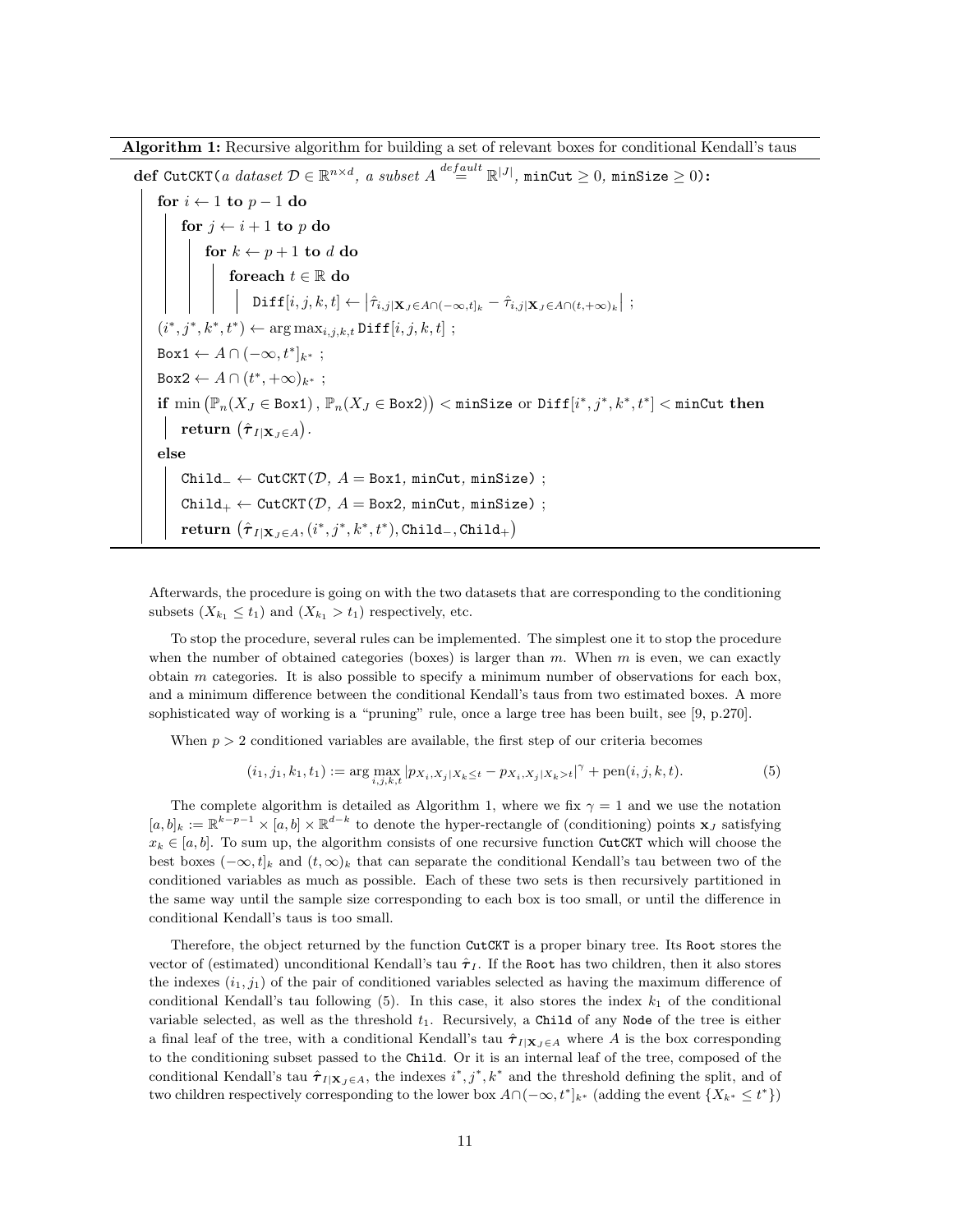and to the upper box  $A \cap (t^*, +\infty)_{k^*}$  (adding the event  $\{X_{k^*} > t^*\}$ ). The type of such a tree can be recursively defined as

$$
\text{Tree} = \hat{\boldsymbol{\tau}}_I \Big\| \Big( \hat{\boldsymbol{\tau}}_I, i_1, j_1, k_1, t_1, \text{Child}\big((-\infty, t_1]_{k_1}\big), \text{Child}\big((t_1, +\infty)_{k_1}\big)\Big),
$$
  
\n
$$
\text{Child}(A) = \hat{\boldsymbol{\tau}}_{I|\mathbf{X}_J \in A} \Big\| \Big( \hat{\boldsymbol{\tau}}_{I|\mathbf{X}_J \in A}, i^*, j^*, k^*, t^*, \text{Child}\big(A \cap (-\infty, t^*]_{k^*}\big), \text{Child}\big(A \cap (t^*, +\infty)_{k^*}\big)\Big),
$$

where the symbol  $\parallel$  refers here to the union of types. Examples of such trees are displayed in Figures [1](#page-17-1) and [2.](#page-19-0)

## <span id="page-11-0"></span>6 Simulation studies

Two simulation studies are performed to investigate the empirical level and power of the proposed tests as well as the performance of the procedure for building boxes. The significance level  $\alpha$  of the proposed tests is set at 5%.

In the first simulation study, we will consider two or three dimensional vectors  $X<sub>I</sub>$ , and a one dimensional conditioning variable  $X_J$  only. Indeed, if the dimension of  $X_J$  increases then the number of boxes increases exponentially with respect to its dimension and the number of observations for each box decreases at the same rate on average. Nonetheless, we can evaluate the influence of the dimension of  $X_J$  within our simulation study by linearly increasing the number of boxes. Since it is not reasonable to estimate Kendall's tau only with few observations, we aim to have at least 25 observations per box on average in our simulation study. Note that  $\mathbb{P}(\mathbf{X}_J \in A_{k,J})$  has to be positive for any  $k = 1, \ldots, m$ . Moreover, each box must contain at least 2 observations in order to estimate a corresponding Kendall's tau. This empirical restriction will be satisfied by any randomly drawn sample as well as by any bootstrap sample.

In the second simulation study, we consider a situation for which the conditioning subsets are unknown. Thus, they will be constructed through the data-driven procedure proposed in Algorithm [1.](#page-10-0) Half of the sample is used for building the conditioning subset while the other half is used to compute the test statistic as well as its bootstrapped counterpart. This allows us not to contaminate the computation of the p-value by the information used to construct the tree, ensuring that both parts of the process are independent. We consider every combination of dimensions where the conditioned vector has a dimension between 2 and 5 and the conditioning vector has a dimension between 1 and 5. For each setting, we estimate the level and power of our testing methods.

#### <span id="page-11-1"></span>6.1 Empirical level

To investigate empirical levels, we consider the four-dimensional random vector  $X$ . The conditioning random variable  $X_4$  follows a standard normal distribution  $(J = \{4\})$ . We employ the theoretical quantiles of  $X_4$  to build the subsets  $A_{k,J}, k \in \{1, \ldots, m\}$ . Any partition of the sample space of  $X_4$ is admissible. For each conditioning set  $A_{k,J}$ , the conditional distribution of  $\mathbf{X}_I$  given  $X_4 \in A_{k,J}$  will be chosen as a three dimensional Gaussian distribution with different mean vectors but with the same correlation matrix  $\Sigma$  for every  $k \in \{1, \ldots, m\}$ . Without loss of generality, the marginal conditional variances are equal to one. Therefore, we are under  $\overline{\mathcal{H}}_0^{\mathcal{T}}$  because the conditional (Gaussian, here) copula of  $X<sub>I</sub>$  given  $X<sub>4</sub>$  only depends on conditional correlations and not on conditional means and/or variances.

First, we would like to investigate the influence of the sample size on the empirical level of our testing procedures based on  $\mathcal{T}_n^{(e)}$ ,  $\mathcal{T}_{\infty,n}^{**}$ ,  $\mathcal{T}_{2,n}^{**}$ ,  $\mathcal{T}_{\infty,n}^{*}$  and  $\mathcal{T}_{2,n}^{*}$ . To this goal, consider  $m=4$  boxes  $A_{1,J} := (-\infty, z_{0.25}]$ ,  $A_{2,J} := (z_{0.25}, z_{0.50}]$ ,  $A_{3,J} := (z_{0.50}, z_{0.75}]$  and  $A_{4,J} := (z_{0.75}, \infty)$ , where  $z_{\alpha}$  is the  $\alpha$  quantile of the standard normal distribution. Conditional marginal means are specified in Table [1.](#page-12-0)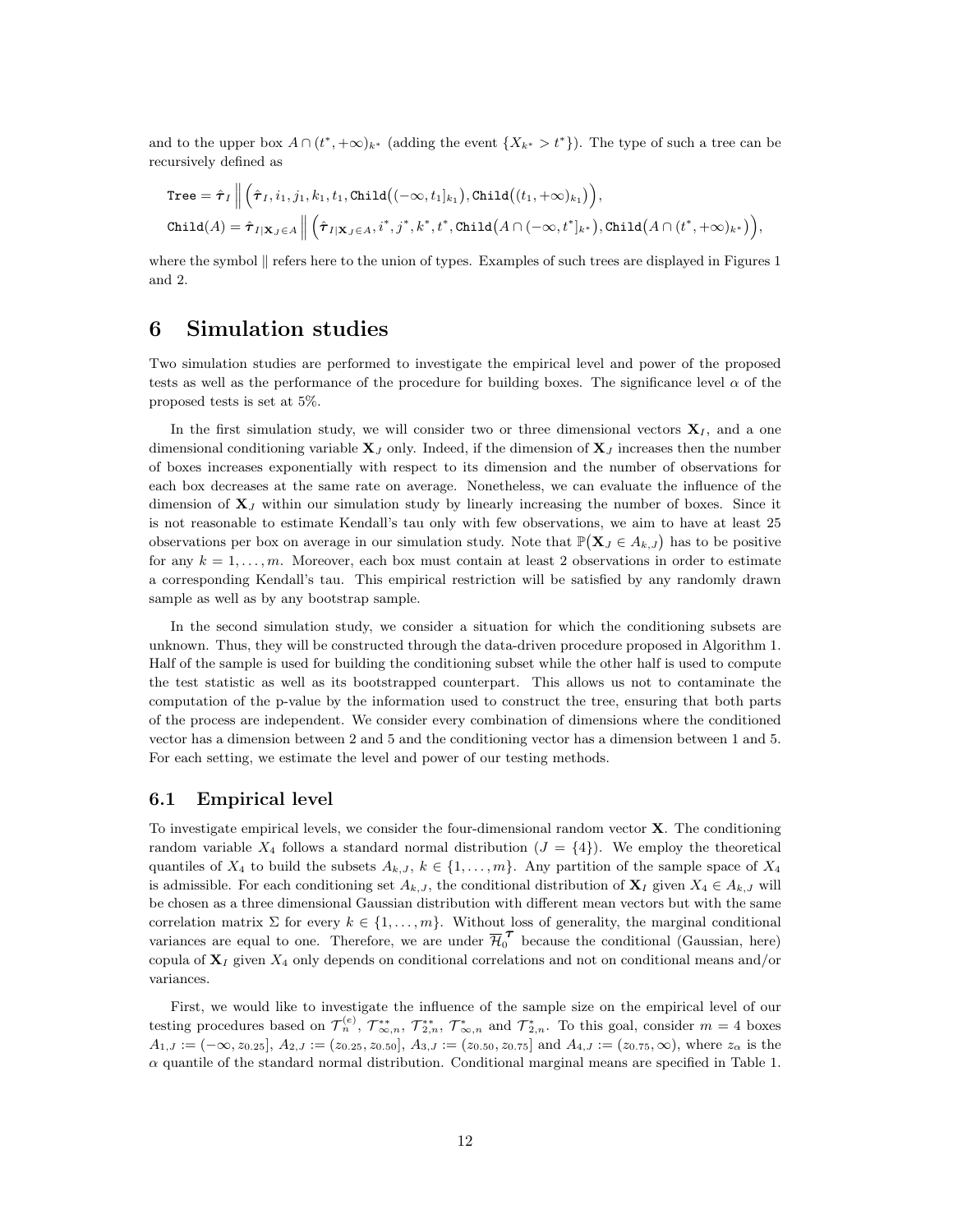|                           | $A_{2I}$ | $A_{3,J}$ |  |
|---------------------------|----------|-----------|--|
| Cond. marg. mean of $X_1$ |          |           |  |
| Cond. marg. mean of $X_2$ | $-2/3$   |           |  |
| Cond. marg. mean of $X_3$ |          |           |  |

<span id="page-12-0"></span>Table 1: Conditional marginal means of  $X_I$  for four boxes for the analysis of empirical levels

For all boxes  $A_{k,J}$ , the conditional correlation matrix  $\Sigma$  has equal off-diagonal entries  $\rho = 0.7071$ (corresponding to  $\tau = 0.5$ ). Thus, the conditional correlation matrix of  $\mathbf{X}_I$  is independent of  $A_{k,J}$ ,  $k \in \{1, 2, 3, 4\}$ . Under  $\overline{\mathcal{H}}_0^{\mathcal{T}}$ , the asymptotic distribution of  $\mathcal{T}_n^{(e)}$  is  $\chi_9^2$  with 9 degrees of freedom. Based on 1000 randomly drawn samples and using the contrast matrix  $T_e$  defined in [\(4\)](#page-7-1), Table [2](#page-12-1) presents the empirical level of  $\mathcal{T}_{n}^{(e)}$ ,  $\mathcal{T}_{\infty,n}^{**}$  (classical bootstrap),  $\mathcal{T}_{2,n}^{*}$  (classical bootstrap),  $\mathcal{T}_{\infty,n}^{*}$  (conditional bootstrap) and  $\mathcal{T}_{2,n}^*$  (conditional bootstrap) for different sample sizes. Surprisingly, the empirical level of  ${\cal T}_n^{(e)}$  is quite acceptable even for the small sample size  $n=100$  for which each of four Kendall's taus are estimated using 25 observations on the average. In this simulation study, the four bootstrapped test statistics result in slightly more conservative tests.

<span id="page-12-1"></span>Table 2: Empirical levels of five testing procedures for four boxes and different sample sizes

| $\boldsymbol{n}$ | e     | $\infty.n$ | ${\cal T}_{2,n}^{**}$ | $\infty, n$ | 2.n   |
|------------------|-------|------------|-----------------------|-------------|-------|
| 100              | 0.033 | 0.017      | 0.022                 | 0.018       | 0.021 |
| 250              | 0.035 | 0.031      | 0.033                 | 0.029       | 0.028 |
| 500              | 0.044 | 0.030      | 0.033                 | 0.028       | 0.033 |
| 1000             | 0.049 | 0.032      | 0.036                 | 0.037       | 0.037 |

Next, we investigate the influence of the number of boxes  $m$  on the empirical levels. To this end, we fix the sample size  $n = 500$ . Our testing procedures are applied with  $m = 2, 4, 6, \ldots, 20$  intervals/boxes and the results are presented in Table [3](#page-12-2) based on  $1000$  randomly drawn samples. For each  $m$ , the end points of the sub-intervals are computed using the theoretical quantiles of the standard normal distribution at  $m+1$  equally spaced probabilities  $0, 1/m, \ldots, (m-1)/m, 1$ . The marginal conditional distributions of  $X_I$  are specified similarly to the previous simulation study. In particular, conditional mean vectors consist of corresponding  $m$  equally spaced points. Further, we have used the contrast matrix T from [\(3\)](#page-5-1) to construct  $T_e$  (c.f. [\(4\)](#page-7-1)), i.e.  $T_e = I_{p(p-1)/2} \otimes T$ .

Table 3: Empirical levels of five testing procedures for different number of boxes and sample size  $n = 500$ 

<span id="page-12-2"></span>

| m                          | 2     |             | 6     |       | 10    | 12    | 14    | 16    | 18    | 20    |
|----------------------------|-------|-------------|-------|-------|-------|-------|-------|-------|-------|-------|
| ${\cal T}_n^{(e)}$         | 0.039 | 0.051       | 0.047 | 0.060 | 0.098 | 0.112 | 0.119 | 0.146 | 0.210 | 0.253 |
| ${\cal T}_{\infty,n}^{**}$ | 0.050 | 0.042       | 0.032 | 0.026 | 0.023 | 0.010 | 0.011 | 0.006 | 0.009 | 0.002 |
| ${\cal T}_{2,n}^{**}$      | 0.044 | 0.055       | 0.027 | 0.043 | 0.023 | 0.024 | 0.030 | 0.019 | 0.023 | 0.014 |
| ${\cal T}^\ast_{\infty,n}$ | 0.052 | 0.043       | 0.033 | 0.022 | 0.022 | 0.008 | 0.010 | 0.007 | 0.009 | 0.002 |
| ${\cal T}_{2,n}^*$         | 0.045 | $\rm 0.051$ | 0.027 | 0.043 | 0.023 | 0.020 | 0.028 | 0.018 | 0.024 | 0.014 |

As expected and as shown in Table [3,](#page-12-2) the testing procedure based on  $\mathcal{T}_n^{(e)}$  becomes more and more liberal with an increasing number of boxes. Since the number of available bivariate observations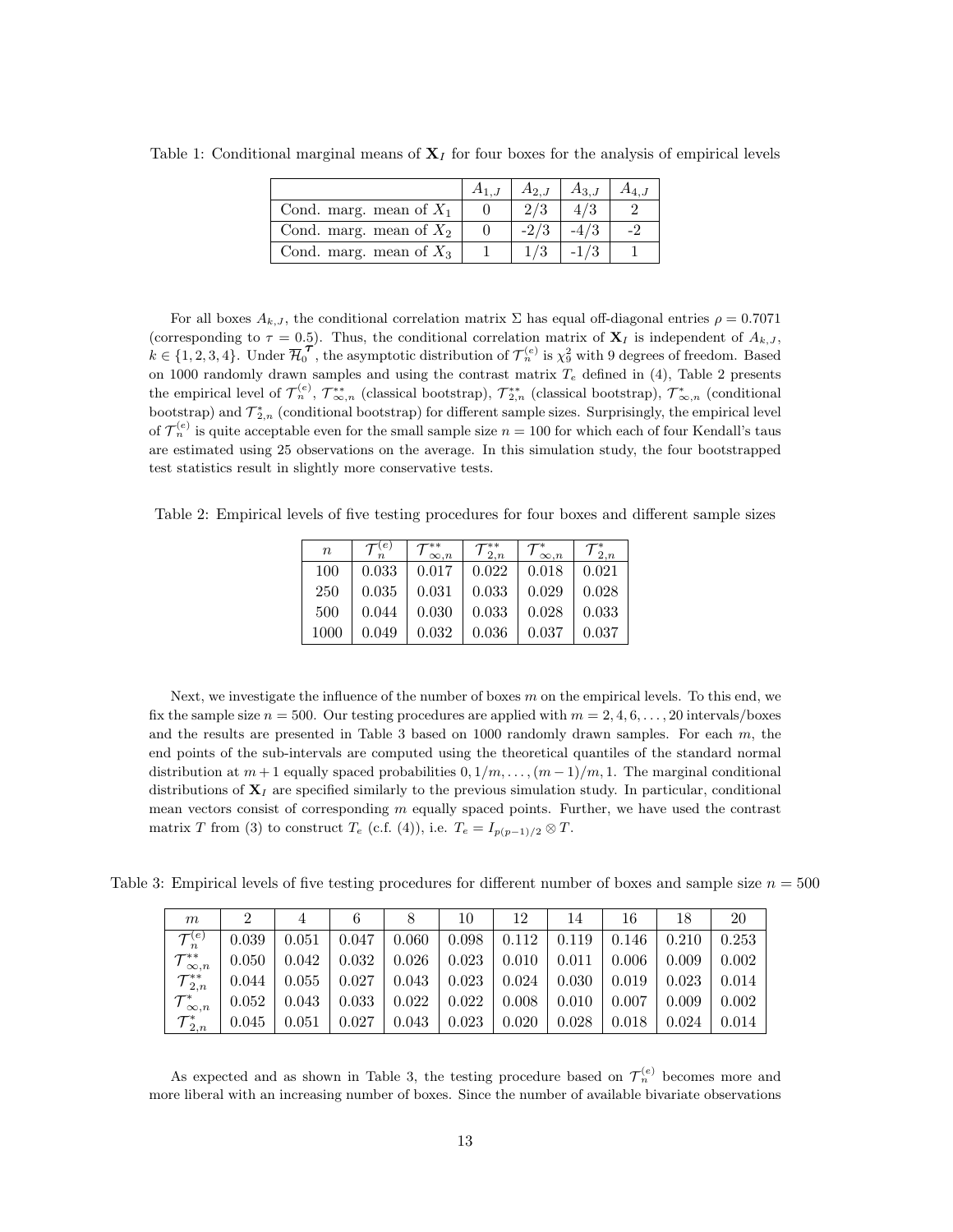<span id="page-13-0"></span>

|                                  | $A_{2,J}$ | $A_{3,j}$ |       |
|----------------------------------|-----------|-----------|-------|
| Conditional correlation $\rho$   | 0.259     | 0.500     | 0.707 |
| Conditional Kendall's tau $\tau$ |           |           |       |

Table 4: Conditional correlations of  $X_I$  for four boxes for the power analysis

<span id="page-13-1"></span>Table 5: Empirical powers of four testing procedures for four boxes and different sample sizes

| $\boldsymbol{n}$ |       | $\infty$ , $n$ | $\frac{1}{2}$ | $\infty, n$ | 2, n  |
|------------------|-------|----------------|---------------|-------------|-------|
| 100              | 0.753 | 0.676          | 0.809         | 0.679       | 0.807 |
| 250              | 0.999 | 0.999          | 1.000         | 0.999       | 1.000 |
| 500              | 1.000 | 1.000          | 1.000         | 1.000       | 1.000 |
| 1000             | 1.000 | 1.000          | 1.000         | 1.000       | 1.000 |

for an estimation of each Kendall's tau decreases and the number of Kendall's tau increases with an increasing m, our estimators of Kendall's taus as well as their asymptotic covariance matrices become less and less accurate. In contrast, the tests based on the bootstrap procedures are conservative for large number of boxes. A possible explanation for this phenomenon could be that an inaccurate estimation of Kendall's tau also takes place for bootstrap samples while the Wald type statistic is compared to a theoretical quantile of a limiting distribution.

#### 6.2 Empirical power

First, we consider a four-dimensional random vector  $X$  and recall the simulation setup of Section [6.1](#page-11-1) with four boxes. Now, assume that the conditional correlation matrix of  $X<sub>I</sub>$  consists of equal offdiagonal entries  $\rho_k$  that depend on the box  $A_{k,J}$ ,  $k \in \{1,2,3,4\}$ . The values of these conditional correlations are deduced from equally spaced Kendall's tau in [0, 0.5] and given in Table [4.](#page-13-0) Since these values are different,  $\overline{\mathcal{H}}_0^{\mathcal{T}}$  is not satisfied here. The empirical powers for different sample sizes are given in Table [5](#page-13-1) based on 1000 drawn samples and using the contrast matrix  $T_e$ . For a sample size  $n = 100$ , the empirical power of the proposed test procedures is at least 0.676, which indicates a good performance of the proposed test procedures. Further, the tests based on  $\mathcal{T}_{2,n}^{**}$  and  $\mathcal{T}_{2,n}^{*}$  are slightly more powerful then the ones based on  $\mathcal{T}_{\infty,n}^*$  and  $\mathcal{T}_{\infty,n}^*$ . Thus, our statistical tests are powerful even for small sample sizes. From  $n = 250$ , all the proposed tests have an empirical power virtually close to one.

Similarly to the analysis for levels, we investigate the influence of the number of boxes  $m$  on the empirical power. For this purpose, fix the sample size  $n = 500$  and m conditional correlations are chosen as before. Our testing procedures are applied with  $m \in \{2, 4, 6, \ldots, 20\}$  intervals/boxes and the results are presented in Table [6](#page-14-0) based on 1000 drawn samples and using the contrast matrix  $T_e$ . All our considered test statistics perfectly detect the differences in terms of Kendall's taus for a small number of boxes due to a sufficient sample size for their reliable estimation. Note that  $\mathcal{T}_n^{(e)}$ is sufficiently powerful even for 20 boxes since it does not keep its significance level of 5% at all. The empirical power of the bootstrapped test statistics decreases starting from 8 boxes. Due to their conservativity, they are essentially less powerful for  $m = 14, 16, \ldots, 20$  than the Wald-type statistics. Similarly to Table [5,](#page-13-1) the tests based on  $\mathcal{T}_{2,n}^{*}$  and  $\mathcal{T}_{2,n}^{*}$  are more powerful then ones based on  $\mathcal{T}_{\infty,n}^{**}$ and  $\mathcal{T}_{\infty,n}^*$ . This is due to the contrast matrix  $T_e$ , which captures the maximal distinction of Kendall's tau differences.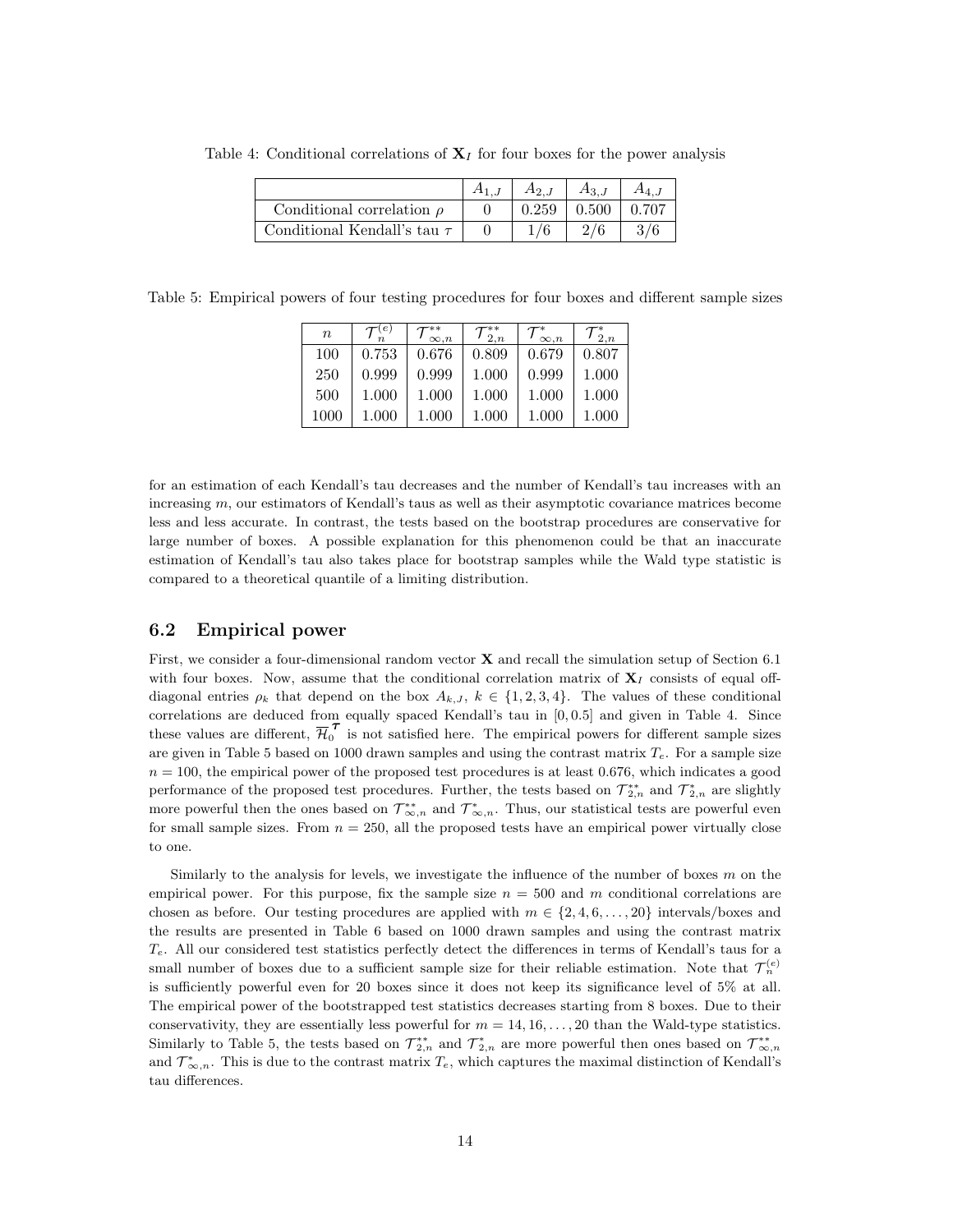Table 6: Empirical power of four testing procedures for different number of boxes and sample size  $n = 500$ 

<span id="page-14-0"></span>

| m                          | 2         |           |           |       | 10    | 12    | 14    | 16    | 18    | 20    |
|----------------------------|-----------|-----------|-----------|-------|-------|-------|-------|-------|-------|-------|
| $\mathcal{T}^{(e)}$        | 1.000     | 1.000     | $1.000\,$ | 1.000 | 0.999 | 1.000 | 0.998 | 0.998 | 0.997 | 0.999 |
| ${\cal T}_{\infty,n}^{**}$ | 1.000     | $1.000\,$ | $1.000\,$ | 0.999 | 0.979 | 0.914 | 0.800 | 0.625 | 0.513 | 0.343 |
| ${\cal T}_{2,n}^{**}$      | $1.000\,$ | $1.000\,$ | $1.000\,$ | 1.000 | 0.995 | 0.977 | 0.934 | 0.878 | 0.808 | 0.715 |
| ${\cal T}^*_{\infty,n}$    | $1.000\,$ | $1.000\,$ | 000       | 1.000 | 0.978 | 0.913 | 0.787 | 0.628 | 0.500 | 0.333 |
| ${\cal T}_{2,n}^*$         | 1.000     | 1.000     | $1.000\,$ | 1.000 | 0.995 | 0.972 | 0.931 | 0.878 | 0.809 | 0.713 |

Now, consider a three-dimensional random vector  $\mathbf{X} = (X_1, X_2, X_3)$  with uniformly distributed margins on [0,1]. Further, the distribution of  $X_1$  and  $X_2$  is a Clayton copula whose parameter  $\theta$ depends on the value  $x_3$  of the random variable  $X_3$ . For some fixed parameter  $\lambda > 0$ , this parameter  $\theta$  is given by

$$
\theta = \theta(x_3) = \begin{cases} 1 & \text{when } x_3 \leq \lambda ,\\ 5 & \text{when } x_3 > \lambda . \end{cases}
$$

Thus, there is a structural break on the parameter  $\theta$  and we would like to identify this phenomenon. To do this, we fix the sample size  $n = 500$  and consider m boxes that are determined by the quantiles of  $X_3$ , corresponding to equally spaced probabilities  $0, 1/m, 2/m, \ldots, 1$ . In applications, the point of the structural break is not known. To fix the ideas (and the contrast matrix  $T_e$ ), we use the first box as the reference category and compare its Kendall' tau to the remaining ones. Thus, the matrix  $T_e$ from [\(4\)](#page-7-1) is considered.

First, we choose  $\lambda \in \{0.01, 0.05, 0.10, 1/6, 0.20, 0.25, 0.50\}$  and draw 1000 three-dimensional copula samples, where the third margin determines the copula parameter of the first two margins. Then we apply our testing procedures with m boxes for  $m \in \{2, 4, \ldots, 20\}$ . For each m, all sub-intervals/boxes contain the same amount of observations on average. Table [7](#page-15-0) presents the empirical powers of the tests based on the statistics  $\mathcal{T}_n^{(e)}$ ,  $\mathcal{T}_{\infty,n}^{**}$ ,  $\mathcal{T}_{2,n}^{*}$ ,  $\mathcal{T}_{\infty,n}^{*}$  and  $\mathcal{T}_{2,n}^{*}$  to identify the structural break. If  $\lambda$ is very small then only few observations are affected by the structural break. Therefore, it is almost impossible to detect the underlying change in the parameter of the bivariate Clayton copula. In Table [7,](#page-15-0) this occurs when  $\lambda = 0.01$ . If more data are influenced by the structural break  $(\lambda = 0.05$ or  $\lambda = 0.10$ , then the identification of this structural change becomes easier. For  $\lambda > 0.10$ , the structural break in the parameter is obviously identified by our testing procedures for some values of m.

A large number of the boxes makes the length of the intervals  $A_{k,J}$  smaller, which becomes comparable with the length of the interval  $[0, \lambda]$ . Therefore, the best power is expected around  $m = 1/\lambda$ . For all considered test statistics, this can explicitly be observed for  $\lambda = 1/6$ . When  $\lambda < 0.50$ , the tests based on  $\mathcal{T}_{2,n}^{**}$  and  $\mathcal{T}_{2,n}^*$  are usually much more powerful than the ones based on  $\mathcal{T}_{\infty,n}^{**}$  and  $\mathcal{T}_{\infty,n}^*$ . This can be explained by our choice of the contrast matrix  $T_e$ , which compares the most different Kendall's tau of the first box to the remaining  $m-1$  ones. If a reference box is differently chosen, e.g. in the middle of the interval [0, 1], and corresponds to an "average behavior" for data coming from a Clayton copula with parameter  $\theta = 5$ , then only a few large differences between Kendall's taus would be be observed. These numerous small differences between our Kendall's taus would largely contribute to the final value of  $\mathcal{T}_{2,n}^{**}$  and  $\mathcal{T}_{2,n}^*$ , softening their power. This explains why we have observed that the tests based on  $\mathcal{T}_{\infty,n}^*$  and  $\mathcal{T}_{\infty,n}^*$  are sometimes more powerful than the latter ones. Further, the empirical powers of the test statistics  $\mathcal{T}_{2,n}^{*}$  and  $\mathcal{T}_{2,n}^{*}$  for  $\lambda = 0.5$  in Table [7](#page-15-0) are not considerably better than the ones of  $\mathcal{T}_{\infty,n}^{*}$  and  $\mathcal{T}_{\infty,n}^{*}$ , because of a maximum level of heterogeneity between the dependencies across the chosen boxes.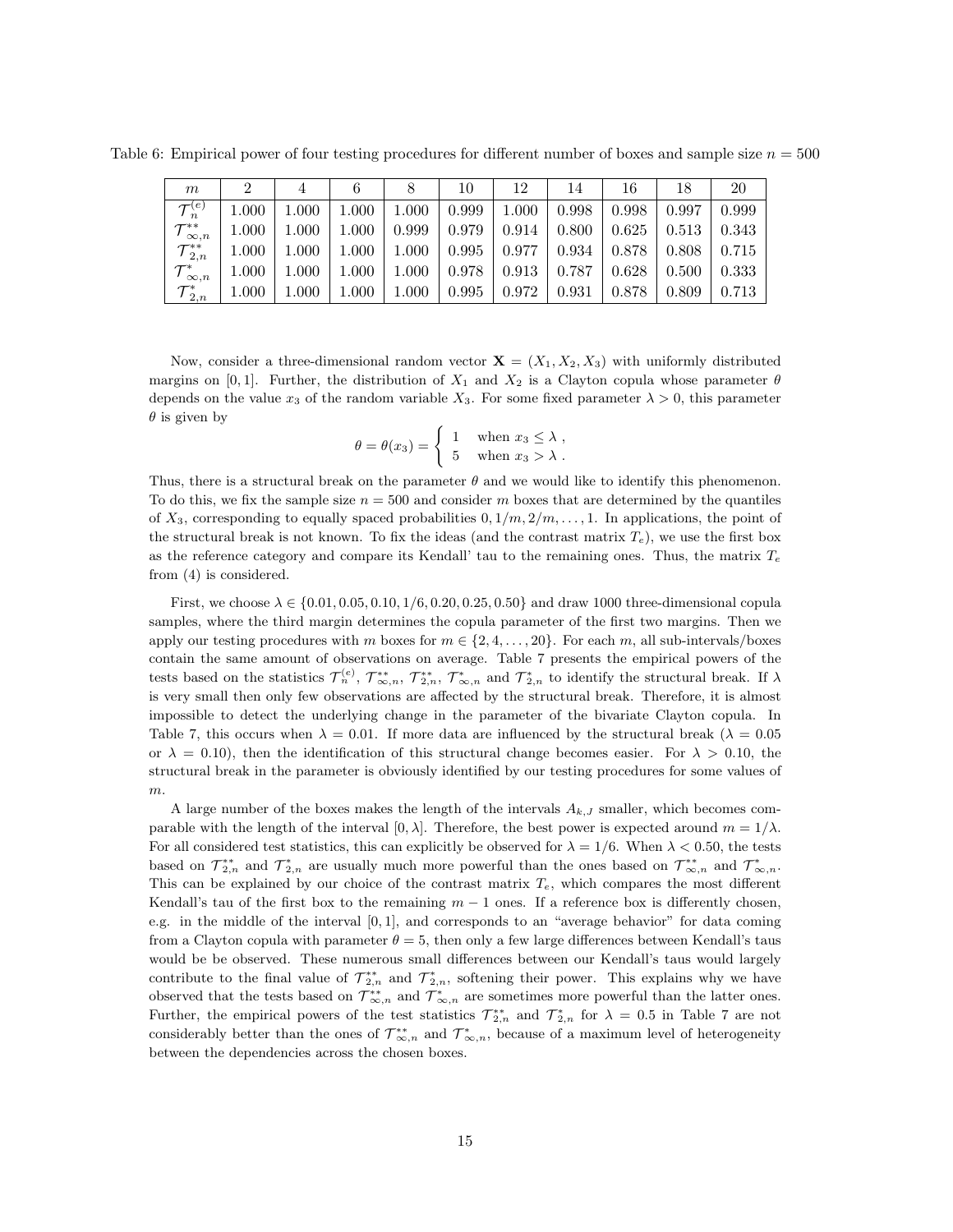| $\lambda = 0.01$ | $\,m$                             | $\boldsymbol{2}$ | $\overline{4}$ | 6              | 8              | 10        | 12          | 14          | 16          | 18     | $20\,$          |
|------------------|-----------------------------------|------------------|----------------|----------------|----------------|-----------|-------------|-------------|-------------|--------|-----------------|
|                  | $\overline{\mathcal{T}_n^{(e)}}$  | 0.019            | 0.019          | 0.019          | $\,0.012\,$    | 0.017     | $\,0.024\,$ | 0.014       | 0.010       | 0.011  | $0.016\,$       |
|                  | ${\cal T}_{\infty,n}^{**}$        | 0.033            | 0.033          | 0.027          | 0.022          | 0.019     | 0.018       | 0.010       | 0.011       | 0.009  | 0.004           |
|                  | ${\mathcal T}_{2,n}^{**}$         | 0.033            | 0.039          | 0.036          | 0.040          | 0.049     | 0.045       | 0.045       | 0.046       | 0.045  | 0.041           |
|                  | ${\cal T}^*_{\infty,n}$           | 0.033            | 0.034          | 0.027          | 0.023          | 0.017     | 0.015       | 0.012       | 0.010       | 0.010  | 0.004           |
|                  | ${\cal T}_{2,n}^*$                | $\,0.033\,$      | 0.041          | 0.038          | 0.043          | 0.043     | 0.044       | 0.045       | 0.046       | 0.047  | 0.040           |
| $\lambda = 0.05$ | $\overline{m}$                    | $\overline{2}$   | $\,4\,$        | $\overline{6}$ | $\overline{8}$ | $10\,$    | $12\,$      | $14\,$      | $16\,$      | 18     | $20\,$          |
|                  | ${\mathcal T}_n^{(e)}$            | $\,0.165\,$      | 0.227          | 0.227          | 0.210          | $0.222\,$ | $\rm 0.213$ | 0.229       | $\rm 0.214$ | 0.205  | 0.207           |
|                  | ${\mathcal T}_{\infty,n}^{**}$    | 0.233            | 0.353          | 0.416          | 0.466          | 0.488     | 0.486       | 0.509       | 0.480       | 0.456  | 0.391           |
|                  | ${\cal T}_{2,n}^{**}$             | 0.233            | 0.408          | 0.517          | 0.598          | 0.663     | 0.689       | 0.718       | 0.728       | 0.747  | 0.723           |
|                  | $\mathcal{T}_{\infty,n}^*$        | 0.219            | 0.352          | 0.413          | 0.467          | 0.488     | 0.487       | 0.497       | 0.480       | 0.449  | 0.398           |
|                  | ${\cal T}_{2,n}^*$                | 0.219            | 0.417          | 0.520          | 0.597          | 0.652     | 0.686       | 0.719       | 0.728       | 0.748  | 0.715           |
| $\lambda = 0.10$ | $\boldsymbol{m}$                  | $\overline{2}$   | $\,4\,$        | $\overline{6}$ | $\overline{8}$ | $10\,$    | $12\,$      | $14\,$      | $16\,$      | $18\,$ | $\overline{20}$ |
|                  | $\overline{{\mathcal T}^{(e)}_n}$ | 0.549            | 0.730          | 0.806          | 0.827          | 0.778     | 0.706       | 0.640       | 0.610       | 0.559  | $\,0.534\,$     |
|                  | $\mathcal{T}_{\infty,n}^{**}$     | 0.606            | $\,0.833\,$    | 0.939          | 0.956          | 0.965     | 0.911       | $\,0.823\,$ | 0.705       | 0.569  | 0.448           |
|                  | ${\cal T}_{2,n}^{**}$             | 0.606            | 0.885          | 0.966          | 0.990          | 0.989     | 0.977       | 0.936       | 0.895       | 0.819  | 0.749           |
|                  | $\mathcal{T}_{\infty,n}^*$        | 0.613            | 0.830          | 0.939          | 0.960          | 0.967     | 0.912       | 0.816       | 0.702       | 0.578  | 0.440           |
|                  | ${\cal T}_{2,n}^*$                | 0.613            | 0.884          | 0.964          | 0.990          | 0.990     | 0.975       | 0.930       | 0.896       | 0.823  | 0.751           |
| $\lambda = 1/6$  | $\,m$                             | $\sqrt{2}$       | $\overline{4}$ | $\,6\,$        | $8\,$          | $10\,$    | $12\,$      | $14\,$      | $16\,$      | 18     | $20\,$          |
|                  | $\mathcal{T}_n^{(e)}$             | 0.911            | 0.990          | 0.998          | $\,0.982\,$    | 0.969     | 0.959       | 0.936       | 0.910       | 0.880  | 0.857           |
|                  | ${\mathcal T}_{\infty,n}^{**}$    | 0.933            | 0.998          | 1.000          | 0.994          | 0.962     | 0.884       | 0.758       | 0.629       | 0.479  | $0.354\,$       |
|                  | ${\cal T}_{2,n}^{**}$             | 0.933            | 1.000          | 1.000          | 0.999          | 0.995     | 0.979       | 0.940       | 0.892       | 0.802  | 0.721           |
|                  | ${\cal T}^*_{\infty,n}$           | 0.930            | 0.998          | 1.000          | 0.996          | 0.963     | 0.889       | 0.763       | 0.644       | 0.483  | $\rm 0.353$     |
|                  | ${\cal T}_{2,n}^*$                | 0.930            | 1.000          | 1.000          | 1.000          | 0.997     | 0.977       | 0.944       | 0.882       | 0.794  | 0.704           |
| $\lambda = 0.20$ | $\boldsymbol{m}$                  | $\,2$            | $\overline{4}$ | $\,6$          | $8\,$          | $10\,$    | $12\,$      | $14\,$      | $16\,$      | $18\,$ | $20\,$          |
|                  | $\overline{\mathcal{T}}_n^{(e)}$  | 0.977            | 0.997          | 0.998          | 0.997          | 0.991     | 0.988       | 0.983       | 0.973       | 0.958  | 0.949           |
|                  | ${\cal T}_{\infty,n}^{**}$        | 0.980            | 1.000          | 1.000          | 0.994          | 0.970     | 0.882       | 0.770       | 0.628       | 0.447  | 0.330           |
|                  | ${\cal T}_{2,n}^{**}$             | 0.980            | 1.000          | 1.000          | 0.999          | 0.995     | 0.973       | 0.935       | 0.879       | 0.784  | 0.698           |
|                  | ${\cal T}^*_{\infty,n}$           | 0.985            | 0.999          | 1.000          | 0.993          | 0.971     | 0.889       | 0.765       | 0.633       | 0.450  | 0.332           |
|                  | ${\cal T}_{2,n}^*$                | 0.985            | 1.000          | 1.000          | 1.000          | 0.996     | 0.976       | 0.938       | 0.875       | 0.784  | 0.700           |
| $\lambda = 0.25$ | $\boldsymbol{m}$                  | $\overline{2}$   | $\,4\,$        | $\,6$          | $8\,$          | $10\,$    | $12\,$      | $14\,$      | $16\,$      | 18     | $20\,$          |
|                  | $\overline{\mathcal{T}_n^{(e)}}$  | 0.993            | 1.000          | 0.998          | 1.000          | 0.998     | 0.998       | 0.997       | 0.992       | 0.990  | 0.978           |
|                  | ${\mathcal T}_{\infty,n}^{**}$    | 0.995            | 1.000          | 1.000          | 0.995          | 0.949     | 0.845       | 0.719       | 0.564       | 0.456  | 0.317           |
|                  | ${\cal T}_{2,n}^{**}$             | 0.995            | 1.000          | 1.000          | 0.999          | 0.994     | 0.977       | 0.923       | 0.852       | 0.758  | 0.663           |
|                  | ${\cal T}^*_{\infty,n}$           | 0.994            | 1.000          | 0.999          | 0.994          | 0.949     | 0.846       | 0.725       | 0.570       | 0.449  | $0.316\,$       |
|                  | ${\cal T}_{2,n}^*$                | $\,0.994\,$      | 1.000          | 1.000          | 0.999          | 0.994     | 0.975       | 0.927       | 0.858       | 0.765  | $\,0.664\,$     |
| $\lambda=0.50$   | $\,m$                             | $\,2$            | $\,4\,$        | $\,6\,$        | $8\,$          | $10\,$    | $12\,$      | $14\,$      | $16\,$      | 18     | $20\,$          |
|                  | ${\cal T}_n^{(e)}$                | 1.000            | 1.000          | 1.000          | 1.000          | 1.000     | 1.000       | 1.000       | 1.000       | 1.000  | 1.000           |
|                  | ${\mathcal T}_{\infty,n}^{**}$    | 1.000            | 1.000          | 0.997          | 0.971          | 0.892     | 0.739       | 0.588       | 0.451       | 0.321  | 0.222           |
|                  | ${\cal T}_{2,n}^{**}$             | 1.000            | 1.000          | 1.000          | 0.993          | 0.968     | 0.900       | 0.773       | 0.633       | 0.496  | 0.370           |
|                  | ${\cal T}^*_{\infty,n}$           | 1.000            | 1.000          | 0.996          | 0.971          | 0.895     | 0.739       | 0.581       | 0.441       | 0.322  | $0.230\,$       |
|                  | ${\cal T}_{2,n}^*$                | 1.000            | 1.000          | 1.000          | 0.993          | 0.967     | 0.901       | 0.778       | 0.633       | 0.482  | 0.372           |

<span id="page-15-0"></span>Table 7: Empirical powers for the bivariate Clayton copula with a structural break in its parameter for different  $\lambda$  and  $m$  based on 1000 drawn samples. The sample size  $n$  is equal to 500.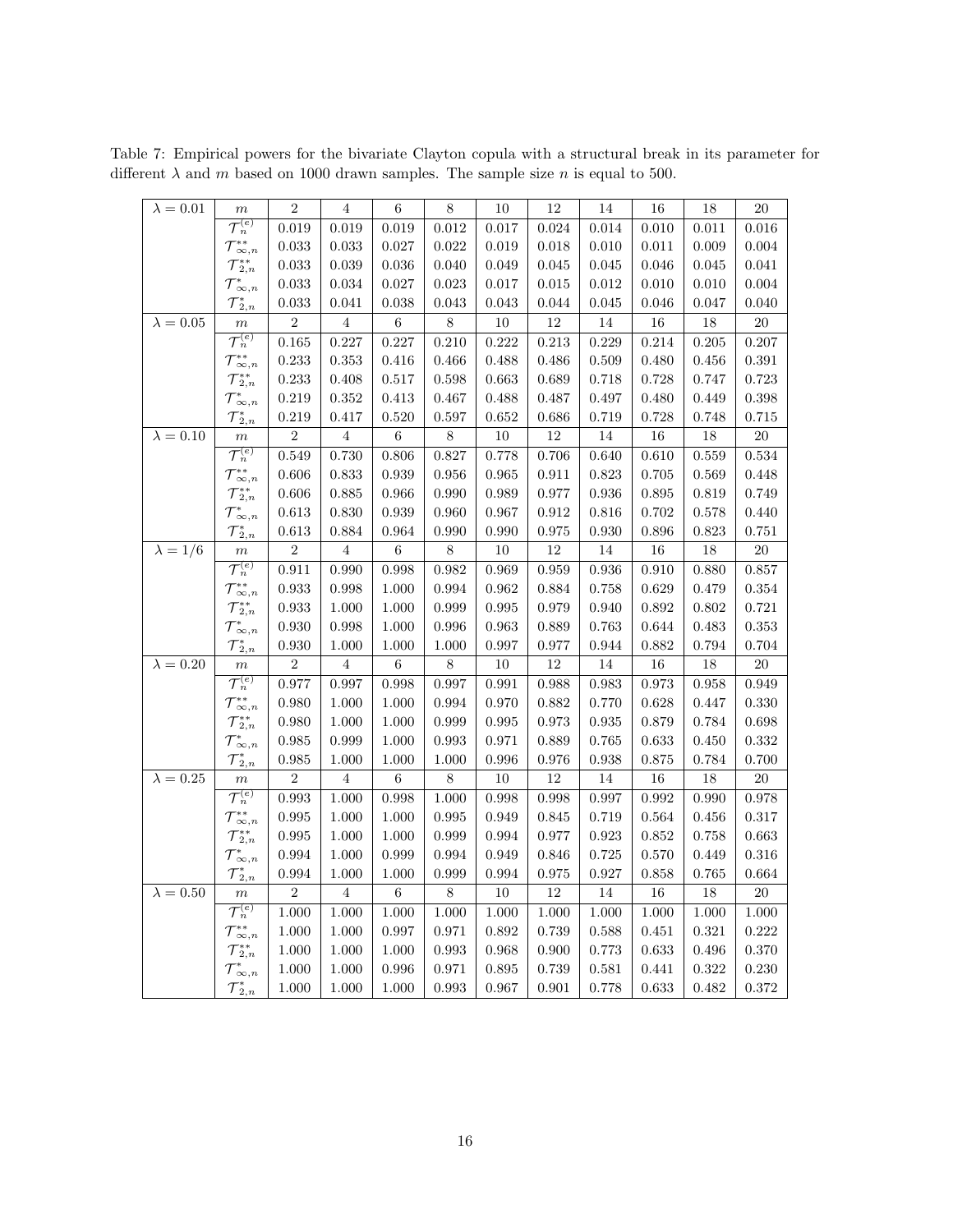#### 6.3 Simulations with data-driven boxes

In this section, the "boxes"  $A_{k,J}$  are not fixed ex ante. We will use a sample size  $n = 1000$  of observations from X. We choose the conditioning vector  $X_J$  to be always a  $d-p$ -dimensional standard Gaussian random vector. For the level analysis, the conditioning vector  $X_I$  is simulated from a Gaussian copula with all Kendall's taus constant equal to 0, independently of  $\mathbf{X}_J$ .

In the power analysis, we consider the following conditional distribution for the conditioned vector  $X_I$  given  $X_J$ . The conditional copula of  $X_I$  given  $X_J$  is represented by a  $d-p$  dimensional D-vine that is composed of bivariate conditional Gaussian copulas. Such copulas are parameterized by their conditional Kendall's tau given  $X_{p+1}$  and they satisfy the simplifying assumption, for every fixed value of  $X_{p+1}$ . Therefore, we choose  $\tau_{1,2|\mathbf{X}_j|} = 0.7 - 0.6 \times \mathbf{1}\{X_{p+1} > 1\}$  and all the other conditional Kendall's tau are fixed as  $\tau_{1,2|\mathbf{X}_J} = 0$ .

We randomly cut the sample into two parts of equal sizes (500 observations). The first part is used to construct the tree and therefore the partition of  $\mathbb{R}^{d-p}$  using Algorithm [1.](#page-10-0) The second part is used for the computation of the p-values of our tests. On average, between 2 and 3 boxes are selected for an average computation time between 0.2 seconds (for  $p = d-p = 1$ ) and 2.5 seconds (for  $p = d-p = 5$ ). The estimated rejection probabilities are displayed on Table [8](#page-16-0) for the level analysis and on Table [9](#page-16-1) for the power analysis.

We find that the powers and the levels of  $\mathcal{T}_n^{(e)}$  (the test based on the covariance matrix) are rapidly degraded when the dimensions of the conditioning vector or of the conditioned vector increase. On the contrary, the bootstrap-based tests keep a good level and power in all cases. Note that, in general, this is not so much of a drawback since it is always possible to consider pairs of conditioned variables, so that a different statistic (and potentially a different partition tree) is computed for each couple of variables in the conditioned vector.

| $d-p$                                                       |      | 2 3                               |  |                       | $\mathcal{D}$                                    |                                                        |                                            |              |       |
|-------------------------------------------------------------|------|-----------------------------------|--|-----------------------|--------------------------------------------------|--------------------------------------------------------|--------------------------------------------|--------------|-------|
| Covariance matrix $\mathcal{T}_n^{(e)}$<br>$\boldsymbol{p}$ |      |                                   |  |                       |                                                  |                                                        | NP Bootstrap $\mathcal{T}^{**}_{\infty,n}$ |              |       |
| $\overline{2}$                                              |      | $0.05 \quad 0.09$                 |  | $0.07$ $0.14$ $0.13$  |                                                  | $\vert 0.035 \vert 0.04 \vert 0.015 \vert 0.055 \vert$ |                                            |              | 0.03  |
| 3                                                           | 0.24 | $0.275$ 0.36 0.255 0.3 0.05 0.025 |  |                       |                                                  |                                                        |                                            | $0.04$ 0.065 | 0.04  |
|                                                             | 0.11 | 0.16                              |  | $0.17$ $0.105$ $0.11$ |                                                  | $\pm 0.025$ 0.025                                      | 0.03                                       | 0.045        | 0.02  |
| $5 -$                                                       | 0.13 | 0.16                              |  |                       | $0.18$ $0.135$ $0.185$   $0.025$ $0.015$ $0.035$ |                                                        |                                            | 0.02         | 0.045 |

<span id="page-16-0"></span>Table 8: Empirical levels with unknown boxes for different dimensions of the conditioned and conditioning variables.

| $d-p$                                                       |       |       |       |       | 5               |                   |          |                                            |       |      |
|-------------------------------------------------------------|-------|-------|-------|-------|-----------------|-------------------|----------|--------------------------------------------|-------|------|
| Covariance matrix $\mathcal{T}_n^{(e)}$<br>$\boldsymbol{p}$ |       |       |       |       |                 |                   |          | NP Bootstrap $\mathcal{T}^{**}_{\infty,n}$ |       |      |
| $\overline{2}$                                              | 1.00  | 0.99  | 0.995 | 1.00  | $0.995$   1.00  |                   | $1.00\,$ | 1.00                                       | 1.00  | 1.00 |
| 3                                                           | 0.92  | 0.94  | 0.92  |       | $0.875$ $0.915$ | $1.00\,$          | $1.00\,$ | 1.00                                       | 1.00  | 1.00 |
| 4                                                           | 0.835 | 0.835 | 0.805 | 0.785 | 0.84            | $\mid 0.995 \mid$ | 0.995    | 0.995                                      | 0.995 | 1.00 |
| $5^{\circ}$                                                 | 1.00  | 1.00  | 1.00  | 1.00  | $1.00\,$        | 1.00              | 1.00     | 1.00                                       | 1.00  | 1.00 |

<span id="page-16-1"></span>Table 9: Empirical power with unknown boxes for different dimensions of the conditioned and the conditioning variables.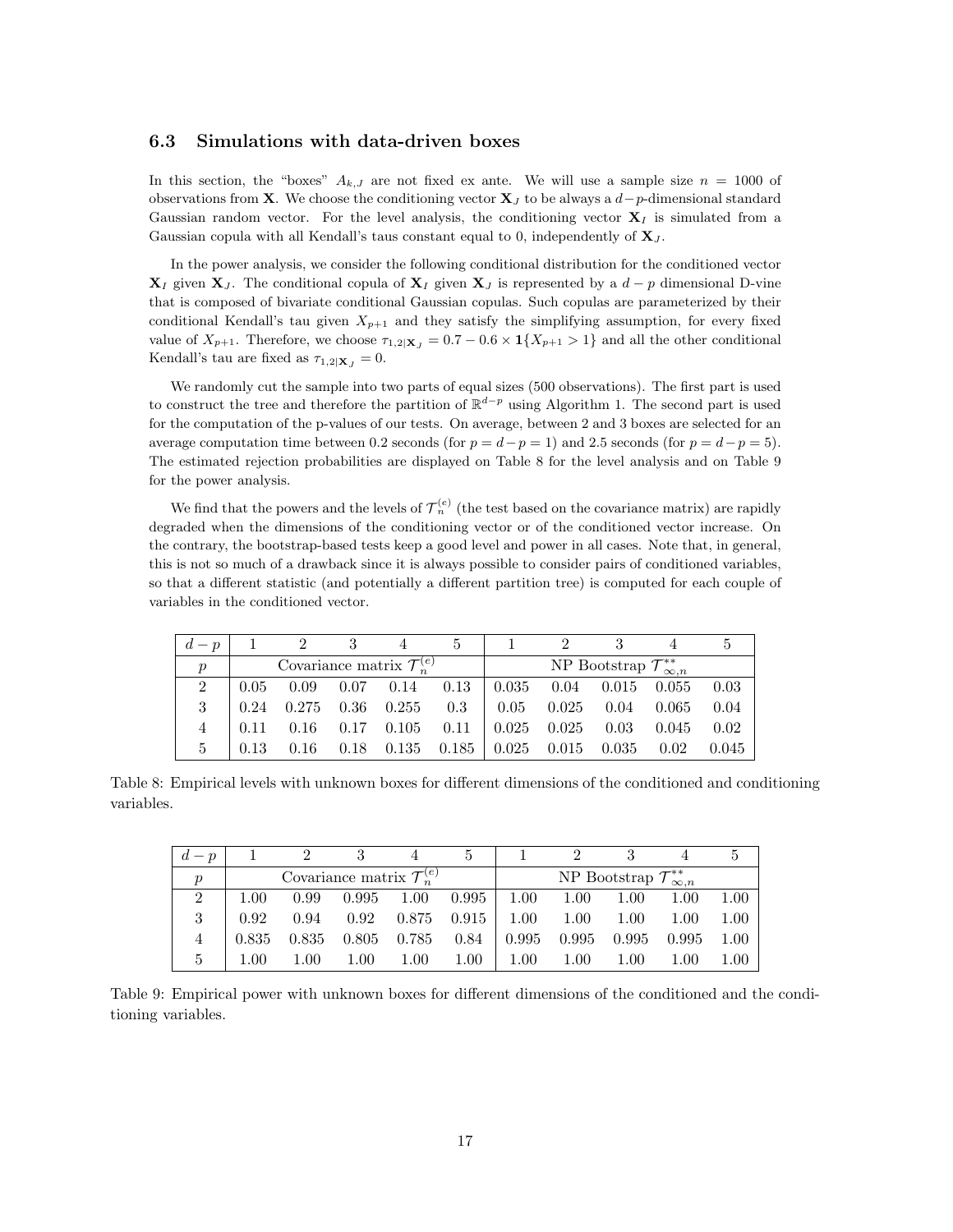## <span id="page-17-0"></span>7 Two empirical applications

#### 7.1 Financial dataset

In this section, we consider time series of two stock indices, the Eurostoxx50 and the SP500. It is composed of  $n = 8265$  observations of daily returns from 5 January 1987 to 27 March 2020. First, a preprocessing step is realized to get an ARMA-GARCH filtering of each of the marginal processes. The orders are selected by minimizing the BIC using the R package fGarch [\[24\]](#page-23-11). For the Eurostoxx (resp.  $SP500$ ) returns, an  $ARMA(0,0)-GARCH(1,1)$  (resp.  $ARMA(1,1)-GARCH(1,1)$ ) model is selected. We denote by  $X_{t,1}$  and  $X_{2,t}$  the standardized residuals of the Eurostoxx and SP500 returns respectively, at time t. The vector of interest will be therefore  $\mathbf{X}_{t,I} := (X_{t,1}, X_{t,2}).$ 

First, we study the past residuals  $\mathbf{X}_{t, J1} := L\mathbf{X}_{t, I} = (X_{t-1,1}, X_{t-1,2})$  denoting by L the lag operator. Therefore, we can apply Algorithm [1.](#page-10-0) Using the classical nonparametric bootstrap test procedure, the differences between our estimated conditional Kendall's taus have been not significant  $(p-value = 0.244)$ , and the assumption of a constant dependence structure cannot be rejected.

We then decided to include more lags, using  $\mathbf{X}_{t,J2} := (L\mathbf{X}_{t,I}, \dots, L^5\mathbf{X}_{t,I})$ . Using Algorithm [1,](#page-10-0) we obtain the tree displayed in Figure [1.](#page-17-1) Contrary to the case of a single lag, this partition has been proved to be relevant: it induces significantly different conditional Kendall's taus, using the classical nonparametric bootstrap test procedure (p-value  $= 0$ ).



<span id="page-17-1"></span>Figure 1: Data-driven tree for the conditional dependence between the Eurostoxx and SP500 innovations. Conditioning variables are their lagged innovations  $\mathbf{X}_{t,J2}$  including up to 5 lags. "KT" (resp. "CKT") denotes Kendall's tau (resp. conditional Kendall's tau at the event corresponding to the node). Example: conditionally to  $X_{t-1,2}$  < 1.19 and  $X_{t-5,2}$  > −1.32, the conditional Kendall's tau between  $X_{t,1}$ and  $X_{t,2}$  is estimated as  $\hat{\tau}_{X_{t,1}, X_{t,2} | X_{t-1,2} < 1.19, X_{t-5,2} > -1.32} = 0.313$ .

By a closer examination of the tree on Figure [1,](#page-17-1) we can distinguish several regimes: in the normal regime, when the first lag of this innovation of the SP500 is greater than 1.19, the conditional Kendall's tau between the two innovations will be 0.256. Then we have an intermediate regime where SP500L1  $<$  1.19, but EurostoxxL2 > -1.3 and SP500L5 > -1.32, where the conditional Kendall's tau is at 0.308. The conditional Kendall's tau for the left leaf is even higher at 0.357. The last case corresponds to the event in which the returns of SP500L1 and SP500L5 are both lower than usual. This surely represents a crisis-like situation and the conditional Kendall's tau reaches its maximum value 0.374.

It is interesting to note that, at each branch of the tree, the left-hand side node (corresponding to a lower lagged-innovation) has always a greater conditional Kendall's tau than the right-hand side node. This illustrates the well-known contagion effect: when market conditions are bad, the dependencies between stock returns strengthen. Another way of seeing this contagion effect is by noticing that the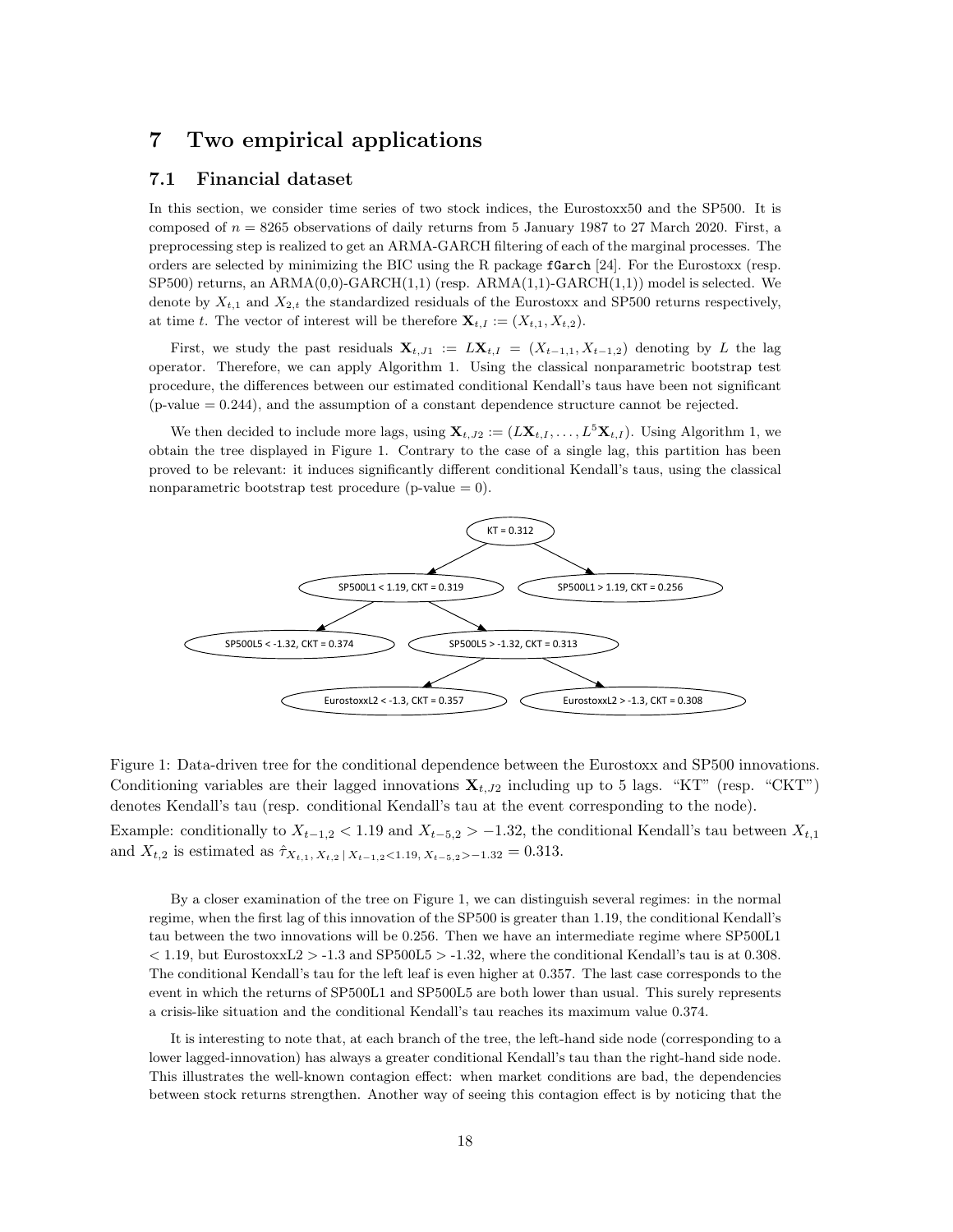tree displayed in Figure [1](#page-17-1) is a **binary search tree**: every node has zero or two leaves and the value stored at every branch is smaller than the value on the left and bigger than the value on the right. This means that, for every subset A in our tree, every conditioning variable  $X_k$  and every real x, we have

<span id="page-18-0"></span>
$$
\tau_{1,2|\mathbf{X}_J \in A, \mathbf{X}_k \leq x} \geq \tau_{1,2|\mathbf{X}_J \in A} \geq \tau_{1,2|\mathbf{X}_J \in A, \mathbf{X}_k > x}.\tag{6}
$$

In other words, adding the information that  $(X_k \leq x)$  leads to an increase in the dependence, and the opposite.

In our last model, we decided to include also the time variable (even if it is not a random variable strictly speaking), so that  $\mathbf{X}_{t,J} := (L\mathbf{X}_{t,I}, \ldots, L^5\mathbf{X}_{t,I}, t)$ . This allows us to detect time-varying effects in the dependence between stock indices. Using Algorithm [1,](#page-10-0) we obtain the tree displayed in Figure [2.](#page-19-0) This partition induces strongly significant differences between Kendall's taus (p-value  $= 0$ , using the classical nonparametric bootstrap test procedures). Three general effects can be noted:

- The dependence between the SP500 and the Eurostoxx generally increases in time. This may be explained by the financial globalization in which major world indices become increasingly correlated with each other.
- The dependence between the SP500 and the Eurostoxx generally increases during periods with strongly negative innovations, compared to conditioning events where the stock indexes have positive innovations. This corresponds to the contagion effect [\(6\)](#page-18-0) that we have identified before.
- The latter contagion effect seems to be constant over time: Kendall's tau is around 0.10 higher in the "bad situations" than it is in the "good situations". In other words, it means that  $\tau_{1.2|\mathbf{X}_J \in bad, t \in T} - \tau_{1.2|\mathbf{X}_J \in good, t \in T}$  is nearly the same for each period of time.

More precisely, we can see that the main split of the tree separates two periods of time. The second period is again split. In total, four main periods can be seen: the period 1987-1995 with a Kendall's tau of 0.161 between the SP500 and the Eurostoxx; then 1995-1998, 1998-2008 and 2008-2020, with the Kendall's tau of 0.234, 0.329 and 0.427 respectively. These division in the time variable illustrate the fact that the most important changes in the dependence between both financial indexes are linked to time trends and not to past returns. This is coherent with expected intuition: long-term phenomena such as globalization have more influence than short-term events such as stock return variations a few days before. Note that the highest dependence levels are observed during the "hot times" 2008-2012, where financial markets suffered the financial crisis (Lehman's bankruptcy, in particular) followed by the European sovereign debt crisis 2010-2012.

In the branch of the tree corresponding to the period 1987-1995, there are three leaves, corresponding to three conditioning subsets describing a bad situation, a good and an intermediate one, with increasing values of conditional Kendall's tau that satisfy [\(6\)](#page-18-0). The period 1995-1998 has not enough observations to be split further as it is already very short. It represents a transition (Kendall's tau  $= 0.234$ ) between the previous period (Kendall's tau  $= 0.161$ ) and the next one (Kendall's tau  $=$ 0.329). In this period 1998-2008, Kendall's taus' are higher than before, but the branches still satisfy the general contamination principle [\(6\)](#page-18-0).

Interestingly, this principle is not satisfied in the most recent period (2008-2020), as the dependence during the "stressed event"  ${X_{t-1,2} < -1.35}$  is in fact smaller (0.338) than during the complementary event (0.442). It could be possible that such extreme events are linked to pure US news that do not affect so much the Eurostoxx. Nevertheless, in the "normal" branch  $\{X_{t-1,2} > -1.35\}$ , the classical behavior appears again, suggesting that the previous event  ${X_{t-1,2} < -1.35}$  corresponds to a very special situation.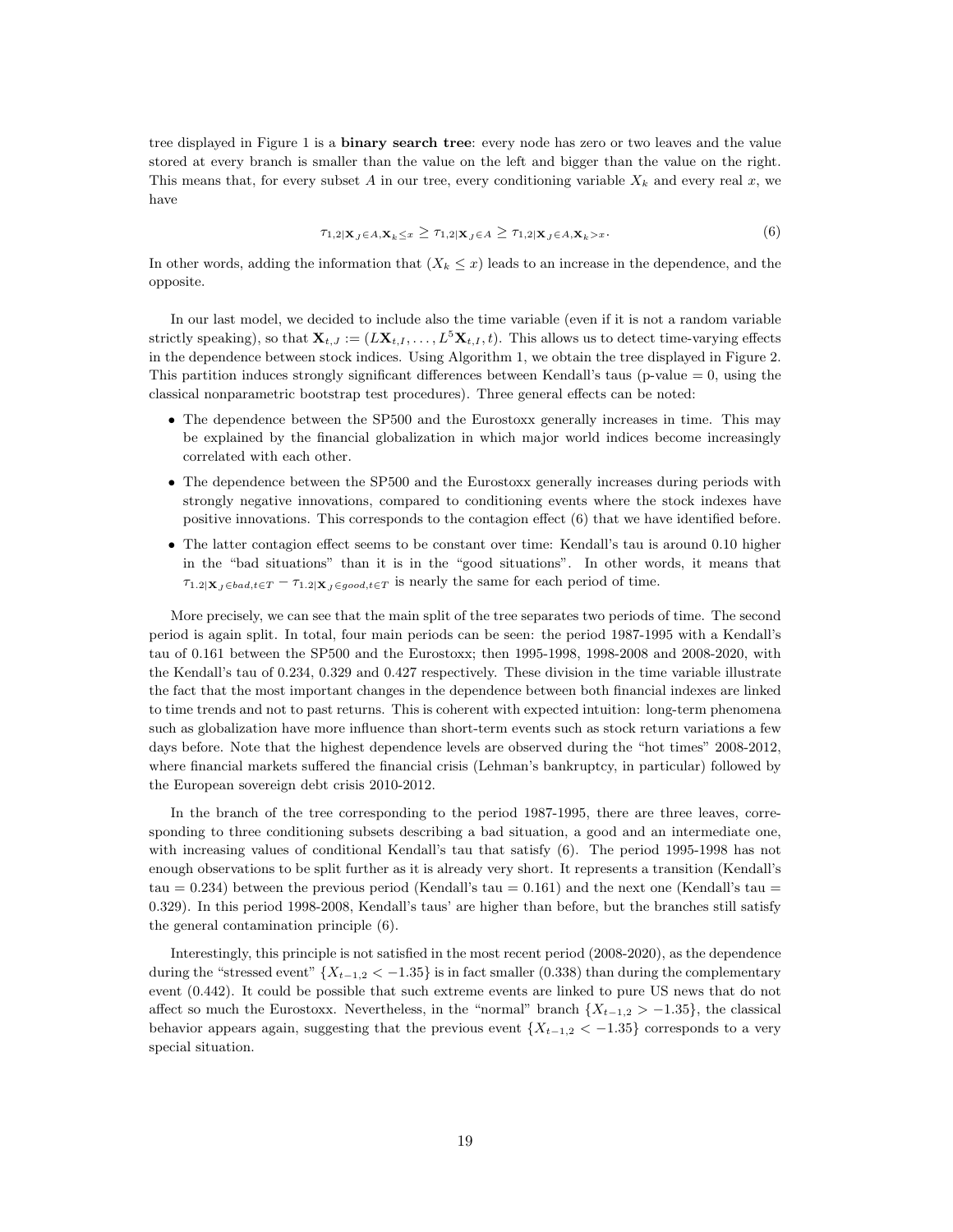

<span id="page-19-0"></span>Figure 2: Data-driven tree for the conditional dependence between the Eurostoxx and SP500 innovations. Conditioning variables are their lagged innovations  $\mathbf{X}_{t,J3}$  including up to 5 lags and time. "KT" (resp. "CKT") denotes Kendall's tau (resp. conditional Kendall's tau at the event corresponding to the node). Example: conditionally to  $t < 1995$ -11-29 and  $X_{t-1,2} < 1.18$ , conditional Kendall's tau between  $X_{t,1}$  and  $X_{t,2}$  is estimated as  $\hat{\tau}_{X_{t,1}, X_{t,2} \, | \, t < 1995-11-29, X_{t-1,2} < 1.18} = 0.167.$ 

#### 7.2 Insurance dataset

In [\[8\]](#page-23-12), Frees, Lee and Yang have presented an extensive analysis of an insurance dataset from the Wisconsin Local Government Property Insurance Fund using multivariate frequency-severity regression models. Their training sample covers the time period from 2006 to 2010 and consists of 41 variables and 5677 observations. Each observation corresponds to a local government entity, which is a county, city, town, village, school and miscellaneous entity. Information on the type of a local entity, its number of claims and coverage sizes for a given year and insurance type, etc., are recorded by these 41 variables.

The training data from [\[8\]](#page-23-12) consists of nominal (Type), categorical (Year), discrete and continuous variables. Continuous-type variables are non-negative and many of them have an atom at 0. We consider only the variables Year and Type as well as the three continuous variables listed in Table [10.](#page-20-0) Further, we restrict ourselves to the observations for which the three claim coverages of interest have a positive logarithm. Further, the nominal variable Type classifies entities and consists of six categories City, County, School, Town, Village and Miscellaneous. We exclude observations of miscellaneous entities to deal with entities of the same type within each of five remaining categories. Thus, we finally obtain 1435 observations. Figure [3](#page-20-1) displays the scatter plots of the three studied continuous variables, which are truncated for a better illustration. It should be noted that the conclusions of our statistical analysis hold only for these three continuous variables knowing that the covered claims of a corresponding entity are larger than 1 million US dollars.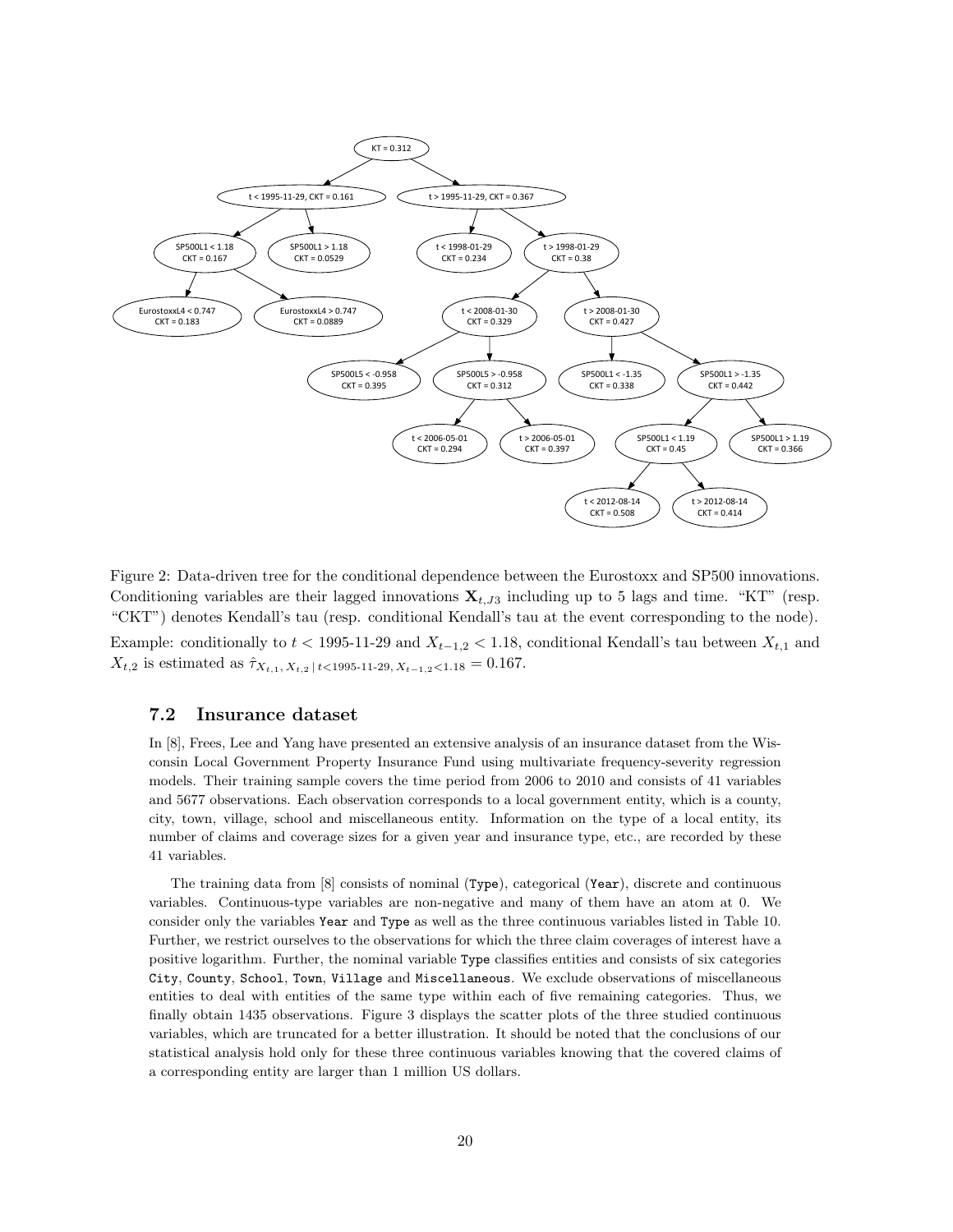| Variable   | Description                                                     |
|------------|-----------------------------------------------------------------|
| Year       | Claim year with values 2006, 2007, 2008, 2009, 2010             |
| Type       | Type of a local government entity with nominal values           |
|            | City, County, School, Town, Village, Miscellaneous              |
| CoveragePN | Log coverage amount of comprehensive new vehicles (PN),         |
|            | where coverage is in millions of dollars (non-negative or null) |
| CoveragePO | Log coverage amount of comprehensive old vehicles (PO),         |
|            | where coverage is in millions of dollars (non-negative or null) |
| CoverageIM | Log coverage amount of inland marine (IM),                      |
|            | where coverage is in millions of dollars (non-negative or null) |

<span id="page-20-0"></span>Table 10: Description of variables



<span id="page-20-1"></span>Figure 3: Scatter plots of CoveragePN, CoverageP0 and CoverageIM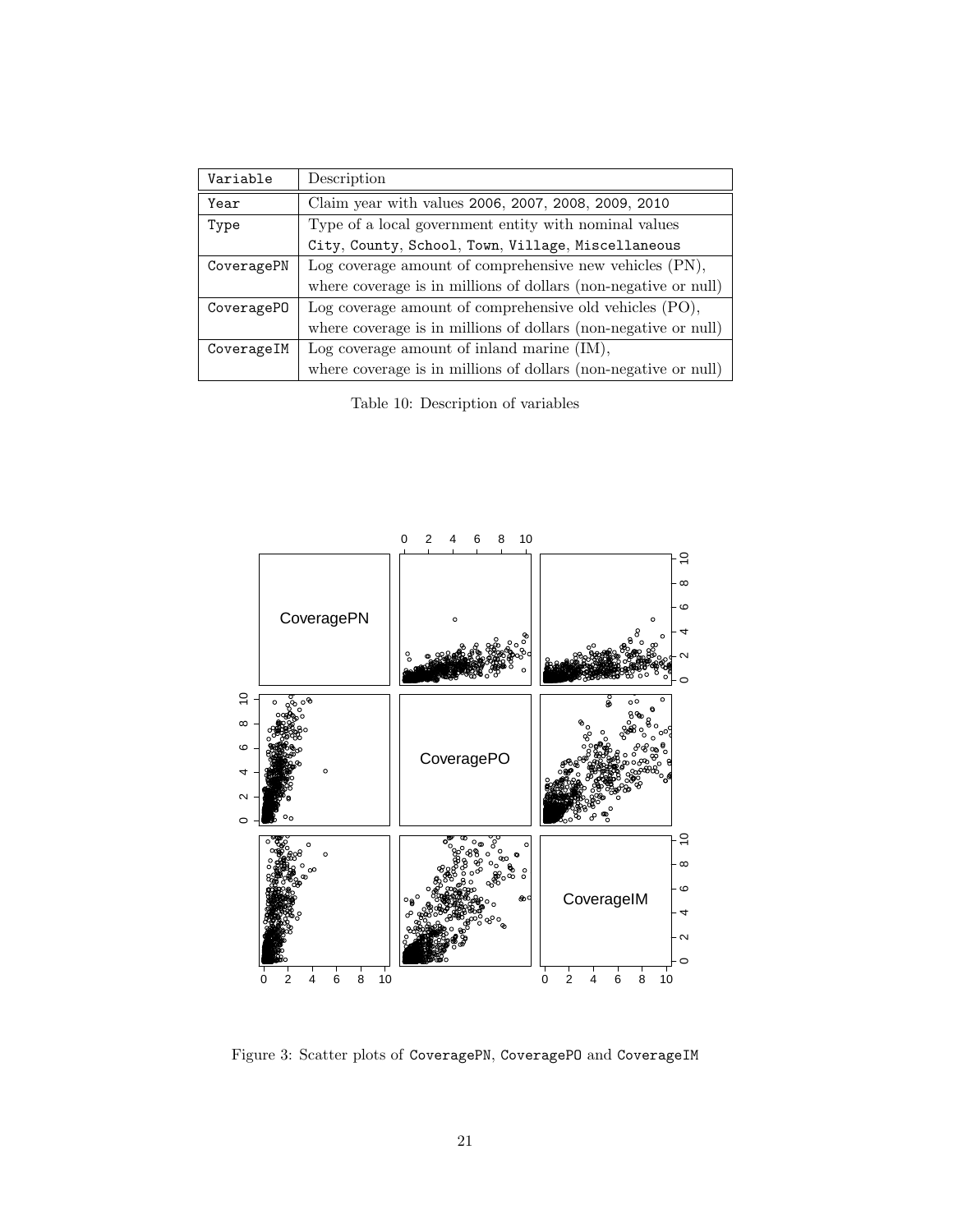

<span id="page-21-0"></span>Figure 4: Scatter plots on the unit square of CoveragePN, CoveragePO and CoverageIM for each type of entity, when transformed to have (conditional) uniform margins.

We apply the proposed framework to the three latter continuous variables, to test whether their dependence structure varies across the considered five different years (2006, 2007, 2008, 2009, 2010). Note that the conditioning variables specify boxes and they do not have to be continuous. The null hypothesis is that the three Kendall's taus between the variables CoveragePN, CoverageP0 and CoverageIM do not change over time. Under this null hypothesis, the test statistic  $\mathcal{T}_n^{(e)}$  is  $\chi^2$ -distributed with 12 degrees of freedom ( $p = 3$ , five boxes), whose 95% $-$  quantile is 21.026. Taking the Kendall's tau for the year 2006 as the reference value and comparing it to the remaining Kendall's taus, i.e. we use the contrast matrix  $T_e$  from [\(4\)](#page-7-1), the statistics  $\mathcal{T}_n^{(e)}$  is equal to 7.382 (p-value=0.831) and the null hypothesis cannot be rejected at 5% significance level. Using 1000 bootstrap replicates of the data set, the four tests based on the bootstrapped test statistics cannot also reject the null hypothesis and their p-values range between 0.256 and 0.574.

Now, we can pool data from different years together to test the null hypothesis  $\overline{\mathcal{H}}_0^{\tau}$  of constant conditional dependence expressed by Kendall's taus for the five different entity types. Here, the null hypothesis can be rejected since the sample value of the test statistic  $\mathcal{T}_n^{(e)}$  is equal to 232.363 (pvalue=0). Using 1000 bootstrap replicates of the data set, the four tests based on the bootstrapped test statistics also reject the null hypothesis and their p-values are equal to 0. Therefore, we can conclude that the dependence structure of non-zero log coverage amounts CoveragePN, CoveragePO and CoverageIM should separately be modeled for each entity type additionally to marginal modeling. Figure [4](#page-21-0) visualizes our conclusion. In order to exclude influence of conditional marginal distributions, it plots a copula data obtained from the original data using (conditional) marginal empirical distribution functions for each box. Thus, one can see in Figure [4](#page-21-0) that the dependence between CoverageIM and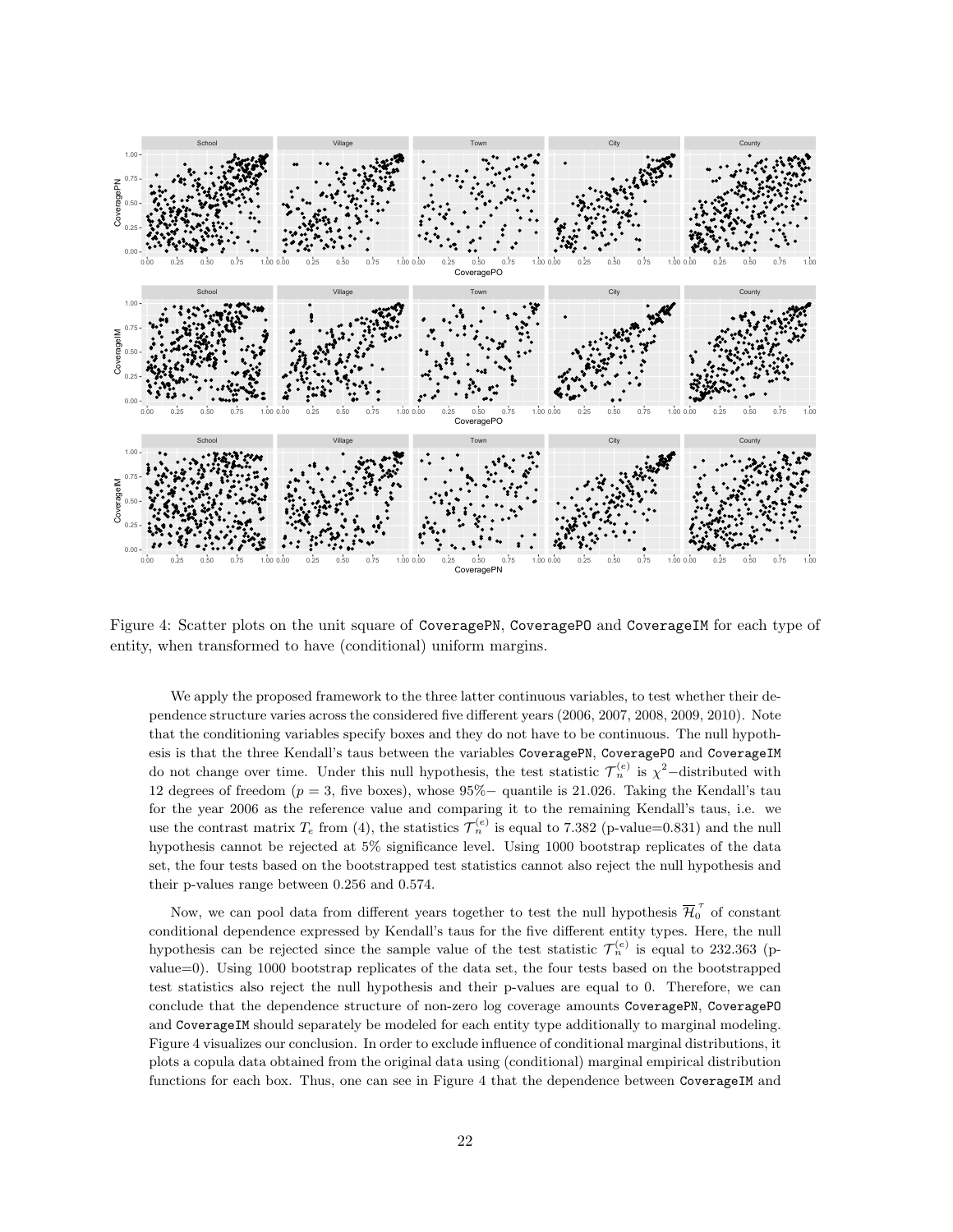CoveragePO for the entity School is significantly lower than the same dependence for the entity City.

## 8 Conclusion

In this paper, we propose to test the assumption of constant conditional dependence for a set of several conditioning events using conditional Kendall's tau. Therefore, our testing approach is very simple, does not rely on the theory of empirical processes on the theoretical side, and has nice numerical performances. The asymptotic distribution of the considered Wald-type test statistics is a chi-square distribution, independently of any conditional marginal distribution. To avoid estimating a high-dimensional covariance matrix, we additionally consider two alternative test statistics, whose asymptotic distributions can be bootstrapped very fast. For this end, we promote the classical nonparametric bootstrap and the conditional bootstrap. In an extensive simulation study, we investigate empirical levels and power of the considered test statistics. An application to an insurance dataset illustrates the proposed test methods at work.

In most applications, conditioning events are not known. We construct them "blindly" and recursively in such a way to maximize the difference between conditional Kendall's taus, adapting CART algorithm to the dependence framework. The output is a binary tree representing the decision paths to explain dependencies given some conditioning events. The leaves of the tree correspond to the final partition of conditioning events that are considered. Applying this to a dataset of financial returns, the estimated tree turns out to be a binary search tree, reflecting increasing dependencies during crises periods compared to non-crises ones.

The proposed framework and ideas can be adapted to alternative dependence measures, as Spearman's rho. Moreover, several different multivariate dependence measures ([\[20,](#page-23-13) [21,](#page-23-14) [22,](#page-23-15) [10\]](#page-23-16), for instance) could be grouped to build richer and probably (even more) powerful test statistics. This is a subject of an ongoing future research.

## Acknowledgements

Aleksey Min thanks Jae Youn Ahn for pointing out the insurance data from Wisconsin Local Goverment Property Insurance Fund. Jean-David Fermanian's work has been supported by the labex Ecodec (reference project ANR-11-LABEX-0047).

## References

- <span id="page-22-3"></span>[1] Acar, E.F., Craiu, R.V., and Yao, F. (2013). Statistical testing of covariate effects in conditional copula models. Electron. J. Stat. 7,  $2822 - 2850$ .
- <span id="page-22-0"></span>[2] Bouzebda, S., Keziou, A., and Zari, T. (2011). K-Sample Problem Using Strong Approximations of Empirical Copula Processes. Math. Methods Statist. 20, 14-29.
- <span id="page-22-2"></span>[3] Czado, C. (2019). Analyzing Dependent Data with Vine Copulas. Lecture Notes in Statistics, Springer.
- <span id="page-22-4"></span>[4] Derumigny, A., and Fermanian, J. D. (2017). About tests of the "simplifying" assumption for conditional copulas. Dependence Modeling, 5(1), 154-197.
- <span id="page-22-5"></span>[5] Derumigny, A., and Fermanian, J. D. (2019a). On kernel-based estimation of conditional Kendall's tau: finite-distance bounds and asymptotic behavior. Dependence Modeling, 7(1), 292-321.
- <span id="page-22-6"></span>[6] Derumigny, A., and Fermanian, J. D. (2019b). A classification point-of-view about conditional Kendall's tau. Computational Statistics & Data Analysis, 135, 70-94.
- <span id="page-22-1"></span>[7] Fermanian, J-D, and Wegkamp, M. (2012). Time-dependent copulas. J. Multivariate Anal. 110, 19-29.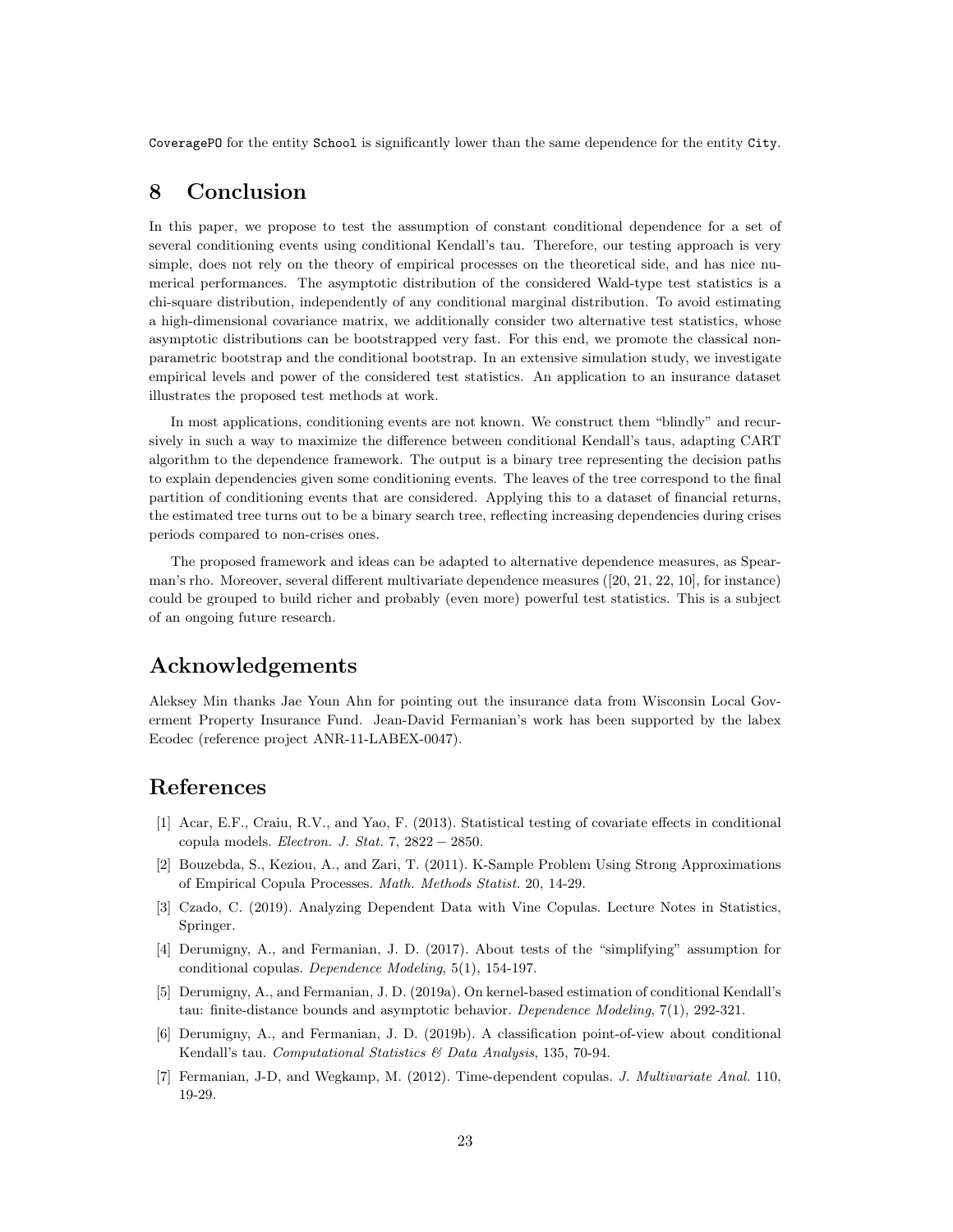- <span id="page-23-12"></span>[8] Frees, E.W, Lee, G., and Yang, L. (2016). Multivariate Frequency-Severity Regression Models in Insurance. Risks, 4, doi[:10.3390/risks4010004.](http://dx.doi.org/10.3390/risks4010004)
- <span id="page-23-10"></span>[9] Friedman, J., Hastie, T., and Tibshirani, R. (2001). The elements of statistical learning (Vol. 1, No. 10). New York: Springer series in statistics.
- <span id="page-23-16"></span>[10] Genest, C., Nešlehová, J., and Ben Ghorbal, N. (2011). Estimators based on Kendall's tau in multivariate copula models, Aust. N.Z. J. Stat. 53, 157-177.
- <span id="page-23-6"></span>[11] Gijbels, I., Veraverbeke, N., and Omelka, M. (2015). Estimation of a Copula when a Covariate Affects only Marginal Distributions. Scand. J. Stat. 42, 1109-1126.
- <span id="page-23-3"></span>[12] Hobæk Haff, I., Aas, K., and Frigessi, A. (2010). On the simplified pair-copula construction–simply useful or too simplistic? J. Multivariate Anal. 101, 1296–1310.
- <span id="page-23-7"></span>[13] Jaser, M., and Min, A. (2020). On tests for symmetry and radial symmetry of bivariate copulas towards testing for ellipticity. To appear in Computational Statistics.
- <span id="page-23-8"></span>[14] Kendall, M. G., and Smith, B. B. (1940). On the method of paired comparisons, *Biometrika*, 31, 31(3/4), 324-345.
- <span id="page-23-4"></span>[15] Kurz, M. S., and Spanhel, F. (2017). Testing the simplifying assumption in high-dimensional vine copulas. ArXiv preprint, arXiv:1706.02338.
- <span id="page-23-5"></span>[16] Levi, E., and Craiu, R. V. (2019). Assessing Data Support for the Simplifying Assumption in Bivariate Conditional Copulas. ArXiv preprint, arXiv:1909.12688.
- <span id="page-23-1"></span>[17] Patton, A. (2006a) Modelling Asymmetric Exchange Rate Dependence, Internat. Econom. Rev. 47, 527-556.
- <span id="page-23-2"></span>[18] Patton, A. (2006b) Estimation of multivariate models for time series of possibly different lengths, J. Appl. Econometrics 21, 147-173.
- <span id="page-23-0"></span>[19] Rémillard, B., and O. Scaillet (2009). Testing for Equality between Two copulas. J. Multivariate Anal. 100, 377-386.
- <span id="page-23-13"></span>[20] Schmid, F., and Schmidt, R. (2007). Multivariate extensions of Spearman's rho and related statistics, Statist. & Probab. Lett. 77, 407–416.
- <span id="page-23-14"></span>[21] Schmid, F., and Schmidt, R. (2007). Multivariate conditional versions of Spearman's rho and related measures of tail dependence. Journal of multivariate analysis, 98(6), 1123-1140.
- <span id="page-23-15"></span>[22] Schmid, F., Schmidt, R., Blumentritt, T., Gaißer, S., and Ruppert, M. (2010). Copula-based measures of multivariate association. In Copula theory and its applications (pp. 209-236). Springer, Berlin, Heidelberg.
- <span id="page-23-9"></span>[23] Van der Vaart, A. and Wellner, J. (1996). Weak convergence and empirical processes. Springer.
- <span id="page-23-11"></span>[24] Wuertz, D. et al. (2020). fGarch: Rmetrics - Autoregressive Conditional Heteroskedastic Modelling. R package version 3042.83.2. <https://CRAN.R-project.org/package=fGarch>.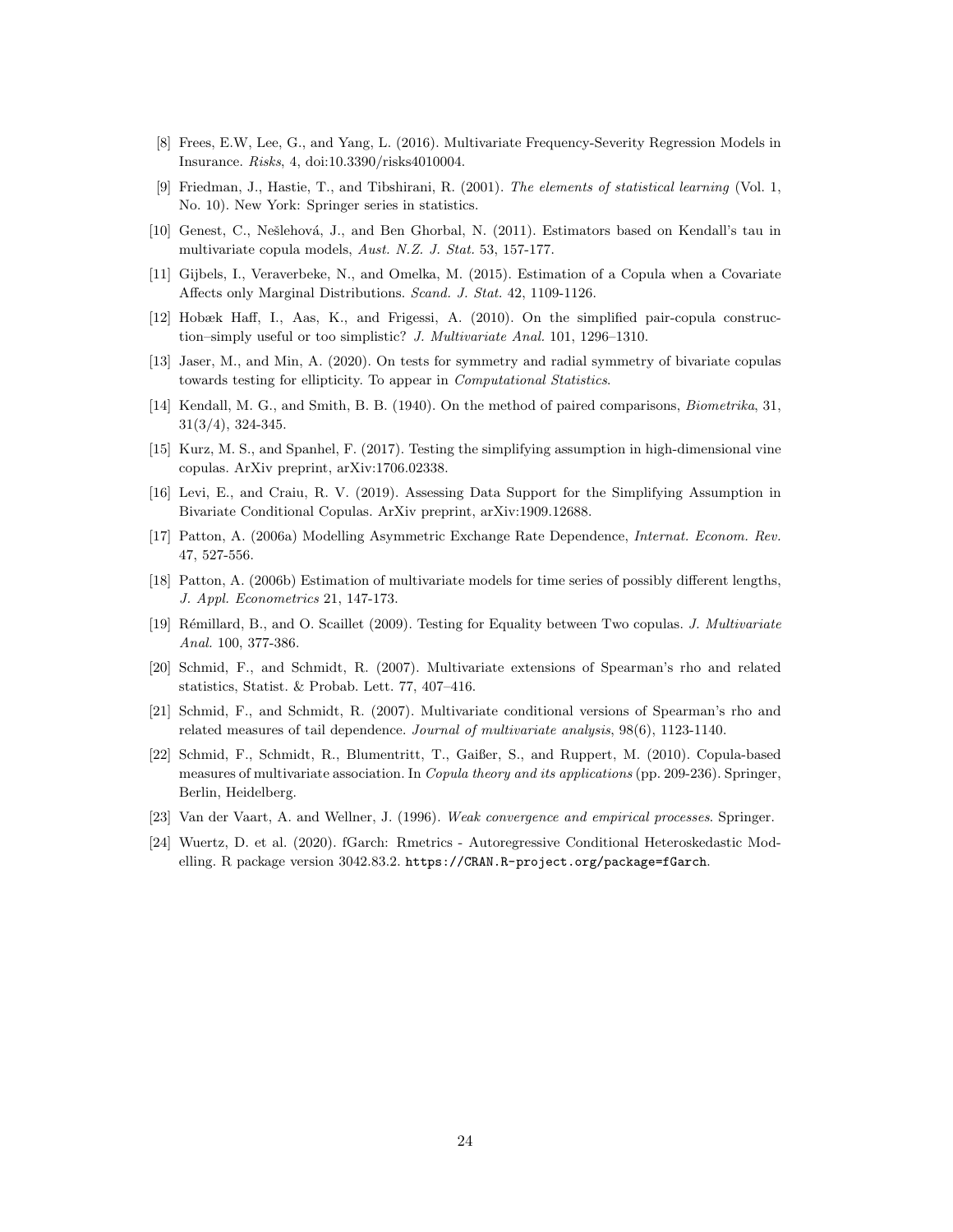## A Proofs

## <span id="page-24-0"></span>A.1 Proof of Theorem [2](#page-5-2)

Consider a deterministic vector  $\mathbf{a} \in \mathbb{R}^{2m}$ . Once proved the asymptotic normality of the random variable  $\sqrt{n} \mathbf{a}' \hat{V}$ , the weak convergence of  $\sqrt{n} \hat{V}$  will be obtained by the usual Cramer-Wold device.

Before, we approximate the U-statistics  $\hat{D}_k$  by its Hajèk projection. To this goal, let us symmetrize the latter quantities:

$$
\hat{D}_k := \frac{1}{2n(n-1)} \sum_{i=1}^n \sum_{j=1, j \neq i}^n (g_{ij,k} + g_{ji,k}),
$$
  

$$
g_{ij,k} := \mathbf{1} \{ X_{i,1} < X_{j,1}, X_{i,2} < X_{j,2}, X_{i,J} \in A_{k,J}, X_{j,J} \in A_{k,J} \}.
$$

Set  $g_{ij,k}^* := (g_{ij,k} + g_{ji,k})/2$  and  $\tilde{D}_k := 2n^{-1} \sum_{i=1}^n \mathbb{E}[g_{i0,k}^* | \mathbf{X}_i] - D_k$ , introducing another independent realization  $\mathbf{X}_0$ . Note that

$$
\mathbb{E}[\tilde{D}_k] = \mathbb{E}\big[2g_{i0,k}^*\big] - D_k = 2\mathbb{E}[g_{1,2,k}] - D_k = D_k.
$$

Moreover, simple calculations yield

$$
\hat{D}_{k} - \tilde{D}_{k} = \frac{1}{n(n-1)} \sum_{i \neq j} g_{ij,k}^{*} - \frac{1}{n} \sum_{i=1}^{n} \mathbb{E}[g_{i0,k}^{*} | \mathbf{X}_{i}] - \frac{1}{n} \sum_{i=1}^{n} \mathbb{E}[g_{0i,k}^{*} | \mathbf{X}_{i}] + D_{k}
$$
\n
$$
= \frac{1}{n(n-1)} \sum_{i \neq j} (g_{ij,k}^{*} - \mathbb{E}[g_{ij,k}^{*} | \mathbf{X}_{i}] - \mathbb{E}[g_{ji,k}^{*} | \mathbf{X}_{i}] + D_{k})
$$
\n
$$
=: \frac{1}{n(n-1)} \sum_{i \neq j} \overline{g}_{ij,k}.
$$

Note that  $\mathbb{E}[\overline{g}_{ij,k}|\mathbf{X}_i] = \mathbb{E}[\overline{g}_{ij,k}|\mathbf{X}_j] = 0$ . By a usual reasoning for U-statistics, it may be easily checked that

$$
Var(\hat{D}_k - \tilde{D}_k) = \frac{1}{n^2(n-1)^2} \sum_{i_1 \neq j_1} \sum_{i_2 \neq j_2} \mathbb{E}[\overline{g}_{i_1 j_1, k} \overline{g}_{i_2 j_2, k}] = O(n^{-2}).
$$

Indeed, the previous cross-products are zeros when some of the four indices  $(i_1, j_1, i_2, j_2)$  is different from the others. This yields  $\hat{D}_k = \tilde{D}_k + O_P(n^{-1})$  and we deduce

$$
\sqrt{n} \mathbf{a}' \hat{V} = \sqrt{n} \sum_{k=1}^{m} a_k (\tilde{D}_k - D_k) + \sqrt{n} \sum_{k=m+1}^{2m} a_k (\hat{p}_k - p_k) + O_P(n^{-1/2})
$$
  
=  $n^{-1/2} \sum_{i=1}^{n} \left\{ \sum_{k=1}^{m} 2a_k (\mathbb{E}[g_{i0,k}^*|\mathbf{X}_i] - D_k) + \sum_{k=m+1}^{2m} a_k (\mathbf{1}\{X_{i,J} \in A_k\} - p_k) \right\} + O_P(n^{-1/2})$   
=  $n^{-1/2} \sum_{i=1}^{n} \mathbf{a}' \tilde{\mathbf{v}}_i + O_P(n^{-1/2}),$ 

denoting by  $\tilde{\mathbf{v}}_i$  the column random vector

$$
\tilde{\mathbf{v}}_i = \Big[2\big(\mathbb{E}[g_{i0,1}^*|\mathbf{X}_i] - D_1\big), \ldots, 2\big(\mathbb{E}[g_{i0,m}^*|\mathbf{X}_i] - D_m\big), \mathbf{1}\{X_{i,J} \in A_1\} - p_1, \ldots, \mathbf{1}\{X_{i,J} \in A_m\} - p_m\Big]'
$$

By the usual CLT, we deduce that  $\sqrt{n} \mathbf{a}' \hat{V}$  tends in law towards a  $\mathcal{N}(0, \mathbf{a}' \Sigma \mathbf{a})$ ,  $\Sigma = \mathbb{E}[\tilde{\mathbf{v}}'_i \tilde{\mathbf{v}}_i]$ . Since this is true for every vector **a**, this means  $\sqrt{n} \hat{V} \rightarrow \mathcal{N}(0, \Sigma)$ . Note that

$$
\mathbb{E}\big[g_{i0,k}^*|\mathbf{X}_i\big] = \mathbf{1}\{\mathbf{X}_{i,J} \in A_{k,J}\} \int \pi(\mathbf{x},\mathbf{X}_i) \mathbf{1}\{\mathbf{x}_J \in A_{k,J}\} \mathbb{P}(d\mathbf{x})
$$
  
=  $p_k \mathbf{1}\{\mathbf{X}_{i,J} \in A_{k,J}\} \int \pi(\mathbf{x},\mathbf{X}_i) \mathbb{P}_k(d\mathbf{x}).$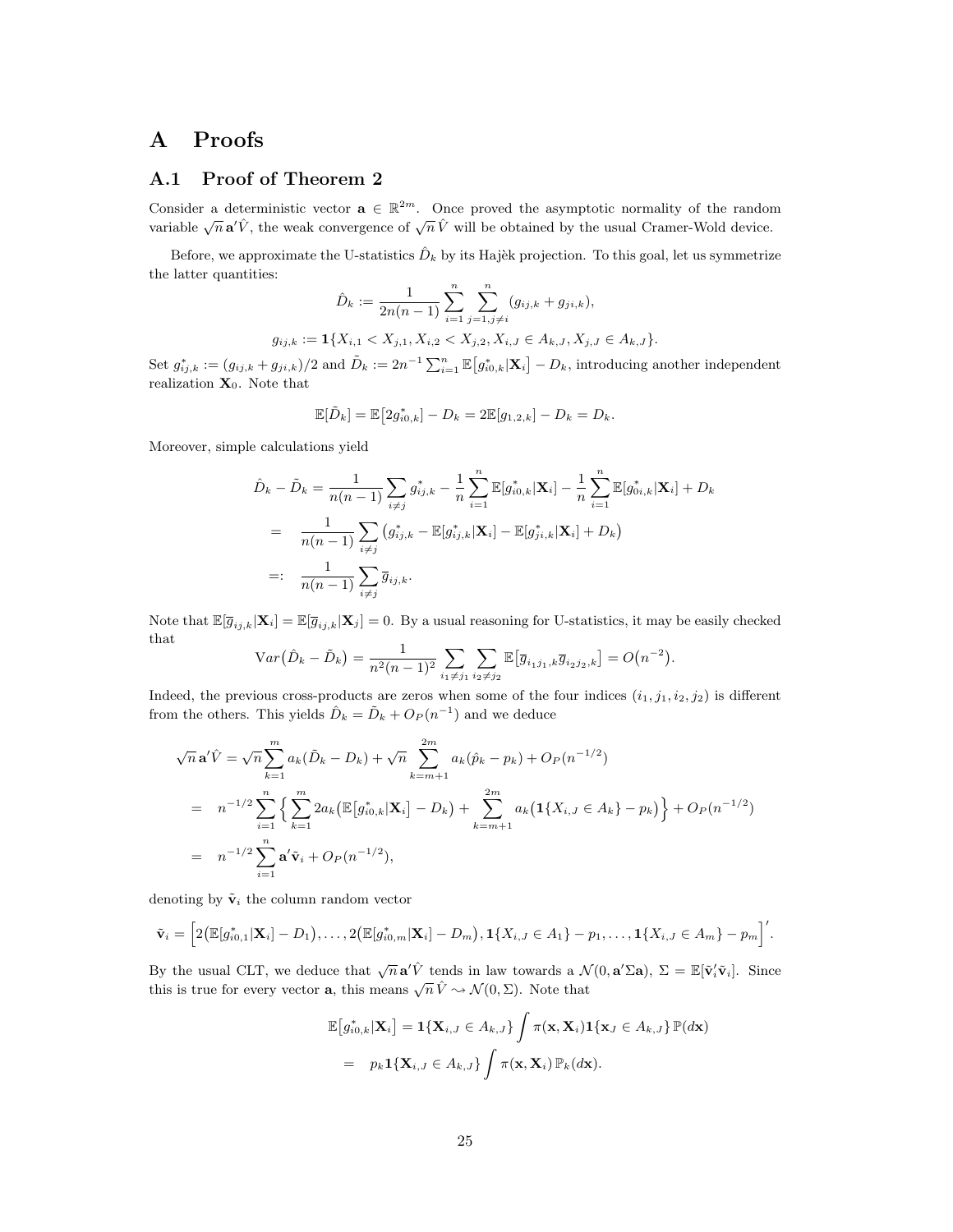Therefore, simple calculations yield the components of  $\Sigma$ . For example,

$$
\sigma_{k,l} \quad := \quad 4\mathbb{E}\Big[\mathbb{E}\big[g_{i0,k}^*\vert \mathbf{X}_i\big]\mathbb{E}\big[g_{i0,l}^*\vert \mathbf{X}_i\big]\Big] - 4D_kD_l
$$
\n
$$
= \quad 4p_kp_l\mathbb{E}\Big[\mathbf{1}\{\mathbf{X}_{i,J}\in A_{k,J}, \mathbf{X}_{i,J}\in A_{l,J}\}\int \pi(\mathbf{x}_1,\mathbf{X}_i)\,\mathbb{P}_k(d\mathbf{x}_1)\int \pi_l(\mathbf{x}_2,\mathbf{X}_i)\,\mathbb{P}_l(d\mathbf{x}_2)\Big] - 4D_kD_l.
$$

If  $k = l$ , note that

$$
\sigma_{k,k} := 4p_k^2 \mathbb{E}\Big[\mathbf{1}\{\mathbf{X}_{i,J} \in A_{k,J}\} \int \pi(\mathbf{x}_1,\mathbf{X}_i) \mathbb{P}(d\mathbf{x}_1) \int \pi(\mathbf{x}_2,\mathbf{X}_i) \mathbb{P}(d\mathbf{x}_2)\Big] - 4D_k^2
$$
  
=  $4p_k^3 \int_{\mathbf{x}_3 \in A_{k,J}} \Big[\int \pi(\mathbf{x}_1,\mathbf{x}_3) \mathbb{P}_k(d\mathbf{x}_1) \int \pi(\mathbf{x}_2,\mathbf{x}_3) \mathbb{P}_k(d\mathbf{x}_2)\Big] \mathbb{P}_k(d\mathbf{x}_3) - 4D_k^2.$ 

Concerning  $\Sigma_{1,2} := [\rho_{k,l}]_{1 \leq k,l \leq m}$ , we get

$$
\rho_{k,l} := 2\mathbb{E}\Big[\mathbb{E}\big[g_{i0,k}^*\vert \mathbf{X}_i\big]\mathbf{1}\{X_{i,J} \in A_{l,J}\}\Big] - 2D_k p_l
$$
  
=  $2p_k \mathbb{E}\Big[\mathbf{1}\{\mathbf{X}_{i,J} \in A_{k,J} \cap A_{l,J}\}\int \pi(\mathbf{x},\mathbf{X}_i)\mathbb{P}_k(d\mathbf{x})\Big] - 2D_k p_l.$ 

When  $k = l$ , we have

$$
\rho_{k,k} := 2p_k \mathbb{E} \Big[ \mathbf{1} \{ \mathbf{X}_{i,J} \in A_{k,J} \} \int \pi(\mathbf{x}, \mathbf{X}_i) \, \mathbb{P}_k(dx) \Big] - 2D_k p_k
$$
  
= 
$$
2p_k^2 \int \Big[ \int \pi(\mathbf{x}_1, \mathbf{x}_2) \, \mathbb{P}_k(dx_1) \Big] \mathbb{P}_k(dx_2) - 2D_k p_k
$$
  
= 
$$
2D_k - 2D_k p_k.
$$

## <span id="page-25-0"></span>A.2 Proof of Proposition [3](#page-5-0)

Let us prove the asymptotic normality of  $n^{1/2} \hat{W}^{(1)}$  and the result will follow. Note that, for every  $k \in \{1, \ldots, m\}$ , the k-th component of  $\hat{W}^{(1)}$  is

$$
\sqrt{n}(\hat{\tau}_{1,2|\mathbf{X}_{J}\in A_{k,J}}^{(1)} - \tau_{1,2|\mathbf{X}_{J}\in A_{k,J}}) = 4\sqrt{n} \Big(\frac{\hat{D}_{k}}{\hat{p}_{k}^{2}} - \frac{D_{k}}{p_{k}^{2}}\Big)
$$
  
\n
$$
= 4\sqrt{n} \Big(\frac{\hat{D}_{k} - D_{k}}{p_{k}^{2}}\Big(1 + \frac{p_{k}^{2} - \hat{p}_{k}^{2}}{\hat{p}_{k}^{2}}\Big) + \frac{D_{k}(p_{k}^{2} - \hat{p}_{k}^{2})}{\hat{p}_{k}^{2}p_{k}^{2}}\Big)
$$
  
\n
$$
= 4\sqrt{n} \Big(\frac{\hat{D}_{k} - D_{k}}{p_{k}^{2}} + O_{P}\Big((\hat{D}_{k} - D_{k})(\hat{p}_{k} - p_{k})\Big) - \frac{2D_{k}(\hat{p}_{k} - p_{k})}{\hat{p}_{k}^{2}p_{k}} - \frac{D_{k}(\hat{p}_{k} - p_{k})^{2}}{\hat{p}_{k}^{2}p_{k}^{2}}\Big)
$$
  
\n
$$
= 4\sqrt{n} \Big(\frac{\hat{D}_{k} - D_{k}}{p_{k}^{2}} - \frac{2D_{k}(\hat{p}_{k} - p_{k})}{p_{k}^{3}}\Big) + O_{P}(n^{-1/2}) =: 4\zeta_{k} + O_{P}(n^{-1/2}),
$$

due to Theorem [2.](#page-5-2) With the notations of  $\Sigma$ 's components, direct calculations provide, for every k, l in  $\{1, \ldots, m\},\$ 

$$
\mathbb{E}[\zeta_k \zeta_l] = \frac{\sigma_{kl}}{p_k^2 p_l^2} + \frac{4D_k D_l (p_{k,l} - p_k p_l)}{p_k^3 p_l^3} \n- \frac{2D_l (2p_k J_{k,l} - 2D_k p_l)}{p_k^2 p_l^3} - \frac{2D_k (2p_l J_{l,k} - 2D_l p_k)}{p_l^2 p_k^3} \n= \frac{4I_{k,l}}{p_k^2 p_l^2} + \frac{4D_k D_l p_{k,l}}{p_k^3 p_l^3} - \frac{4D_l J_{k,l}}{p_k p_l^3} - \frac{4D_k J_{l,k}}{p_l p_k^3}.
$$

Since  $4D_k/p_k^2 = 1 + \tau_{1,2|\mathbf{X}_J \in A_{k,J}}$ , we get the result when  $k = l$ .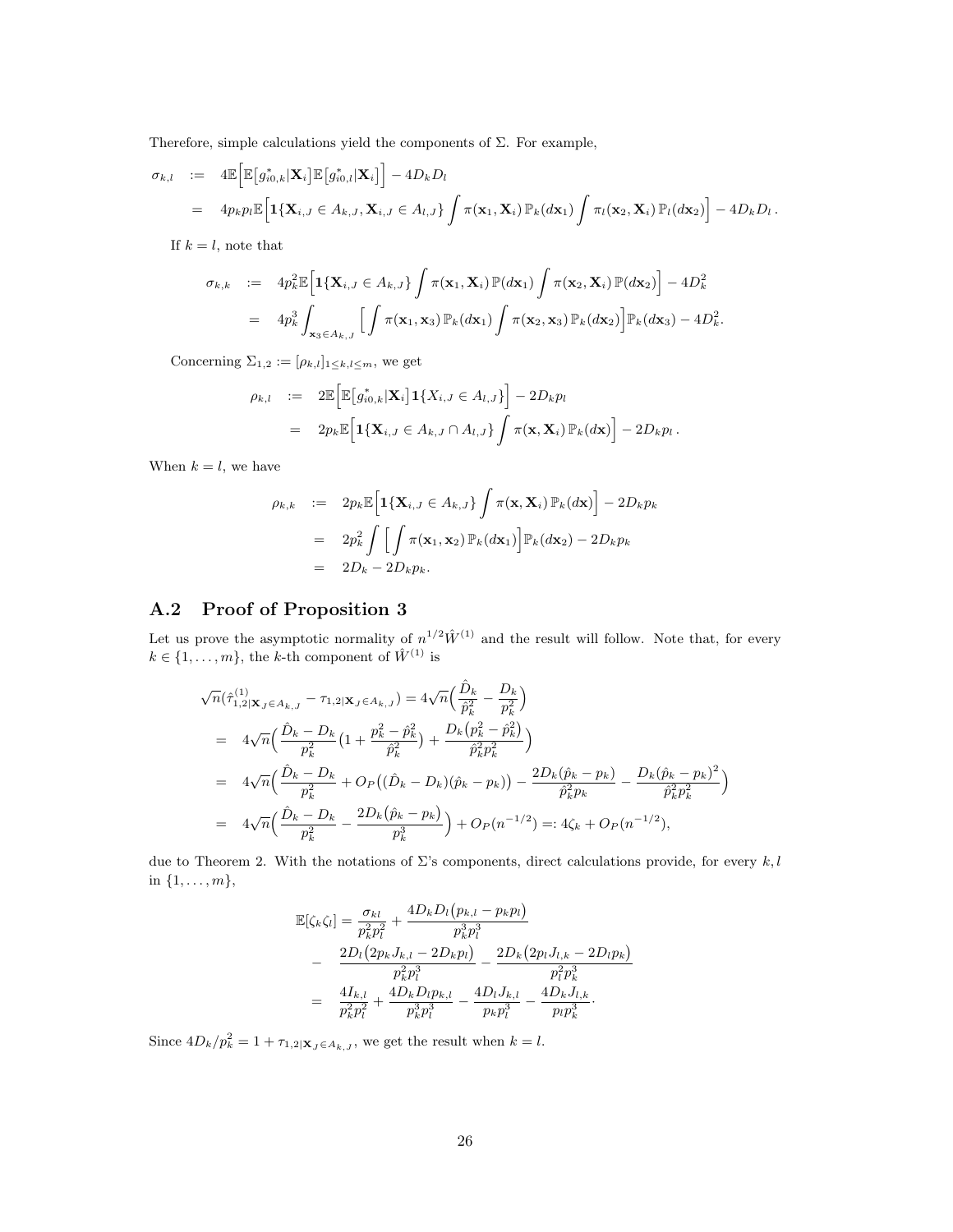### A.3 Proof of Proposition [5](#page-7-2)

Consider a deterministic vector  $\mathbf{a} \in \mathbb{R}^{m+p(p-1)m/2}$ . It will be decomposed as a block column vector

$$
\mathbf{a}:=[\mathbf{a}_0', \mathbf{a}_{1,2}', \mathbf{a}_{1,3}', \ldots, \mathbf{a}_{p-1,p}'']',
$$

$$
\mathbf{a}_0:=[a_{0,1},\ldots,a_{0,m}],\;\;\mathbf{a}_{a,b}:=[a_{a,b,1},\ldots,a_{a,b,m}].
$$

By proving the asymptotic normality of the random variable  $\sqrt{n} \mathbf{a}' \hat{V}$ , the weak convergence of  $\sqrt{n} \hat{V}$  will be obtained by invoking the usual Cramer-Wold device. As in the proof of Theorem [2,](#page-5-2) for any couple  $(a, b)$ , set

$$
\hat{D}_{a,b,k} := \frac{1}{2n(n-1)} \sum_{i=1}^{n} \sum_{j=1, j \neq i}^{n} (g_{ij,abb} + g_{ji,abb}),
$$

$$
g_{ij,abk} := \mathbf{1}\{X_{i,a} < X_{j,a}, X_{i,b} < X_{j,b}, X_{i,J} \in A_{k,J}, X_{j,J} \in A_{k,J}\}.
$$

 $\operatorname{Set} g_{ij,abb}^* := (g_{ij,abb} + g_{ji,abb})/2 \text{ and } \tilde{D}_{a,b,k} := 2n^{-1} \sum_{i=1}^n \mathbb{E} \big[ g_{i0,abb}^* | \mathbf{X}_i \big] - D_{a,b,k}. \text{ Obviously, } \mathbb{E} [\tilde{D}_{a,b,k}] =$  $D_{a,b,k}$ . Note that

$$
\mathbb{E}\big[g_{i0,abk}^*|\mathbf{X}_i\big] = p_k \mathbf{1}\{\mathbf{X}_{i,J} \in A_{k,J}\} \int \pi_{abk}(\mathbf{x},\mathbf{X}_i) \, \mathbb{P}_k(d\mathbf{x}).
$$

We get  $\hat{D}_{a,b,k} = \tilde{D}_{a,b,k} + O_P(n^{-1})$  by a usual U-statistics reasoning, and we deduce

$$
\sqrt{n} \mathbf{a}' \hat{\mathbf{V}} = \sqrt{n} \sum_{(a,b)} \sum_{k=1}^{m} a_{a,b,k} (\tilde{D}_{a,b,k} - D_{a,b,k}) + \sqrt{n} \sum_{k=1}^{m} a_{0,k} (\hat{p}_k - p_k) + O_P(n^{-1/2})
$$
  
\n
$$
= n^{-1/2} \sum_{(a,b)} \sum_{i=1}^{n} \left\{ \sum_{k=1}^{m} 2a_{a,b,k} (\mathbb{E}[g_{i0,abb}^* | \mathbf{X}_i] - D_{a,b,k}) + \sum_{k=1}^{m} a_{0,k} (1\{X_{i,J} \in A_k\} - p_k) \right\} + O_P(n^{-1/2})
$$
  
\n
$$
= n^{-1/2} \sum_{i=1}^{n} \mathbf{a}' \tilde{\mathbf{V}}_i + O_P(n^{-1/2}),
$$

denoting by  $\tilde{\mathbf{V}}_i$  the column random vector

$$
\tilde{\mathbf{V}}_{i} = \left[\tilde{\mathbf{V}}'_{i,0}, \tilde{\mathbf{V}}'_{i,1,2}, \tilde{\mathbf{V}}'_{i,1,3}, \dots, \tilde{\mathbf{V}}'_{i,p-1,p}\right]',
$$
\n
$$
\tilde{\mathbf{V}}_{i,a,b} = \left[2\left(\mathbb{E}[g_{i0,ab1}^{*}|\mathbf{X}_{i}]-D_{a,b,k}\right), \dots, 2\left(\mathbb{E}[g_{i0,abm}^{*}|\mathbf{X}_{i}]-D_{a,b,m}\right)\right]',
$$
\n
$$
\tilde{\mathbf{V}}_{i,0} := \left[1\{X_{i,J} \in A_1\} - p_1, \dots, 1\{X_{i,J} \in A_m\} - p_m\right]'.
$$

By the usual CLT, we deduce that  $\sqrt{n} \mathbf{a}' \hat{\mathbf{V}}$  tends in law towards a  $\mathcal{N}(0, \mathbf{a}' \Sigma \mathbf{a}), \Sigma = \mathbb{E}[\tilde{\mathbf{V}}'_i \tilde{\mathbf{V}}_i]$ . Since this is true for every vector **a**, this means  $\sqrt{n} \hat{\mathbf{V}} \sim \mathcal{N}(0, \Sigma_e)$ . The calculation of  $\Sigma_e$  is similar to the calculations in the proof of Theorem [2.](#page-5-2)

### A.4 Proof of Proposition [6](#page-7-3)

Let us prove the asymptotic normality of  $n^{1/2} \hat{W}^{(1)}$  and the result will follow. As in the proof of Proposition [3,](#page-5-0) for every couple  $(a, b) \in \{1, \ldots, p\}^2$ ,  $a \neq b$ , and every  $k \in \{1, \ldots, m\}$ , we have

$$
\sqrt{n}(\hat{\tau}_{a,b|\mathbf{X}_{J}\in A_{k,J}}^{(1)} - \tau_{a,b|\mathbf{X}_{J}\in A_{k,J}}) = 4\sqrt{n}\left(\frac{\hat{D}_{a,b,k}}{\hat{p}_{k}^{2}} - \frac{D_{a,b,k}}{p_{k}^{2}}\right)
$$
  
=  $4\sqrt{n}\left(\frac{\hat{D}_{a,b,k} - D_{a,b,k}}{p_{k}^{2}} - \frac{2D_{a,b,k}(\hat{p}_{k} - p_{k})}{p_{k}^{3}}\right) + O_{P}(n^{-1/2}) =: 4\zeta_{a,b,k} + O_{P}(n^{-1/2}),$ 

due to Theorem [5.](#page-7-2) Direct calculations provide, for every couples  $(a, b)$ ,  $(a', b')$  and every  $k, l$  in  $\{1,\ldots,m\},\$ 

$$
\mathbb{E}[\zeta_{a,b,k}\zeta_{a',b',l}] = \frac{4p_k p_l I_{a,b,a',b',k} - 4D_{a,b,k}D_{a',b',l}}{p_k^2 p_l^2} + \frac{4D_{a,b,k}D_{a',b',l}(p_{k,l} - p_k p_l)}{p_k^3 p_l^3}
$$
  

$$
- \frac{2D_{a',b',l}(2p_k J_{a,b,k,l} - 2D_{a,b,k} p_l)}{p_k^2 p_l^3} - \frac{2D_{a,b,k}(2p_l J_{a',b',l,k} - 2D_{a',b',l} p_k)}{p_l^2 p_k^3}
$$
  

$$
= 4\Big(\frac{I_{a,b,a',b',k,l}}{p_k p_l} + \frac{D_{a,b,k}D_{a',b',l} p_{k,l}}{p_k^3 p_l^3} - \frac{D_{a',b',l}J_{a,b,k,l}}{p_k p_l^3} - \frac{D_{a,b,k}J_{a',b',l,k}}{p_l p_k^3}\Big),
$$